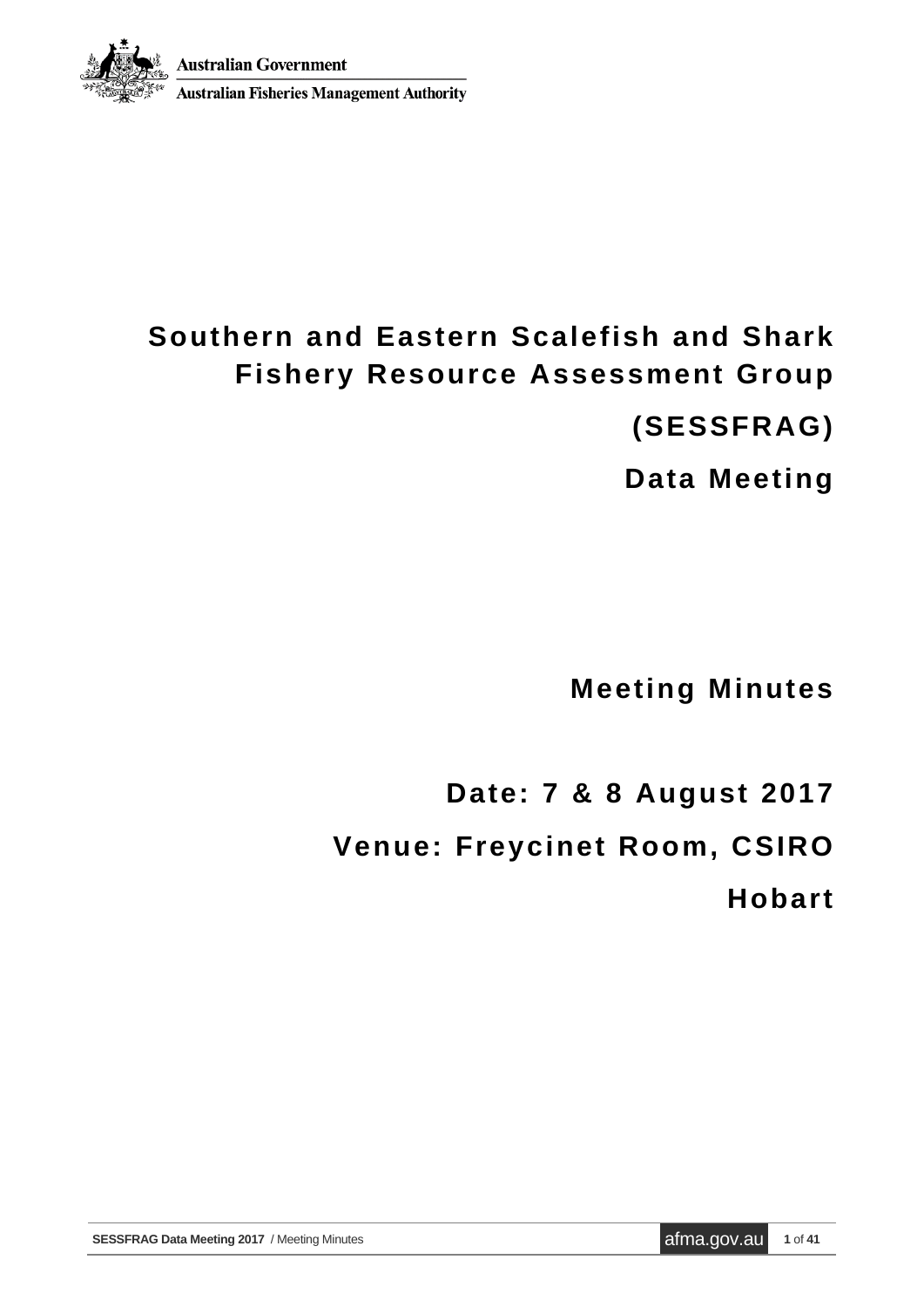# **Attendees**

| <b>Members</b>              |                                                                          |
|-----------------------------|--------------------------------------------------------------------------|
| Dr Cathy Dichmont           | <b>SESSFRAG Chair</b>                                                    |
| Mr Sandy Morison            | <b>SERAG and SharkRAG Chair</b>                                          |
| Mr Lance Lloyd              | <b>GABRAG Chair</b>                                                      |
| Dr Sarah Jennings           | <b>Economics Member</b>                                                  |
| Mr George Day               | <b>AFMA Member</b>                                                       |
| Miss Georgia Langdon        | <b>SESSFRAG Executive Officer, AFMA</b>                                  |
| <b>Invited Participants</b> |                                                                          |
| Mr Simon Boag               | Executive Officer, South East Trawl Fishing Industry Association (SETFIA |
| Mr David Stone              | Executive Officer, Sustainable Shark Fishing Association (SSIA)          |
| Mr Christian Pyke           | Executive Officer, Great Australian Bight Industry Association (GABIA)   |
| Dr Geoff Tuck               | <b>CSIRO</b>                                                             |
| Dr Robin Thomson            | <b>CSIRO</b>                                                             |
| Dr Malcolm Haddon           | <b>CSIRO</b>                                                             |
| Dr Rich Little              | <b>CSIRO</b>                                                             |
| Dr Jemery Day               | <b>CSIRO</b>                                                             |
| Dr Miriana Sporcic          | <b>CSIRO</b>                                                             |
| Dr Claudio Castillo-Jordan  | <b>CSIRO</b>                                                             |
| Dr Ian Knuckey              | <b>Fishwell Consulting</b>                                               |
| Mr Kyne Krusic-Golub        | <b>Fish Ageing Services</b>                                              |
| Dr Brigid Kerrigan          | Trawl Manager, AFMA                                                      |
| Mr Brodie Macdonald         | Gillnet, Hook and Trap Manager, AFMA                                     |
| Mr Chris Burns              | <b>Observer Coordinator, AFMA</b>                                        |
| Mr Dan Corrie               | Trawl Management Team, AFMA                                              |
| Mr Nick Mammides            | Assistant Observer Coordinator, AFMA                                     |

#### **Preliminaries**  $\mathbf{1}$

## **1.1 Welcome & Apologies**

- 1. The meeting commenced at 9:00am.
- 2. Dr Cathy Dichmont (SESSFRAG Chair) welcomed members and invited participants to the meeting. The Chair noted that no apologies had been received. Each of the participants introduced themselves to the rest of the group.

## **1.2 Declarations of Interest**

3. Members, invited participants and observers provided declarations of conflicts of interest as prescribed in Fisheries Administration Paper 12 and incorporated updates from the previous meeting if required **[\(Attachment](#page-24-0) 1)**.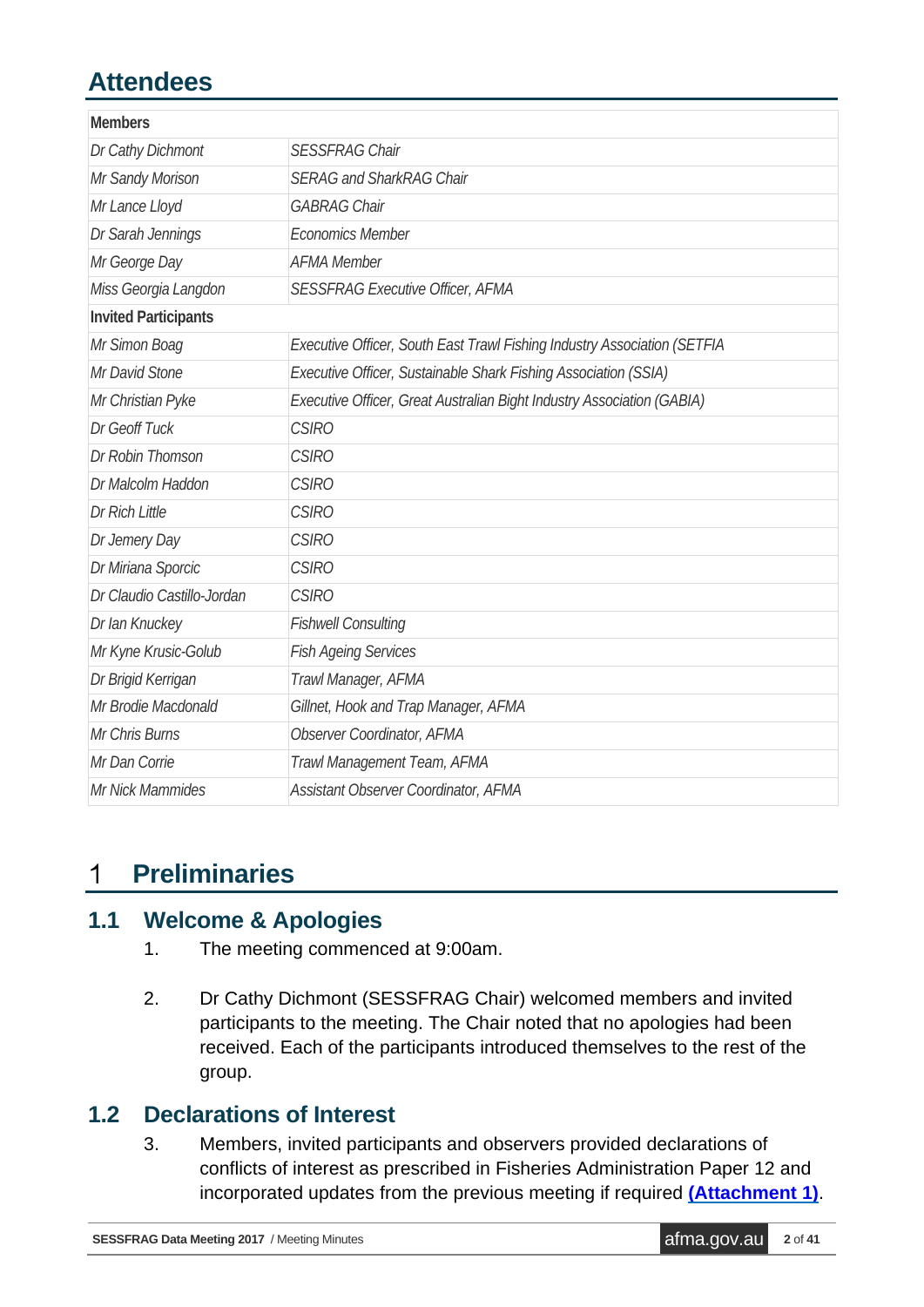Participants with specific conflicts of interest were asked to leave the room individually so that the RAG could discuss their participation under specific agenda items.

4. The attendance of all members and invited participants was supported for each of the discussions under each of the agenda items.

## **1.3 Adoption of Agenda**

- 5. Some additional items were requested to be added to Agenda Item 3.2 Other Items including current research projects in the SESSF, data automation for Tier 4 assessments and standardisations, and CSIRO data services.
- 6. The RAG adopted the agenda **[\(Attachment](#page-26-0) 2)**.

### **1.4 Action Items**

7. The RAG reviewed and commented on the status of the actions from previous meetings as detailed in **[Attachment](#page-28-0) 3**. A list of new action items established at this meeting are listed in **[Attachment](#page-37-0) 4**.

#### *Action Item #1 (Chair's Meeting 2015)*

8. AFMA observers are now being placed on gillnet and auto longline boats as of the start of August 2017.

#### *Action Item #7 (Data Meeting 2015)*

- 9. The data summary now contains a plot showing CPUE versus total catch of all quota species combined, as well as CPUE versus total retained catch and a plot displaying the proportion of the total catch that is quota species.
- 10. The RAG noted that the non-standardised CPUE measure for all species combined is a very crude measure and questioned how meaningful the plot is given that standardised CPUE plots for individual species are also produced.
- 11. The RAG agreed to leave the unstandardized plots for individual species within the Data Summary, unless there is a better and more informative standardised time series available to include.

#### *Action Item #5 (Data Meeting 2016)*

12. CSIRO was asked to add an additional column to Table 1 of the ISMP Discard Estimates report which examines number of shots observed per stratum per year, or number of vessels, or number of months. The table presents the ratio of the actual number of shots observed per stratum against a three year average of the number of shots per stratum, as a measure of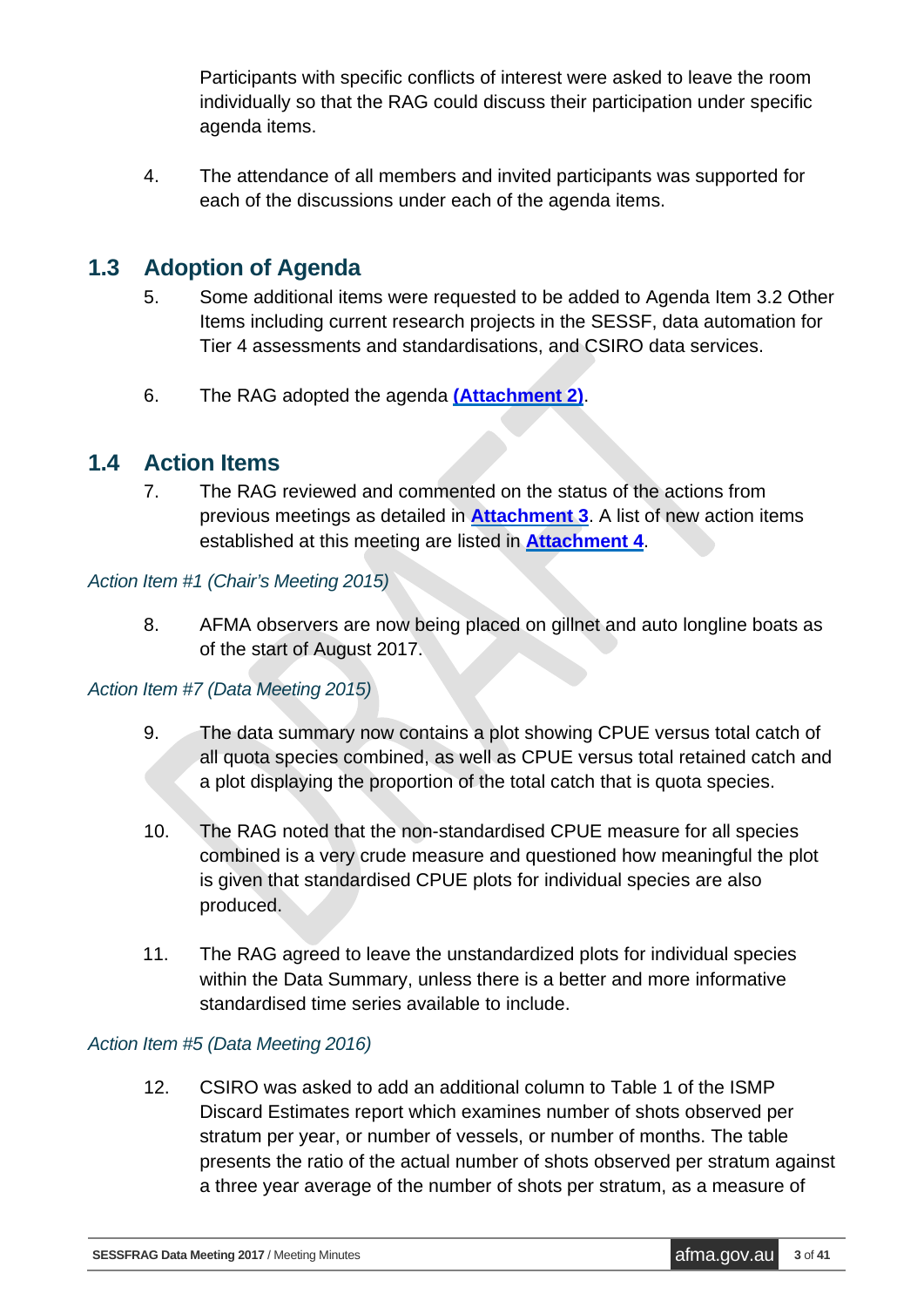how closely we are observing the fishery as a proportion of the fishing effort.

13. Mr Burns (AFMA) noted that ISMP targets are calculated on a five year average, rather than three and that some of the ISMP strata names are different between CSIRO and AFMA. The Victorian Inshore Trawl (VIT) strata has been dropped off the ISMP, and the Danish seine strata has been further broken down into inshore zone 60 and wider zone 20.

**ACTION ITEM #1 –** Dr Thomson talk to Mr Burns (AFMA Observer Coordinator) to ensure the strata within the ISMP are aligned with the strata used by CSIRO to develop the discard estimates report, as well as discuss the ISMP target calculations.

#### *Action Item #1 (Chair's Meeting 2017)*

- 14. Kyne Krusic-Golub (Fish Ageing Services) summarised the process for storing otoliths and the costs involved. He cautioned that a duplication of effort needs to be avoided and to ensure that the processes for receiving and archiving samples (if a third party to FAS) are consistent.
- 15. Ian Knuckey reminded the RAG that there are tens of thousands otolith samples from fishery independent surveys (FIS) and orange roughy surveys available in his possession and the RAG needs to decide if there is value in processing these samples.
- 16. If the RAG decided that additional ageing data from the FIS would be useful to contribute to SESSF stock assessments, the RAG would need to find out from the stock assessment scientists as to what data could be used.
- 17. If archiving of these samples was to be undertaken, the cost would fall under the existing FAS contract, noting that the cost will come from the archiving and that the longer term storage costs are already considered in the existing FAS contract.

**ACTION ITEM #2 –** Ian Knuckey (Fishwell Consulting) to provide an inventory of all otolith samples in Fishwell Consulting's possession to the relevant RAGs. Each RAG is then to decide if the data and samples are required and thus to be transferred to the Fish Ageing Services to be archived or processed for inclusion in future stock assessments.

#### *Action Item #3*

18. The RAG agreed that the discussion on the 2018 pink ling assessment should be undertaken by SERAG.

#### *Action Item #10 (Chair's Meeting 2017)*

19. AFMA was unable to complete this action item in time for the meeting but committed to completing it as soon as possible. The RAG agreed to the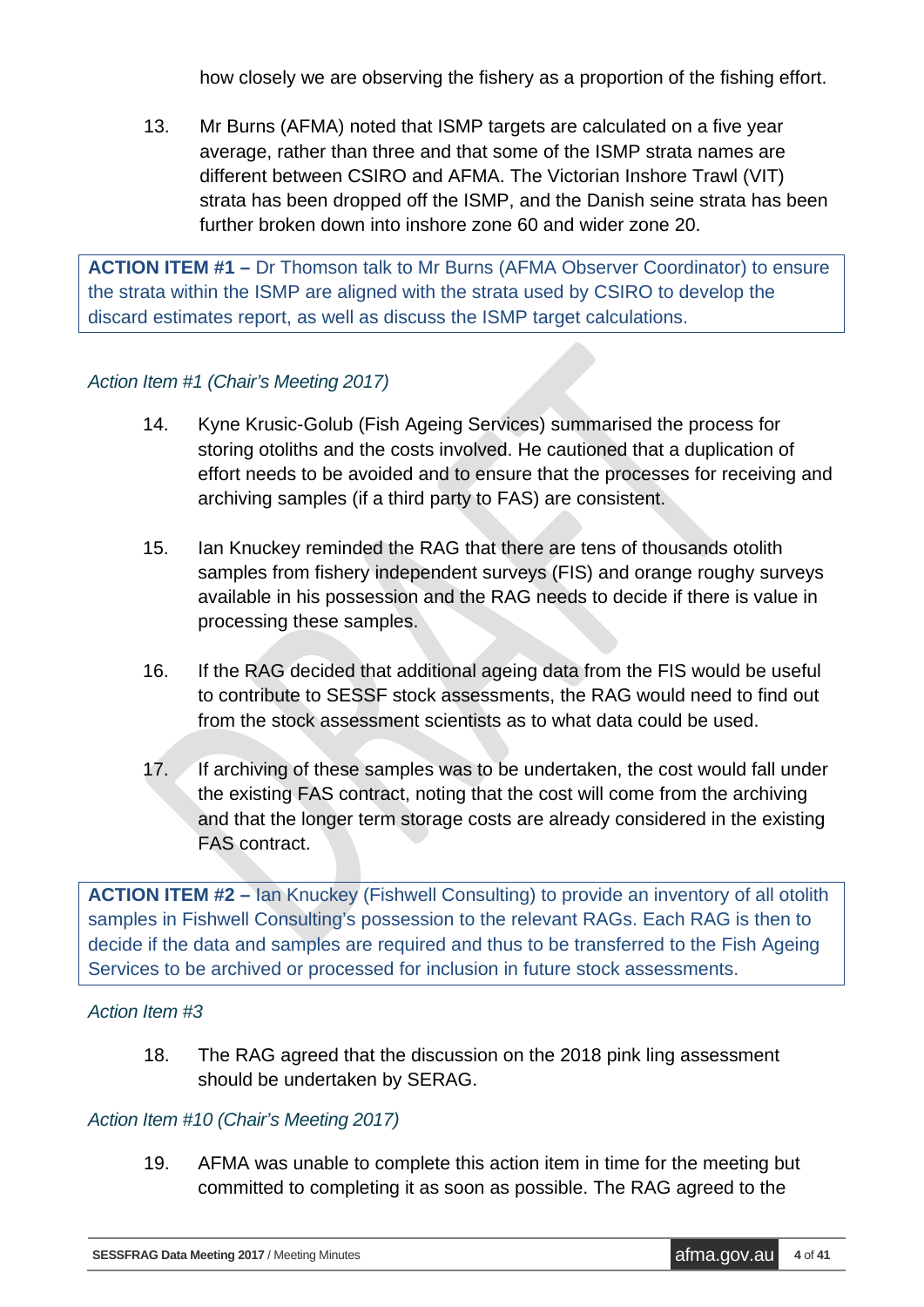document being a simple spreadsheet broken down by sector to be considered and updated as necessary in the RAG meetings.

20. Participants were encouraged to provide any information they might have on the history of the SESSF to the SESSFRAG Executive Officer.

**ACTION ITEM #3 –** Dr Rich Little to provide a document on historic management events in the SESSF by Helen Webb/Tony Smith to the SESSFRAG Executive Officer to assist in developing the SESSF timeline. AFMA is to also ask Parks Australia within the Department of Environment for any information they may have relevant to the history of the fishery.

#### *Action Item #11 (Chair's Meeting 2017)*

21. The RAG agreed that as the species summaries get updated each year, any biological information for particular species that may require being updated, be identified in the data plan as work that needs to be done. Such work would not necessarily be identified in the Annual Research Plan

## **2 Review of 2016 Data**

## **2.1 ISMP Report for 2016**

- 22. Mr Burns introduced the 2016 summary report for the Integrated Scientific Monitoring Program (Agenda item paper 2.1)
- 23. The RAG agreed that it would be worth also looking at the current year's ISMP data in future ISMP updates.

**ACTION ITEM #4** - Chris Burns (AFMA Observer Coordinator) to include an update for the current calendar year ISMP data for subsequent SESSFRAG Data Meeting ISMP updates.

- 24. Mr Burns noted that the 2016 sea days per strata summary is presented as a composite of two financial years.
- 25. The RAG noted that many ISMP targets were not met however 2017 is currently tracking better than 2016.
- 26. Mr Pyke raised concerns that sampling in the GAB is not spread out and does not reflect the spatial and temporal activity of the fleet. Dr Haddon noted that implementing a spread of data collection in the GAB is difficult. Mr Burns advised that some level of temporal spread was achieved as a GAB trip was undertaken in each quarter in 2016.
- 27. Danish seine achieved slightly more inshore days than offshore days, despite the target having indicated that more offshore should have been achieved.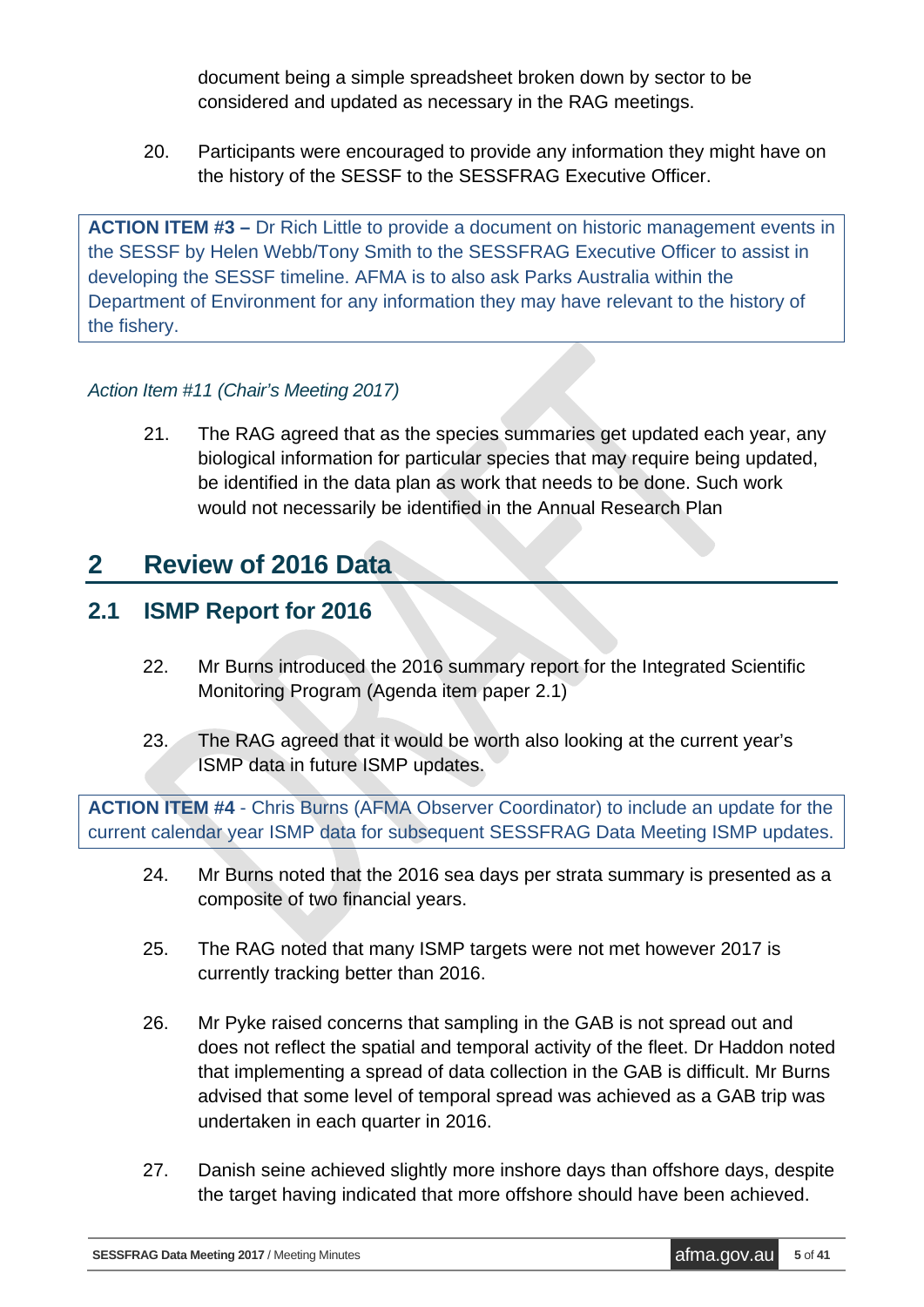This trend was largely a function of where the fishers tended to fish on the day when observers were present, rather than a function of planning.

If targets across the CTS were planned proportional to the amount of shots in the Danish seine fishery, the targets would be disproportionately high for Danish seine due to the high number of shots in the fishery.

- 28. The RAG noted the higher number of blue warehou east samples from Danish seine is largely from port sampled data.
- 29. Dr Knuckey noted that no spawning blue grenadier was sampled and questioned how this will impact the stock assessment. The RAG noted that there was very little fishing effort for this species in 2016.
- 30. Mr Pyke questioned if the same data could be collected through industry based sampling – CSIRO confirmed that, if the sampling protocols were adhered to, then it doesn't matter who collects it. CSIRO also noted that experience has shown us that industry collected data needs to be supplemented with an education and awareness program to ensure the quality of the data is consistent. Dr Haddon added that the GAB industry collected data is of a very high quality.
- 31. The RAG questioned why Table 4 of the summary report didn't contain any listed targets for GHAT gillnet length frequency collection. Mr Burns noted that there are targets identified but including them in the table does not change the information nor the way the data is collected in this particular instance as they are all port sampled.
- 32. The RAG recommended that a written target of zero should be stipulated for elephantfish and sawshark length frequencies, and that the ISMP should divert resources away from collecting length frequencies for these species.
- 33. Mr Boag suggested that for Table 14 on otolith collection, a traffic light system would be a useful way to report the data to illustrate the status of actuals versus targets.
- 34. The RAG agreed and suggested it would be useful for the ISMP summary report to be reported against targets on a quarterly basis.

**ACTION ITEM #5** – AFMA Observer team to report on ISMP actuals versus targets on a quarterly basis, as opposed to annually, to the RAG using a traffic light system where appropriate.

35. The RAG noted some confusion over the eight zones listed for shark species in the gillnet sector (Table 16), which appear different from the three zones used by SharkRAG in the shark assessments and the SESSF Data Plan.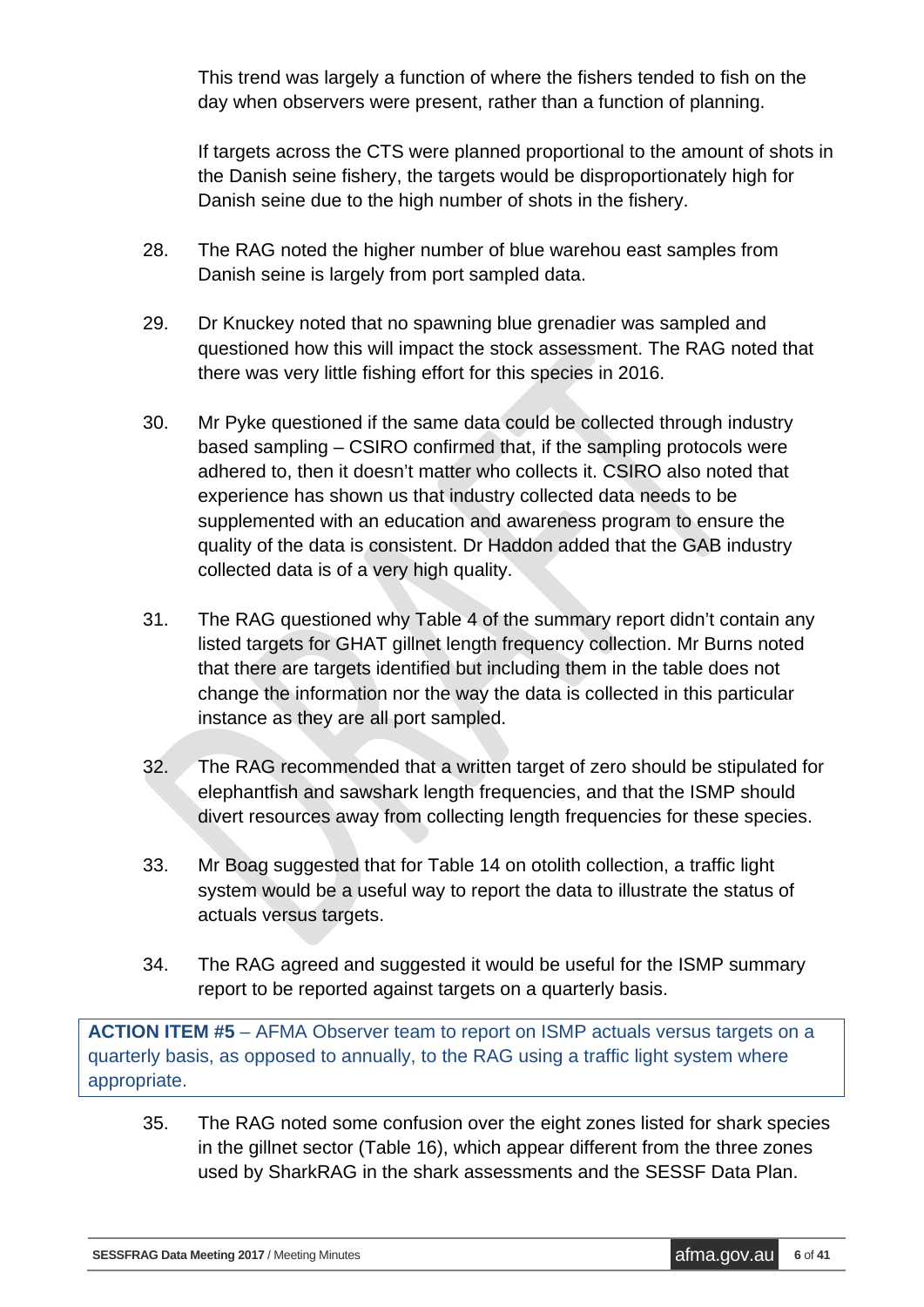**ACTION ITEM #6** – AFMA (GHAT Team) and SharkRAG to update the Data Plan with the correct zoning for school and gummy shark to be consistent with the on-board ISMP zones.

### **2.2 Fish Ageing Services End of Financial Year Report**

- 36. Dr Krusic-Golub provided a summary on the Fish Ageing Services project for the past three years. He highlighted the need to align all the data collection zones between the FAS, AFMA and CSIRO.
- 37. Slightly more deepwater flathead and gummy shark were available than originally estimated when the ageing plan was proposed.
- 38. 1273 samples of tiger flathead collected during 2016 are available to be aged. Only 14 samples of redfish from 2016 are available and are unlikely to be informative.
- 39. FAS was able to age all species except John dory due to time and resource restraints. The latest ageing data available for this species is from 2013. Only 87 unaged samples from 2014 are available; 238 samples from 2015 and only 213 samples from 2016.
- 40. A comparison of Tier 3 and Tier 4 assessments on John dory was suggested. Dr Haddon noted that the inter-annual variation is a big problem.
- 41. Mr Morison noted that until the RAG formally drops a Tier 3 assessment as an option, the ageing of available John dory otoliths needs to proceed for this year's assessment.
- 42. The RAG recommended that unless something indicates that the available otoliths are not representative, we will continue to age the available John dory samples and include them in the Tier 3.

## **2.3 Discard rate estimates**

- 43. Robin Thompson introduced the draft SESSF ISMP discard estimates report (Agenda Item paper 2.3) highlighting the new methodology for calculating discard rates. The process has been updated and is far better automated.
- 44. Key Changes:
	- a) Whole shots are now attributed to a single ISMP stratum.
	- b) All recorded carcass weight to whole weights are converted to whole weight (the old method ignored the process type field in the database).
	- c) The new software performs all the processing, and can easily produce discard rates for any year.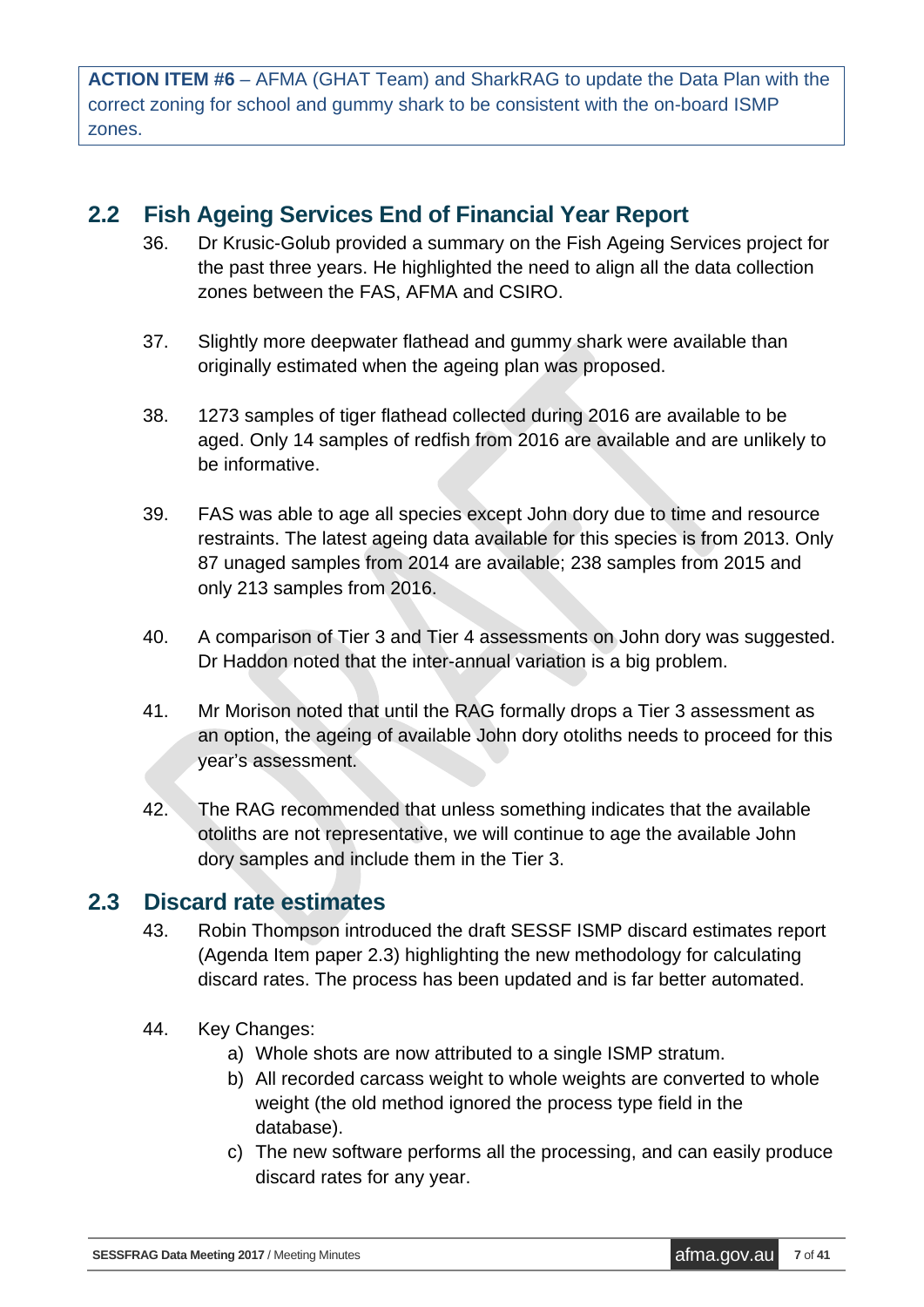- d) Rules have been applied in the past to judge whether or not a discard rate is 'valid'. Invalid rates are not made available, however the criteria for judging validity has been somewhat subjective. Clarification of these rules is underway.
- e) The allocation of shots to the 'Unknown' stratum might have changed.
- 50. Dr Thomson noted that the rules originally used to calculate coverage statistics and their representativeness were not all quantifiable. She suggested instead of having blanks, where discard rates have been excluded from tables because they have not been representative, to include all discard estimates with a measurement against each quantifiable rule to indicate whether it had passed or failed that meta-rule. This would allow a more informed decision on whether or not to use certain discard rates for stock assessments and TAC calculations.
- 51. The RAG agreed that the uncertainties be included to better inform the RAG about the discard estimates.
- 52. Dr Thomson explained that the column labelled 'Prop match' is the number of observed shots in *x* stratum, divided by the suggested target (based on the 3 year average of fishing effort). The RAG agreed that CSIRO and the AFMA Observer team need to have a discussion to ensure the suggested targets are consistent.
- 53. Dr Thomson added that in Table 2, the calculations of CVs for the overall discards were unusually low values. The method for calculating the CVs is prescribed by Bergh et al, 2009, however there are two different methods outlined in the paper. She suggested that both methods be examined in future.

**ACTION ITEM #7 –** Robin Thomson to examine the two approaches for calculating the coefficient of variation (CV) in the Mike Bergh design and discern which one is more appropriate for future discard estimates.

54. The RAG expressed some concerns with the way the discard estimates were calculated, given that some values were greater than 1 which seemed implausible.

**ACTION ITEM #8 –** Robin Thomson to develop a method for calculating discard rates that ensures no result is a value greater than 1, and ensure the mathematics are adequately documented.

55. The Chair suggested a small group comprised of Robin Thomson, Miriana Sporcic, Ian Knuckey & Sandy Morison get together to look into the statistical aspects of mean and variance, the issue of values of greater than 1, as well as criteria for statistical coverage and whether estimates are included or not.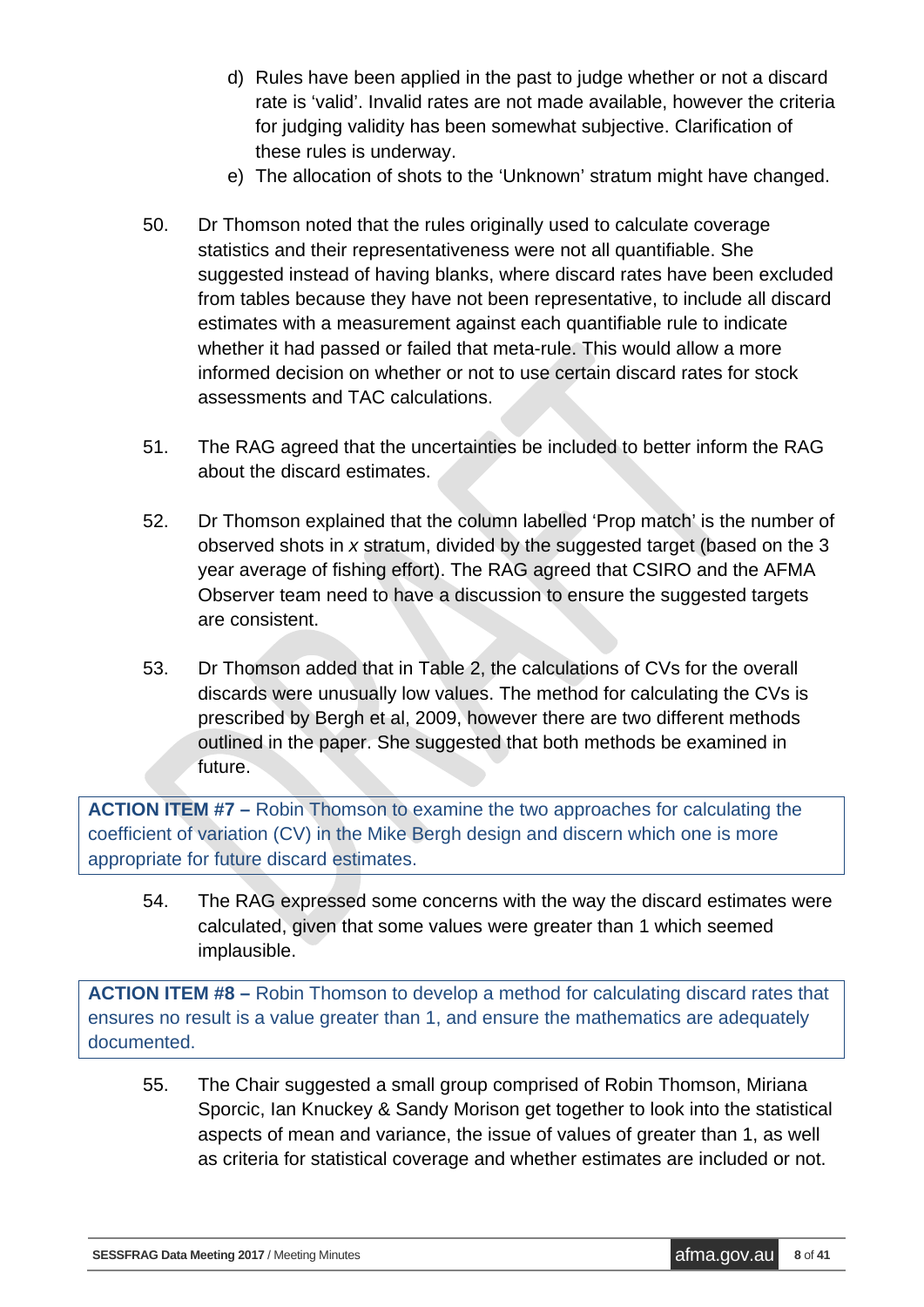- 56. The RAG agreed that work on the above issues commence, with the development of an options paper to be completed by the end of the first week of September, and presented to SESSFRAG out of session for the RAG to make a decision ahead of the first SERAG meeting (20 September).
- 57. AFMA will arrange a teleconference (date TBC) with SESSFRAG members only, to make a decision. Invited participants may provide their thoughts and comments via email ahead of the phone hook-up.

**ACTION ITEM #9 –** Robin Thomson to coordinate a small group (including Miriana Sporcic, Ian Knuckey and Sandy Morison) to discuss the statistics and calculations associated with discard rate estimates, and to develop an options paper for SESSFRAG to consider and discuss via teleconference. The teleconference needs to occur before the first SERAG meeting in 2017 (20 September).

- 58. Dr Thomson suggested that in future the Data Summary will include the previous discard estimates as well as the new discard estimates to illustrate how they may have changed.
- 59. The RAG was reminded that under the revised Bycatch Policy, estimates of discards for species that are never retained will need to be calculated, and the same information will need to be included in the new Ecological Risk Assessments.

## **2.4 MYTAC Analysis and Data Summary**

- 60. AFMA introduced the agenda item and provided a brief summary on the amended decision tree and the results of the different scenarios.
- 61. SESSFRAG recommended a modified decision tree **[\(Attachment 5\)](#page-40-0)** with the following changes:
	- a) a review of fishery indicators would be triggered where less than 50 per cent of the TAC has been caught for solely operational reasons. The RAG noted that determining 'solely operational reasons' would rely on expert opinion and would not be able to be MSE tested in future. However, it was a useful addition until MSE testing on multi-year TACs has been undertaken. The RAG noted that the 50 per cent trigger point, although based on expert opinion, was supported by the fact that the large change limiting rule in the SESSF Harvest Strategy limited TAC changes to 50 per cent in any given year;
	- b) 'long-lived species' may still be required to be reviewed during a multi-year TAC period. This is a precautionary change however the RAG noted that removal of this indicator would have limited effect for species like orange roughy where changes to the stock are not expected to be observable over shorter time periods and there would be no (or very limited) data available to review the species between assessments; and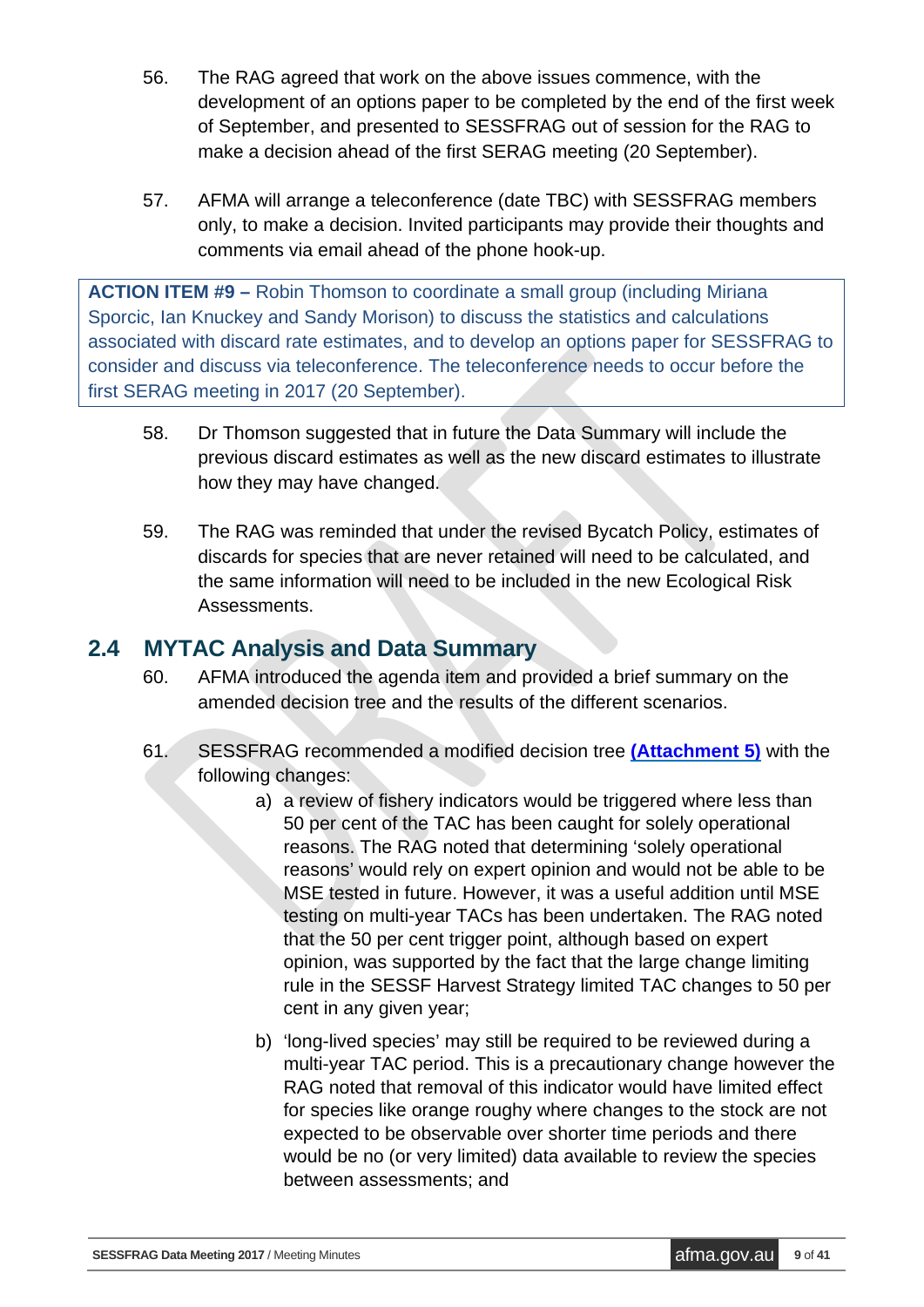- c) a review would not be required where the stock biomass is 'above' the target reference point at the start of the multi-year TAC period. This replaces the trigger of being 'well above' target because 'well above' had not been quantified and the target reference point is already 20 per cent above the maximum sustainable yield reference point for most SESSF species. This was because its' stock biomass (45 per cent) was 'above' the target reference point (43 per cent), but not 'well above'.
- 62. The RAG noted that scenario testing this revised approach led to two additional species being considered by the RAG: silver warehou and jackass morwong, in addition to blue grenadier, oreo (smooth other), deepwater flathead and pink ling east.
- 63. Given these species' history and biology, the RAG considered:
	- a) it was appropriate to review these species during the multi-year TAC period; and
	- b) that the revised decision tree approach to reviewing multi-year TACs provided an improved approach to the current 'break out rules'.

#### *MYTAC Analysis*

64. The RAG examined the available data on each species that required a review of fishery indicators and noted the following points:

#### *Blue Grenadier*

- Low fishing effort as no boats fished the winter spawning fishery in 2016, therefore the TAC was considered undercaught due to operational reasons.
- No recent age data available, however the historical ageing data is consistent.
- Some concern that there is a waste issue with discards of smaller sized grenadier.
- Due for assessment in 2018
- 65. The RAG agreed that there was no concern with the stock and no additional action be undertaken.

**ACTION ITEM #10 –** SEMAC to review a change in gear size in the blue grenadier fishery when there is evidence of a large amount of small grenadier coming through the fishery, particularly in light of the reworked discard calculations.

#### *Deepwater Flathead (GAB)*

- 54 per cent of the TAC caught in the 2016-17 season
- There is no recent index of abundance estimate from the GAB FIS as the survey has not been run for three years.
- Dr Haddon inferred that the fish are getting older because of reduced catches.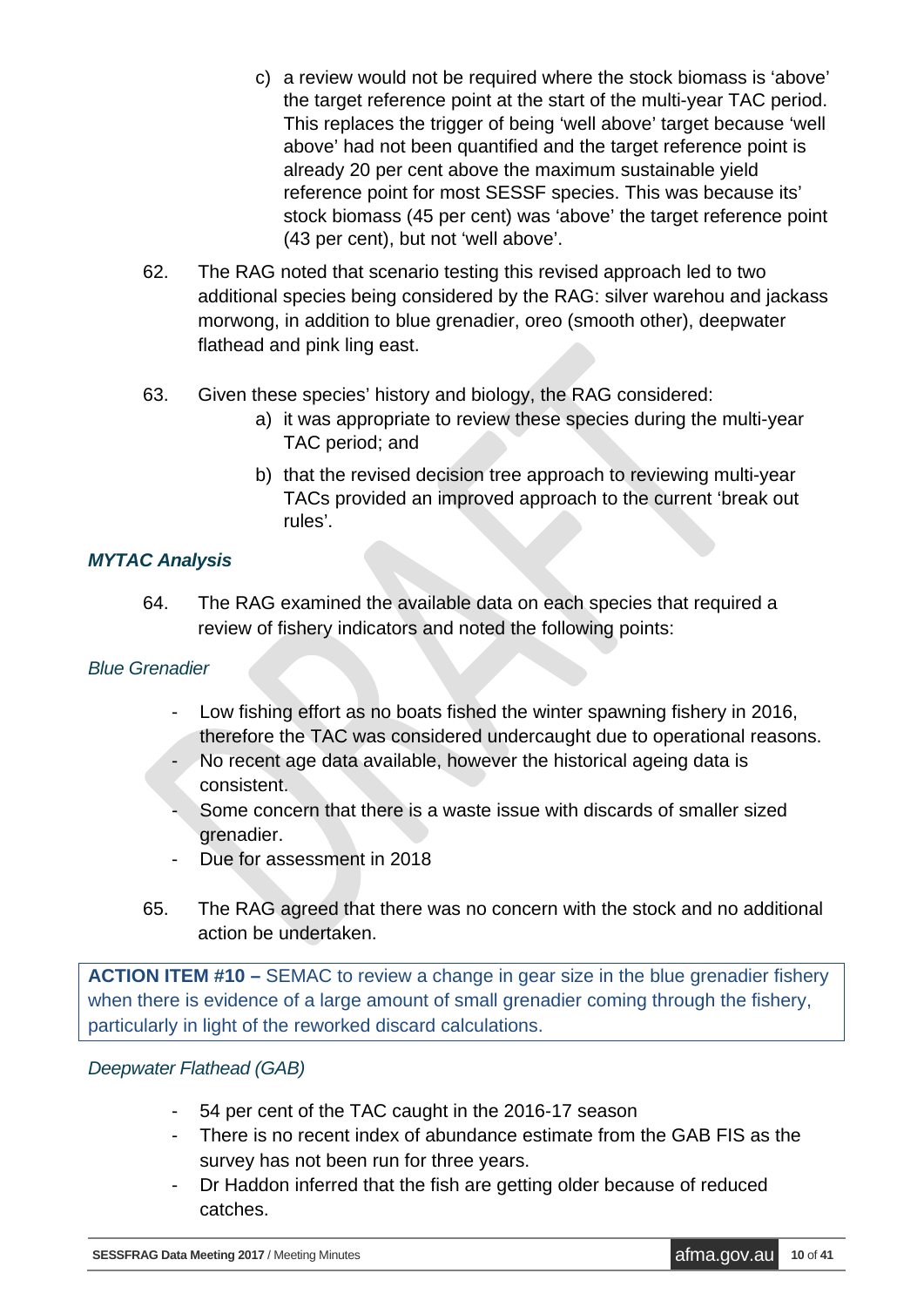- Mr Pyke suggested the changes in fish size may be attributed to the completion of the seismic testing.
- The standardised CPUE trend is relatively flat from 2005 onwards, although well below the long term average.
- 66. The RAG agreed that there was no concern with the stock and no additional action be undertaken.

#### *Smooth Oreo (other)*

- Catches have increased due to orange roughy fishing
- 53 per cent of the TAC caught in the 2016-17 season
- Discards are very low <0.2 per cent
- No length frequency or age data available
- 67. The RAG noted that with very little data, it is difficult to interpret any potential issues or concerns with the stock. However, the RAG agreed that as there are large closed areas, and the small catches are linked to the orange roughy fishery, therefore there was no concern with the stock and no additional action be undertaken.

#### *Pink Ling East*

- Catch rates are trending downwards but relatively flat from 2001 onwards.
- Discards are roughly the same as the historical maximum
- Length frequency indicate there is not many small fish being observed.
- Otolith collection targets were met in 2016, though have not been aged
- Large differences between nominal CPUE and standardised CPUE, noting that the vessel factor is largely driving this trend. The removal of a large chunk of the fishery in terms of vessel numbers is due to structural adjustment, which constitutes a break in the time series.
- The standardisation is working under the assumption that the fishing pattern and effectiveness of the boats fishing has not changed since 2002.
- Technology creep is not considered in the standardisation.
- Some concern if the CPUE index is reliable due to management changes and industry evidence.
- 68. The RAG agreed that despite some concerns with the CPUE standardisation, there was no concern with the stock and no additional action be undertaken.

#### *Silver Warehou*

- The RAG noted a low recruitment scenario had been used in the stock assessment to calculate the TAC.
- Catch rates are consistently declining. Other factors such as market demand may be influencing the trends.
- The RAG strongly endorsed the progression of a 2018 stock assessment and noted that this species is being considered in the undercaught TAC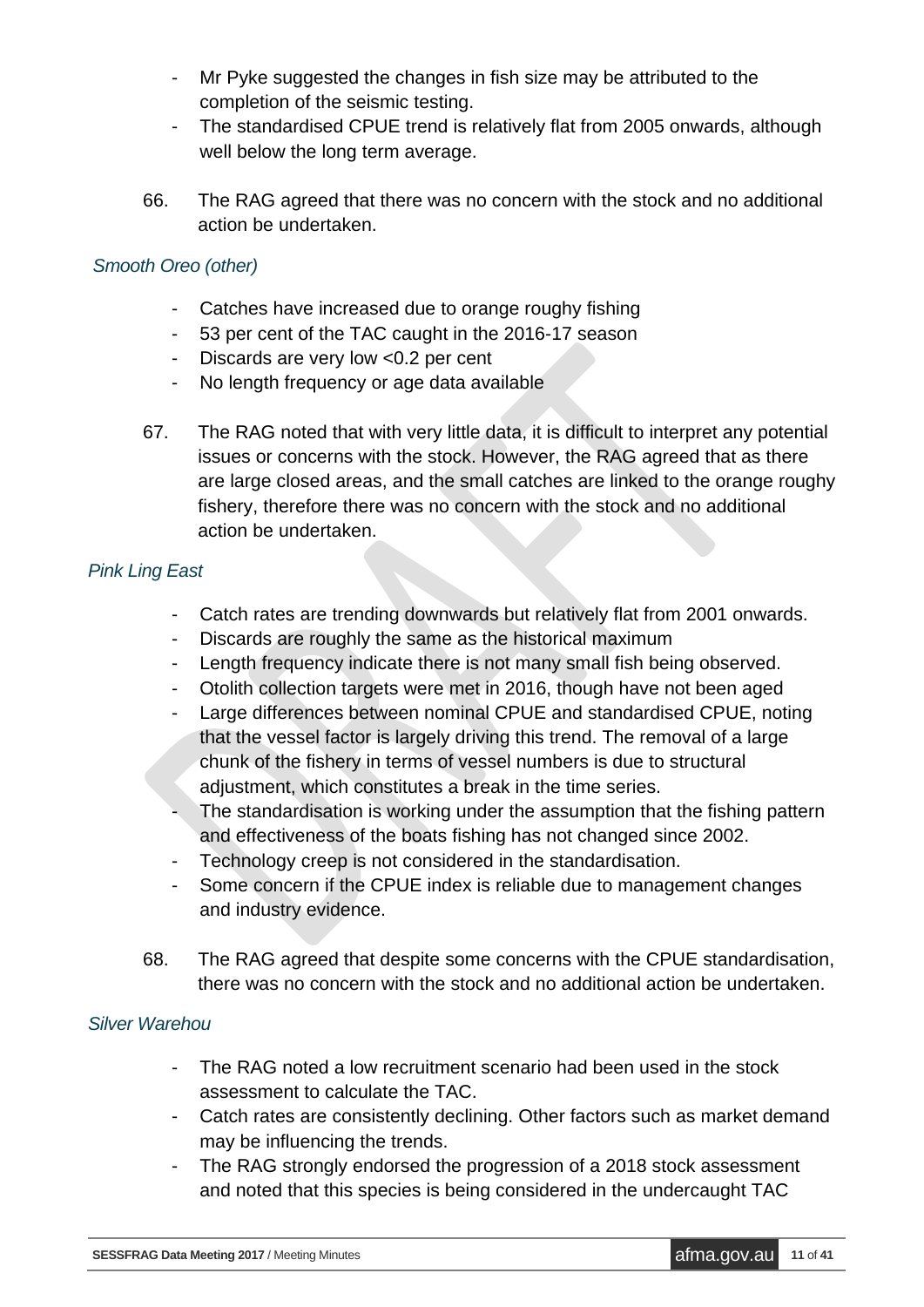project.

#### *Jackass Morwong East*

- Standardised CPUE is tracking down with some minor indication of an increase in the most recent year.
- No age data since 2014
- Port length frequencies do not show any striking trend, however there are slightly younger fish showing through.
- 69. The RAG agreed that there was no concern with the stock and no additional action be undertaken.

#### **Approach to MYTAC Review**

70. Overall, the RAG felt relatively comfortable with the MYTAC analysis decision tree process, although there are some data shortfalls, it is a critical process that needs to be undertaken.

#### *2017 Assessment Species*

71. The RAG agreed to then examine the available data for each of the species scheduled for assessment in 2017 and made the following comments.

#### *Tiger Flathead*

- 72. The RAG noted the following:
	- 94 per cent of the TAC caught
	- No new age data in 2016 but otolith samples are available to be aged from 2016.
	- There is port sampled length frequency data and onboard length frequency data available, as well as FIS data.
	- Mesh size is inconsistent across the Danish seine fleet, with a lot of variance in the mesh size results from the 2017 Danish seine gear survey noting that selectivity is estimated within the model from the length frequency data
	- Mr Burns noted that the observer data could be used as an additional data source for mesh size.
	- Standardised CPUE is noisy but exhibits a generally flat trend for the eastern Tasmanian trawl
	- Around the year 2000, a suite of new vessels entered the fishery and there is some speculation that it signals new recruitment, however this would also be evident in the ageing data if that was true.
	- Total Danish seine catch has been increasing; catch by zone is reasonably steady; discards appear to be decreasing.
- 73. The RAG agreed that because only minor changes to the Danish seine gear seemed apparent, a new assessment was no longer required. This was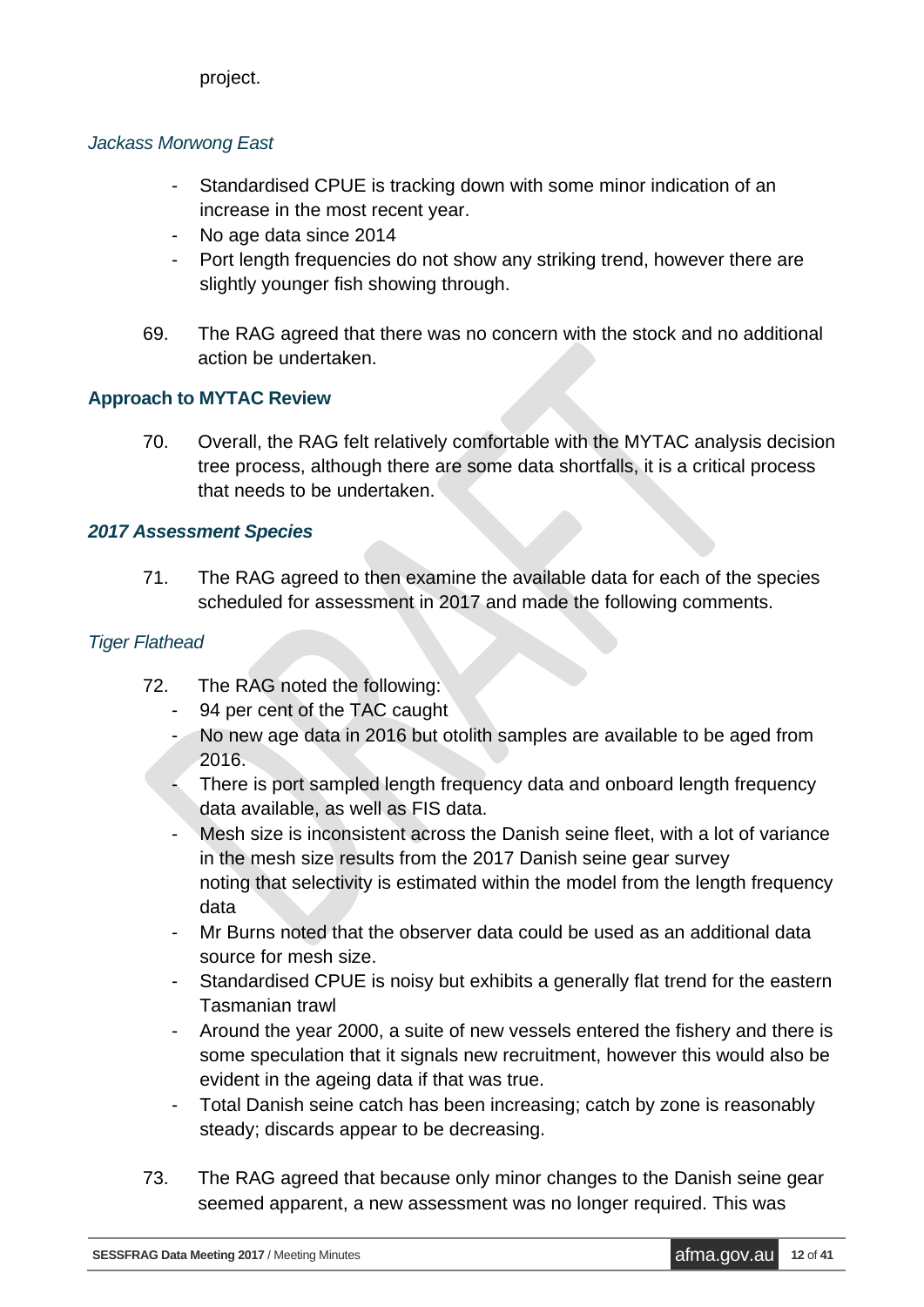supported by the flathead stock assessment scientist Dr Jemery Day. Fish Ageing Services was directed to not age the available flathead otoliths this year, as it is not necessary to prioritise them over the species being assessed.

74. The RAG noted that if, no assessment was to occur, the management advice with regards to the RBC would be deferred to SERAG to look at the step down approach for developing a new RBC.

#### *Eastern School Whiting (Tier 1)*

- 75. The RAG noted the following:
	- The changes between sectioned otoliths versus whole otoliths may have a significant impact on the assessment results.
	- The RAG agreed that the assessment for school whiting will go ahead for 2017 and the structure of the assessment will be discussed under agenda item 2.6.

#### *Redfish (Tier 1)*

- 76. The RAG noted the following:
	- TAC levels and catches are trending down.
	- The FIS length frequency data is very variable.
	- There is no new ageing data for 2016, with very few samples available.
	- Earlier ageing data provides some indication of recruitments coming through.
	- There are some issues with catch data at depth, indicating some anomalies with a particular vessels' e-log data.
	- Redfish is currently under a bycatch TAC and assessed under a Tier 1
- 77. Redfish is likely to be in a similar situation to silver warehou, with a low recruitment scenario being put into the assessment.
- 78. Dr Rich Little suggested that perhaps an update of the assessment be undertaken rather than a full retuning of the assessment.
- 79. There is some disconnect between the age data and the standardised CPUE data. Dr Knuckey noted that there is no active avoidance of redfish because no one is catching them in the first instance.
- 80. The RAG agreed a new assessment will be undertaken on Redfish in 2017, and that the 146 otoliths available for ageing in 2016. The RAG also agreed to use a low recruitment scenario.

#### *School Shark (Tier 1)*

- 81. The RAG noted the following:
	- School shark is currently managed under a bycatch TAC.
	- The gillnet time series is not reliable as school shark is avoided by gillnetters.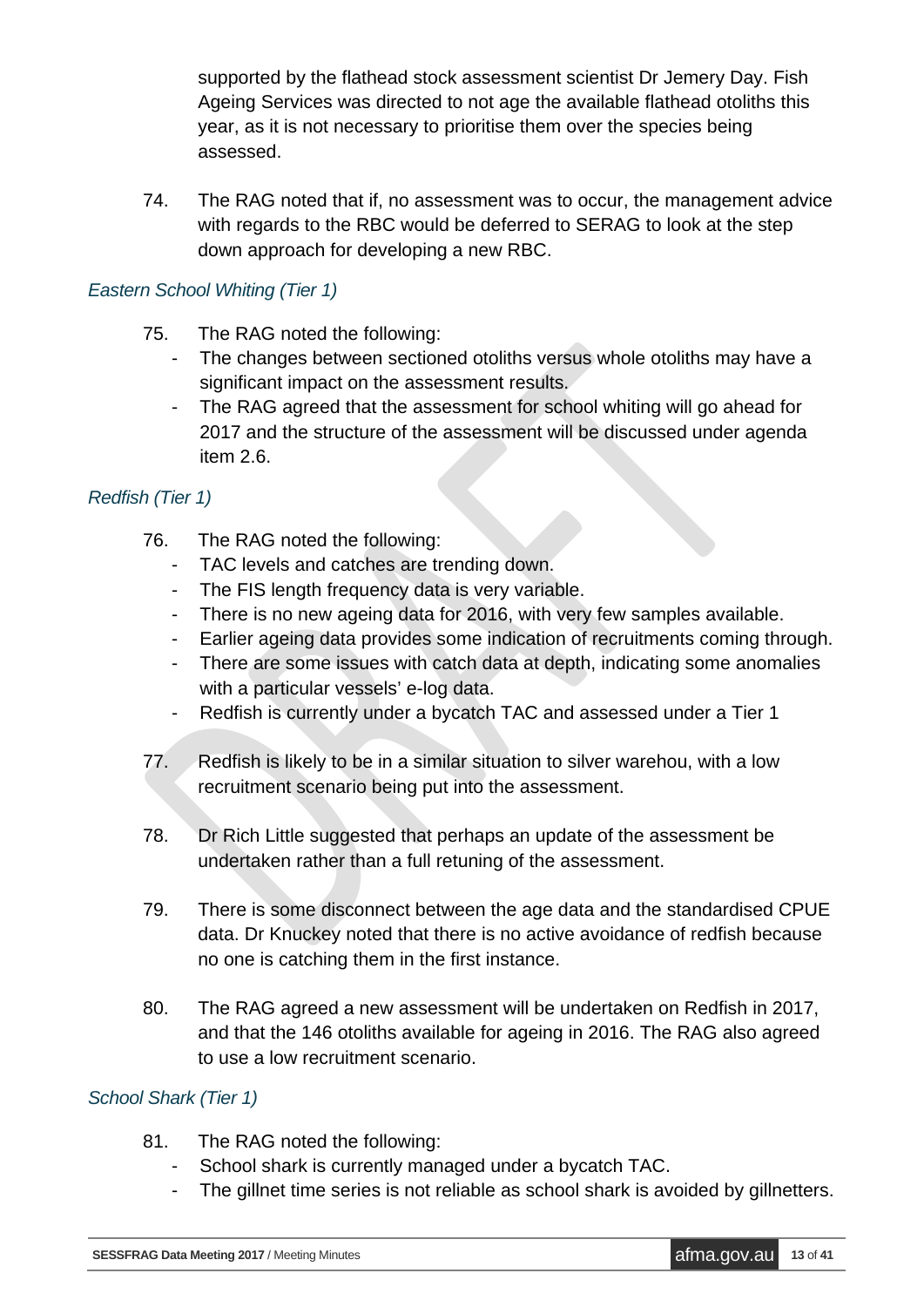- Discards have been high, with the exception of 2016.
- Length data is available in all recent years, with good port sample sizes, noting that there is no on-board data in 2016 and 2017 since the introduction of electronic monitoring.
- There is only historical age data, but there are vertebrae available to be aged.
- The close kin data will be available by the end of the year, noting that running a Tier 1 assessment without the close kin, ageing or length data is not very valuable.
- 82. The RAG agreed that the assessment will go ahead with close kin, ageing and length data, noting that a constraint will be the timing of all these elements. The preferred option is to undertake the assessment by March 2018. If not, the alternative option will be to revert to the usual assessment cycle.

#### *Orange Roughy East (Tier 1)*

- 83. The RAG discussed the following points:
	- No port sampling data, with some on-board sampling
	- Some survey age data that is available but is not included in the data summary
- 84. The RAG agreed to undertake an assessment in 2017.

#### *Eastern Gemfish (Tier 1)*

- 85. The RAG noted the following points:
	- The issue of catch avoidance is a problem for the stock assessment; the fleet is behaving differently than they have done in the past and the main index of abundance has been lost.
	- There is very low catch of spawning Eastern gemfish in recent years.
	- CPUE standardisation is tracking down with very high discards.
	- Port length frequency data shows a slight shift to smaller fish in the last 4 or 5 years
	- On-board data indicates high discards of smaller fish, and some signs of older fish. Mr Boag noted it is a positive indication in terms of recruitment if industry are discarding lots of small fish.
	- Some length data is available for 2016 however otoliths remain undersampled. No otoliths have been collected in zone 10 with reports of only a few boxes of gemfish through Sydney fish market.
	- Dr Haddon noted that we need to consider a different way to assess eastern gemfish.
	- The RAG was reminded that eastern gemfish is a listed species for the undercaught TAC project.
- 86. The RAG agreed that an assessment for eastern gemfish will not go ahead in 2017, but that it be considered in the undercaught TACs and non-recovering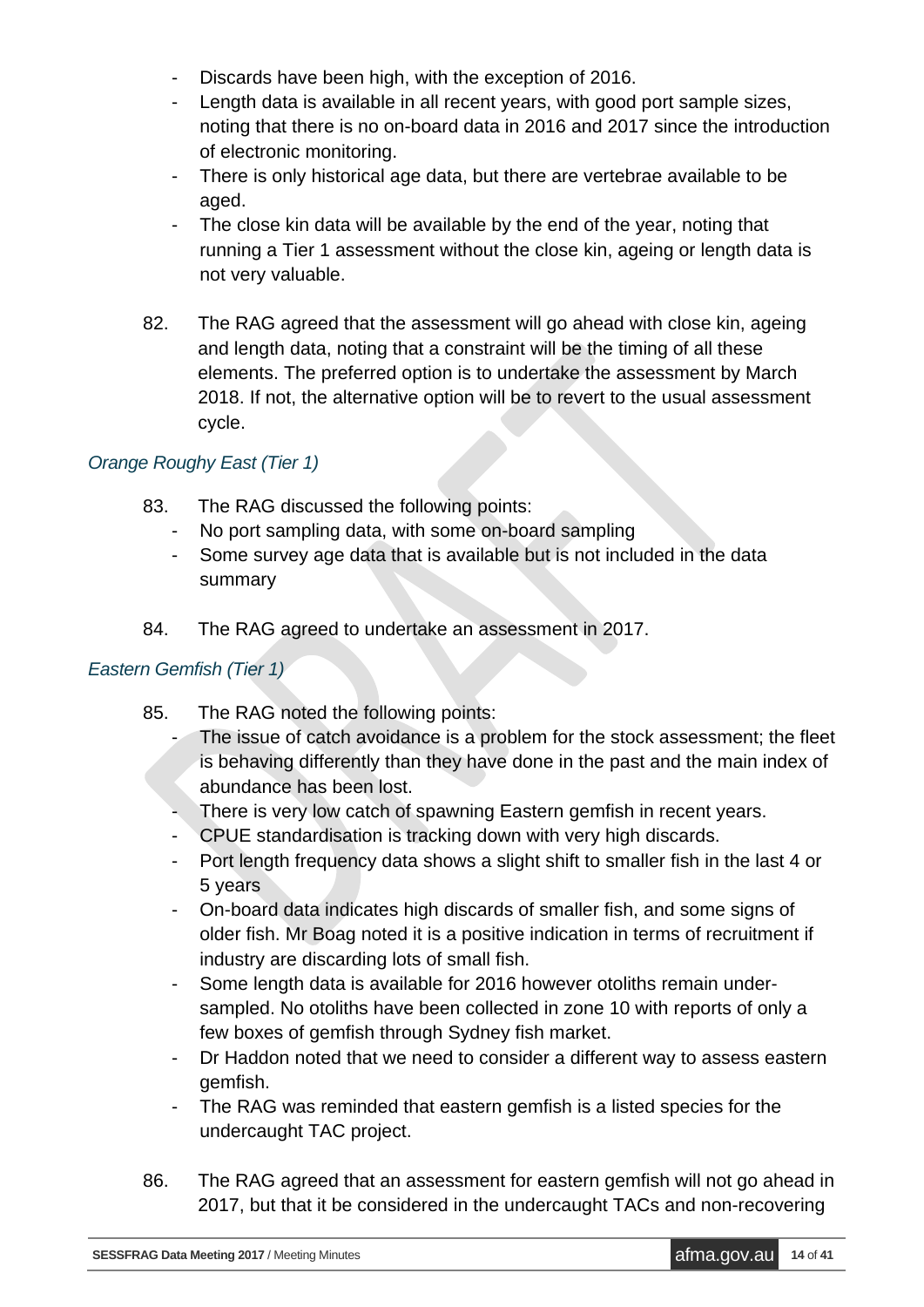stocks project which will consider alternative approaches to monitor the status of rebuilding stocks.

- 87. Given the lack of recent data, the assessment is unlikely to be informative.
- 88. Dr Thomson noted, however, that the data availability for eastern gemfish is not that different from some of the other species that we have decided to progress with, except that fishers are avoiding the species resulting in potentially mis-informative CPUE series. The last few years of age data is largely dominated by non-spawning fish.

#### *John Dory (Tier 3)*

- 89. The RAG noted the following:
	- TACs are undercaught.
	- FIS indices have CVs lower than 0.3.
	- Discards estimates are relatively low, around 7 per cent.
	- There is length frequency data available from port sampling and onboard collection
	- There is age data available to 2014 but nothing since then. Samples are available but have not been aged yet. Dr Krusic-Golub indicated that those samples can be aged in time for the assessment.
- 90. The RAG agreed that a Tier 3 assessment should go ahead given that the otolith samples will be aged and that CSIRO will look into whether a retrospective analysis of the Tier 3 can be undertaken to look at variability in RBC settings.
- 91. The RAG also agreed that a Tier 4 assessment will be undertaken.

#### *Tier 4 species*

92. Due to time constraints, the RAG agreed to examine the Tier 4 assessment species by exception.

#### *Blue-eye trevalla*

- 93. The RAG noted the following:
	- Due to newly identified changes to AFMA logbook codes in the latest year's data, CSIRO need to re-run the Tier 4 assessment for blue-eye.
	- The new stock structure report that has been published will need to be discussed at the first SERAG meeting before deciding how to proceed with the assessment.

#### *Ocean Perch*

- 94. The RAG noted the following:
	- The CAAB codes for inshore and offshore ocean perch are identical but the species is split at 250m depth range.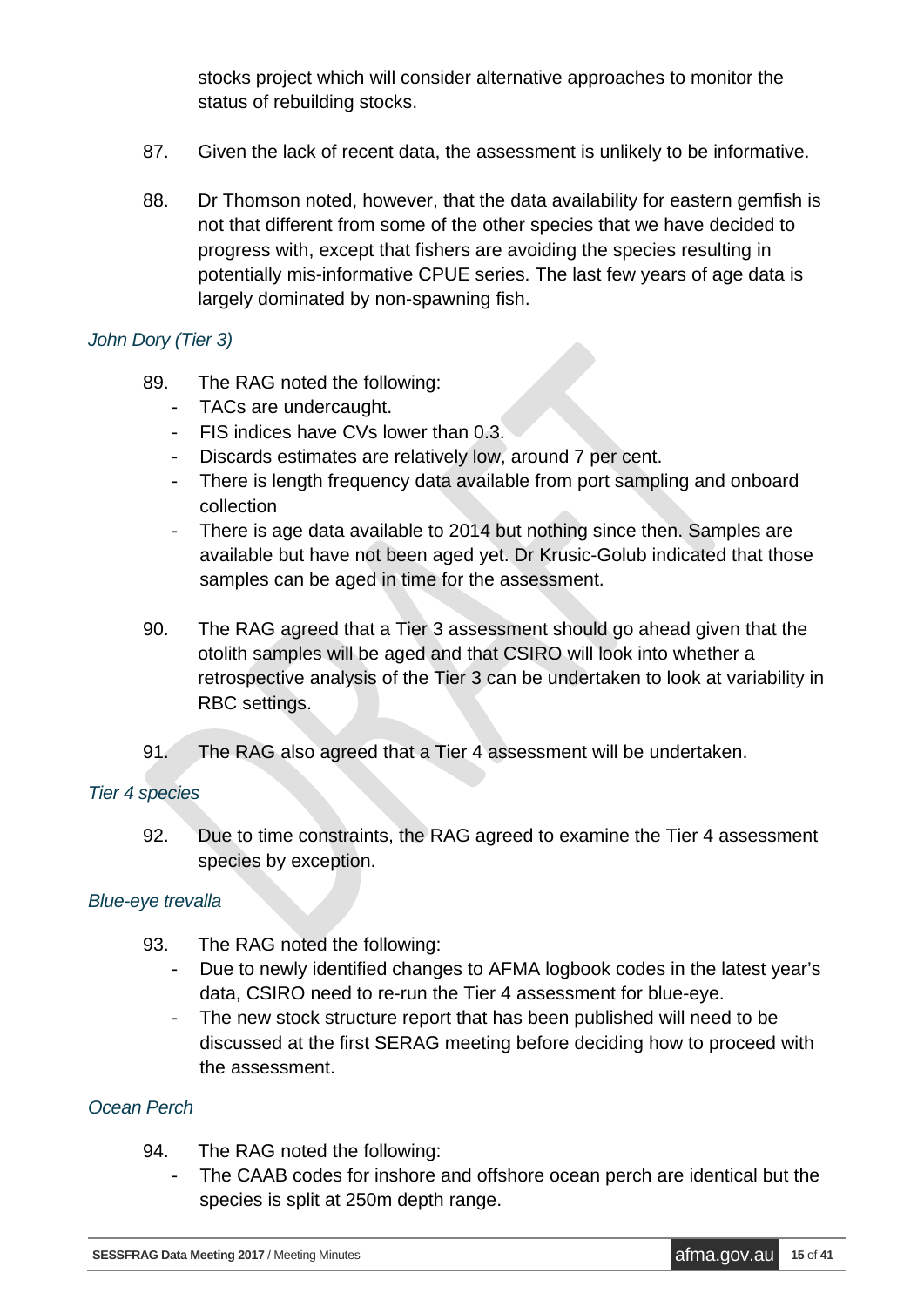- The species identification is easily discernible, but the CAAB codes continue to be identical.
- Need to get the discarded estimates of inshore ocean perch correct first as a priority.
- 95. Given the high level of discards and the uncertainty of the discard levels, the RAG noted that the CPUE will not be that informative.
- 96. The RAG recommended:
	- c) to ensure the discard information for inshore ocean perch is corrected, and
	- d) to undertake a modified Tier 4 assessment in 2017 and compare it with a Tier 5, with AFMA and CSIRO to discuss how this will be possible including trying to identify an alternative way of examining species that have higher discards than retained catch.

#### *Mirror Dory*

97. The RAG recommended reviewing the discard estimates before a decision on how to progress the assessment can be made at the first SERAG meeting.

### **2.5 Recommended changes to ISMP & Data Plan**

98. AFMA introduced the draft SESSF Data Plan and noted that only the species appendices were included as the preliminary text of the document had already been agreed to and did not need to be discussed further.

#### **Duplication of data collection between the ISMP and the SESSF FIS**

- 99. The RAG agreed that lengths collected from both the surveys and commercial data is useful noting there are some issues in separating surveyed age data from commercial aging data in the database.
- 100. The RAG also agreed that it is more important to obtain age estimates from the commercial fleet rather the FIS because the FIS is not temporally representative.
- 101. Dr Knuckey reminded the RAG that the temporal representation of the FIS surveys is reduced because the FIS in the SESSF only occurs every second year in winter.
- 102. AFMA suggested that every second year the ISMP collection targets could be supplemented by the FIS.
- 103. The RAG agreed to redirect FIS biological sampling to secondary and byproduct species, unless directed by the RAG to supplement the ISMP for target species. This will require good communication between the AFMA ISMP team and the FIS providers, noting that that the FIS providers need to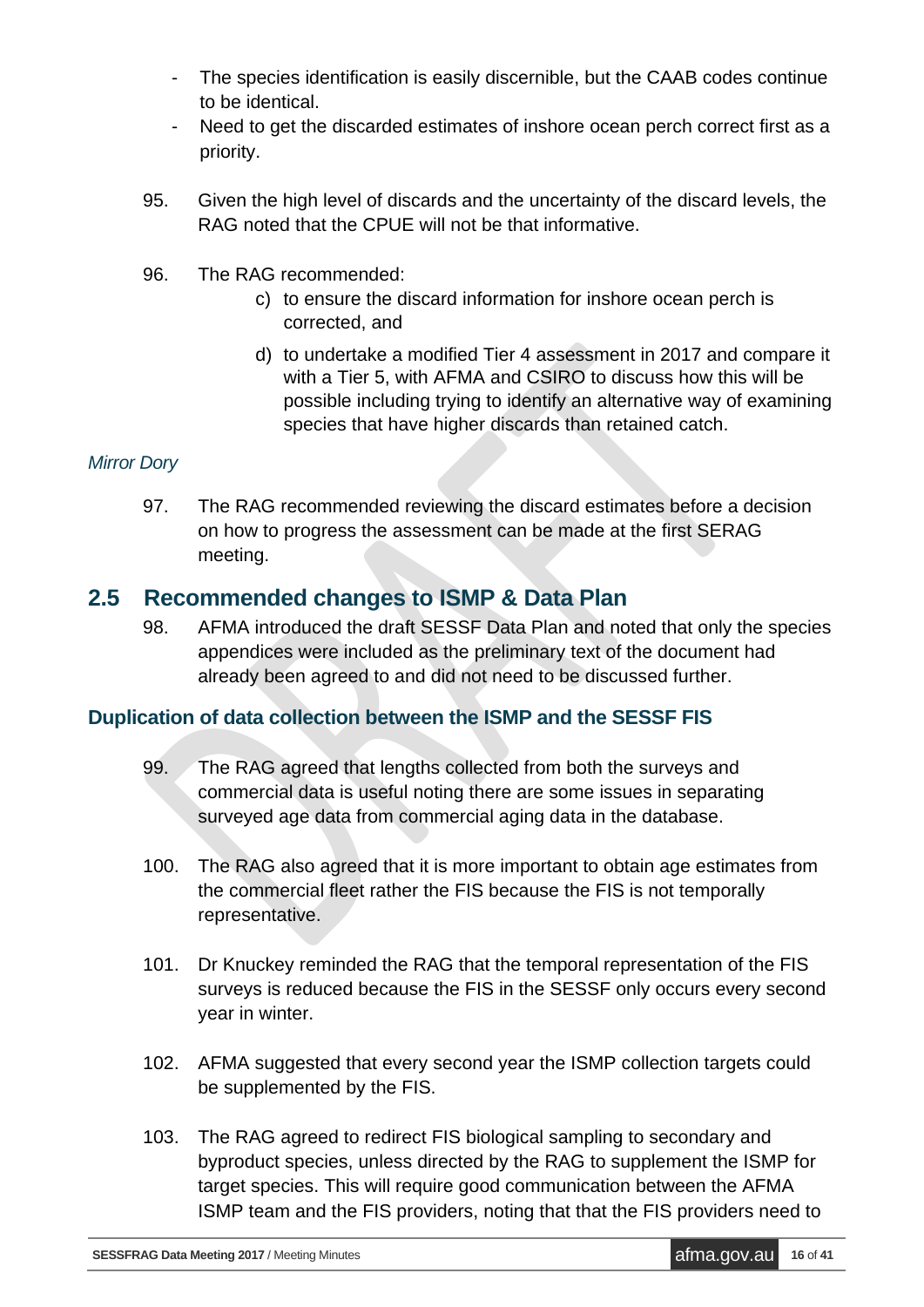have some direction by June in the year of a FIS.

- 104. Dr Haddon highlighted some concern over this process because of the differences in the way the FIS operates; the FIS is a separate fleet with different selectivity.
- 105. The RAG noted that the inclusion of the FIS age data will contribute to our understanding of growth rates and recruitment cohorts, however it is unlikely to fundamentally change our understanding of these things.
- 106. The Chair reminded the group that if the data is being collected it should be fully processed all the way through and should not simply be collected and then stored somewhere without being used. As there is a significant amount of un-aged otoliths that have not yet been processed, the cost of doing so is not currently being borne, but is being accumulated.
- 107. For non-quota species, the assessment Tier should be driving the level of data collection. Dr Haddon agreed that biological information for some nonquota species is useful to understand, even if only a Tier 4 assessment is used.
- 108. The ERA process will be able to identify some biological uncertainties for certain species. For the species that we do not have any information on, having a snapshot of biological data can be very useful. Noting that often we revert to a Tier 4 assessment because of the fact that the ageing data and other indicators are highly variable.
- 109. Dr Jennings also reminded the RAG that some of these highly caught secondary species may not remain secondary species forever, and therefore collecting some biological information will be important in the future.
- 110. Mr Pyke reminded the RAG that the data needs are also underpinned by the cost of collection.

**ACTION ITEM #11 –** Fishwell Consulting to provide a list of the most caught secondary species captured during the winter FIS for SERAG 1 - 2018 to consider in conjunction with the updated ERA results, to determine which species may require additional targeted data collection.

#### **Duplication of data collection between Acoustic Optical Surveys (AOS) and ISMP**

- 111. The RAG noted the following:
	- The AOS provides a snapshot of orange roughy spawning grounds, while the ISMP has been collecting from the same areas.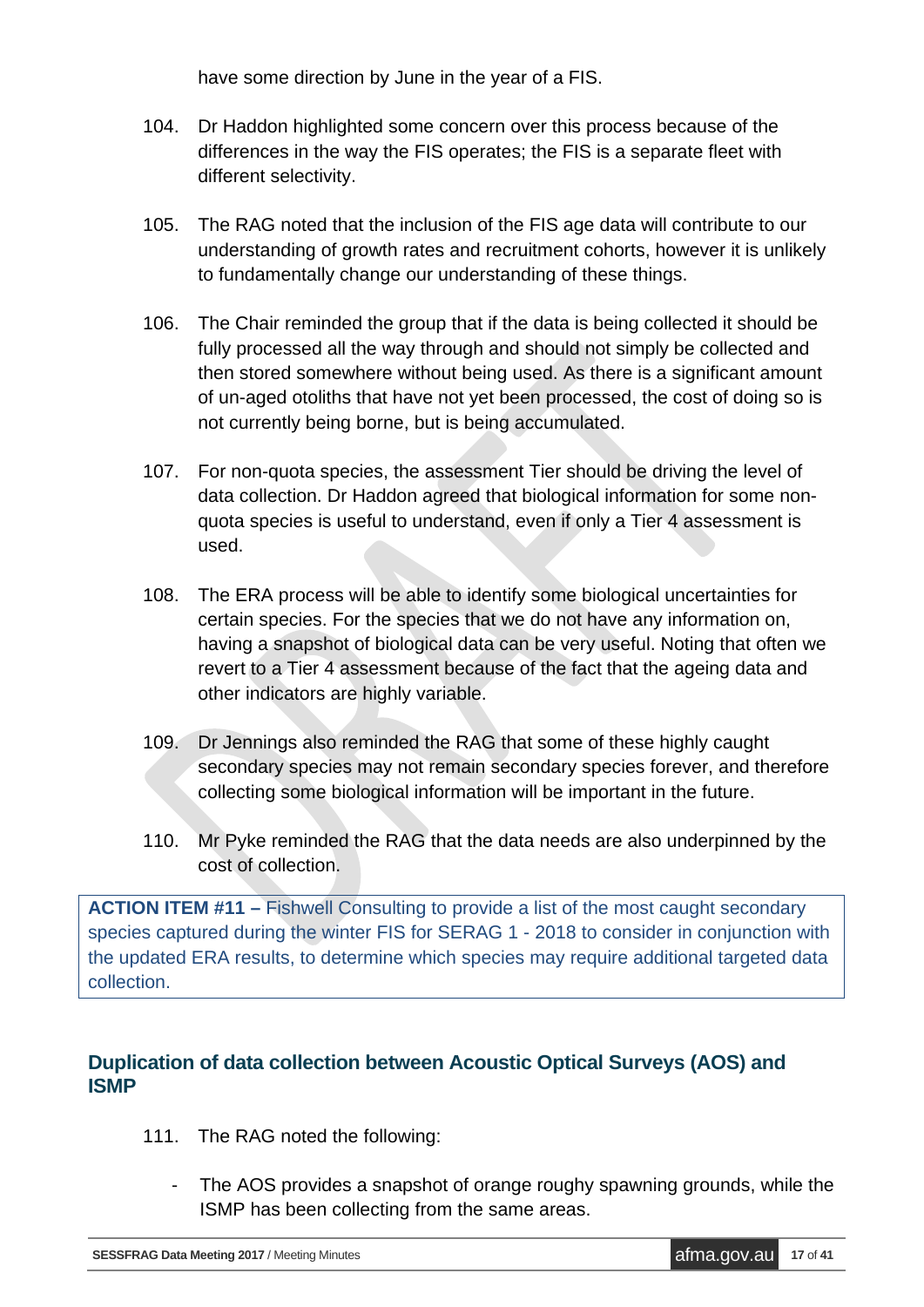- Very little sampling occurred in the Pedra Branca area.
- The RAG questioned the need for 100% observer coverage during the orange roughy spawning season. Mr Boag reminded the RAG that the presence of observers in the ORMA was for management purposes.
- The preference is data collected from the AOS.
- 112. The RAG agreed that for the eastern spawning aggregations, the ISMP no longer needs to collect otoliths, however outside of St Helens, there will be no changes to the current ISMP data collection targets.

#### **2017 Assessment Species**

113. The RAG agreed that the relevant RAGs for each species will consider the sampling targets following the stock assessment results and recommendations. This is to ensure that the assessment informs the sampling targets.

#### **2017 Non assessment species**

- 114. The RAG agreed to amend the process for reviewing ISMP targets, by deferring the review of targets to the relevant RAGs during the assessment process. However, the SESSFRAG will still need consider the overarching process to ensure that some targets or cumulative costs are not overlooked.
- 115. The RAG examined the targets for each species in the Appendix of the draft Data Plan individually and made live changes to the Data Plan as they were discussed.

#### *Alfonsino*

125. The RAG recommended redoing the simulation study on Alfonsino to redetermine the sample size required for age data.

**ACTION ITEM #12 –** Kyne Krusic-Golub (FAS) to provide some data on the inputs that were used in the original simulation study for Alfonsino. AFMA to look at the outputs from the original work.

**ACTION ITEM #13 –** Kyne Krusic-Golub (FAS) to provide a CV analysis of the age and length data reports for all species to AFMA.

#### *Gemfish West*

- 126. Mr Pyke noted that the industry is not catching this species.
- 127. AFMA noted that the collection of lengths and ages will need to be split in alternate years between the ISMP and the FIS.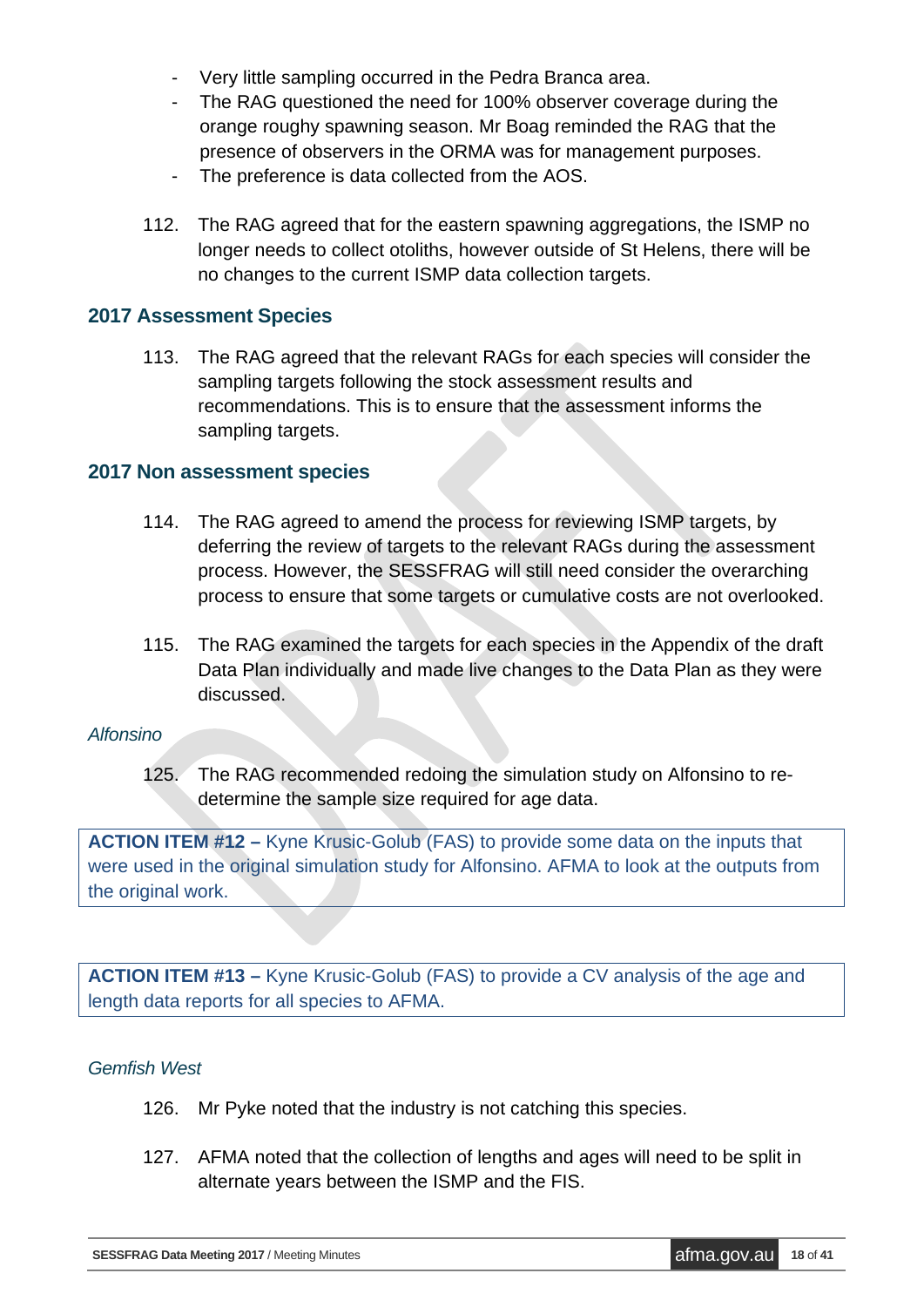#### *Orange Roughy*

- 128. The RAG noted the following relative to each orange roughy zone:
- Western zone;
	- If data is only collected opportunistically, it is unlikely to be of a high enough quality to be used in any stock assessment.
	- There is no target defined
	- The RAG agreed that ISMP resources may be better used in collecting other species such as pink ling.
- Albany and Esperance zone;
	- Targets are detailed in the GABIA Orange Roughy research plan; samples are collected when boats are entering the research zones with a research allowance.
- Cascade zone;
	- Opportunistic sampling will occur when the zone is fished
- Southern zone;
	- The RAG agreed that no targets are required.
- Pedra Branca zone;
	- This zone needs to be included as a separate line item in the Eastern Roughy section of the data plan.

## **2.6 School whiting ageing data update**

- 129. Dr Day presented the options paper (Agenda Item paper 2.6) on school whiting that had been disseminated to the group.
- 130. The school whiting assessment is needed as the ageing data has been updated and they are now thought to live longer than before (from maximum age 6 to 10). This may change the natural mortality estimate (M) which is currently estimated within the assessment.
- 131. Currently all Commonwealth catches and all State catches are included but only the Danish seine CPUE is used as an index of abundance.
- 132. Examination of Commonwealth logbook data found significant Commonwealth trawl catches along the NSW coast. The assessment should not ignore catches along the NSW coast at least up to the Barrenjoey line.
- 133. NSW State fisheries hold State catch data (large catches) and also age and length composition data. However, much of this data appears to come from well north of the Barrenjoey line. Not all of this data is available for use in an assessment.
- 134. Dr Day noted there are three options to progress the assessment (referred to as 4a, 4b and 4c).
	- a) Exclude all State data north of the Barrenjoey Headland.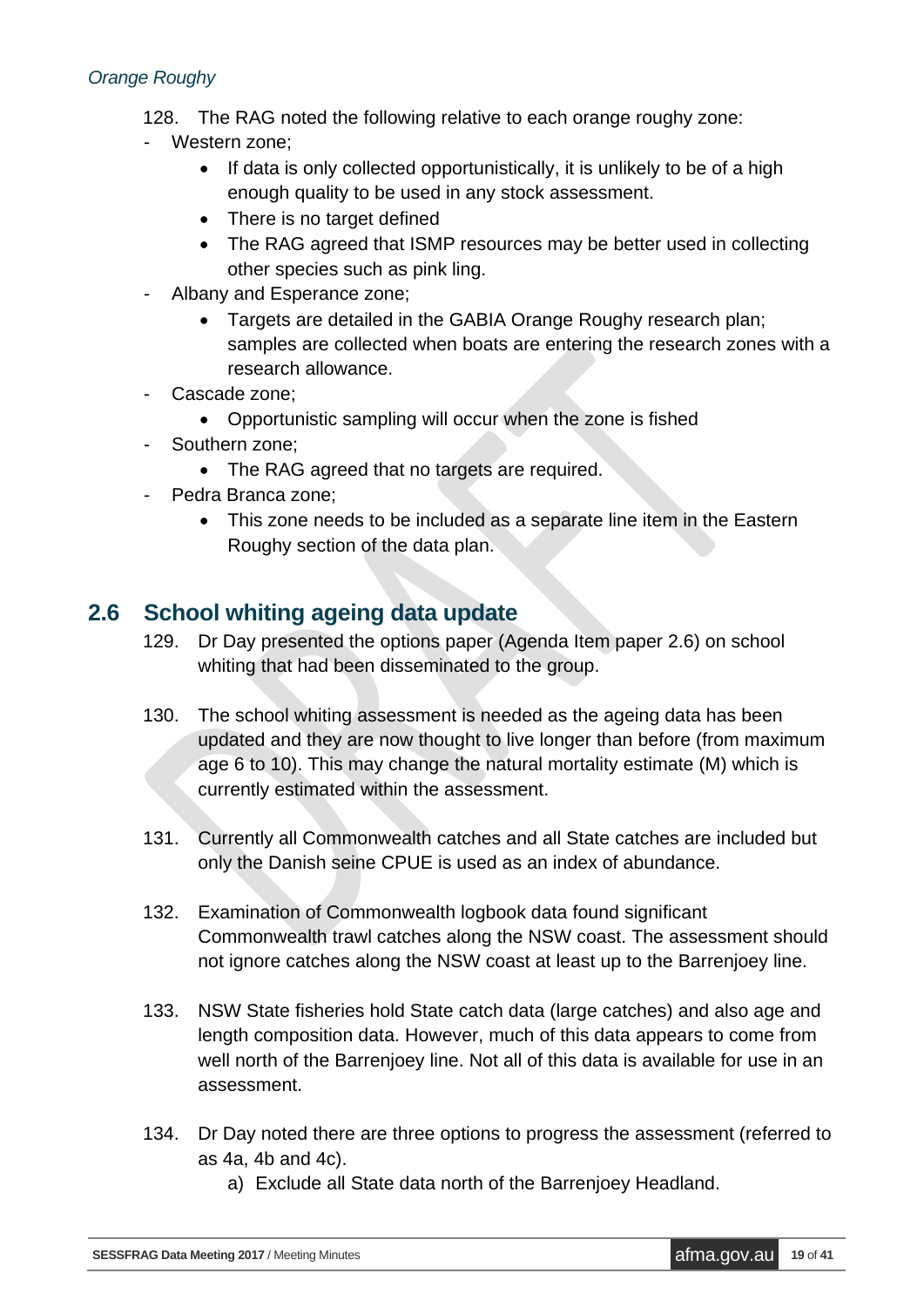- b) Include all available State data: catch, age, and length composition, as well as a standardized CPUE series.
- c) Exclude all data north of the Vic/NSW border.
- 135. The RAG discussed the following points:
	- There was no trawl fleet standardisation in the previous assessment, however this information is now available to be used and considered as a separate fleet.
	- There are some issues with Commonwealth catch in zone 91 (NSW waters).
	- The options presented will depend on the assumptions the RAG makes about stock structure.
	- The historical data for NSW has changed due to some errors in reporting of stout whiting versus school whiting.
	- The revised NSW State data now has some spatial resolution which wasn't included in the last assessment.
	- Some members of the RAG considered that the option to exclude data from North of the Victorian border is not ideal.
	- Dr Day noted that the NSW data is a bit patchy both spatially and temporally. In order to check the NSW data will require some significant time and resources for cleaning and working through, which may not be achievable in 2017.
	- There is no preliminary evidence of a biological split at the Barrenjoey line.
	- The NSW data is very limited in its precision, which makes it difficult to cut off data at particular latitudes.
	- Industry has some concerns with the assessment options due to impending allocation issues with the developing NSW OCS arrangements.
	- Dr Day recommended that the RAG should not consider the previous genetic study noting that it is weak and somewhat outdated, and the samples were not very representative.
	- Option 4a is achievable in 2017; option 4b is going to require some substantial additional work.
	- The new NSW data includes several years of length and one year of age data plus the potential for a new standardised CPUE series.
	- The previous assessment had three fleets, with only one standardised CPUE index, however the new assessment could incorporate two standardised CPUE indices with the same three fleets.
	- CSIRO would be best placed to undertake the standardisation but it is unclear as to who would cover that cost. Only data from the NSW central zone from 2010 onwards would be used.
	- A bridging analysis would be undertaken between versions of the assessments with new information being added in in a stepwise fashion to assess the impact of the changes.
- 136. The RAG agreed that there is insufficient evidence of a stock structure split, and that a new genetic study would be required to determine this.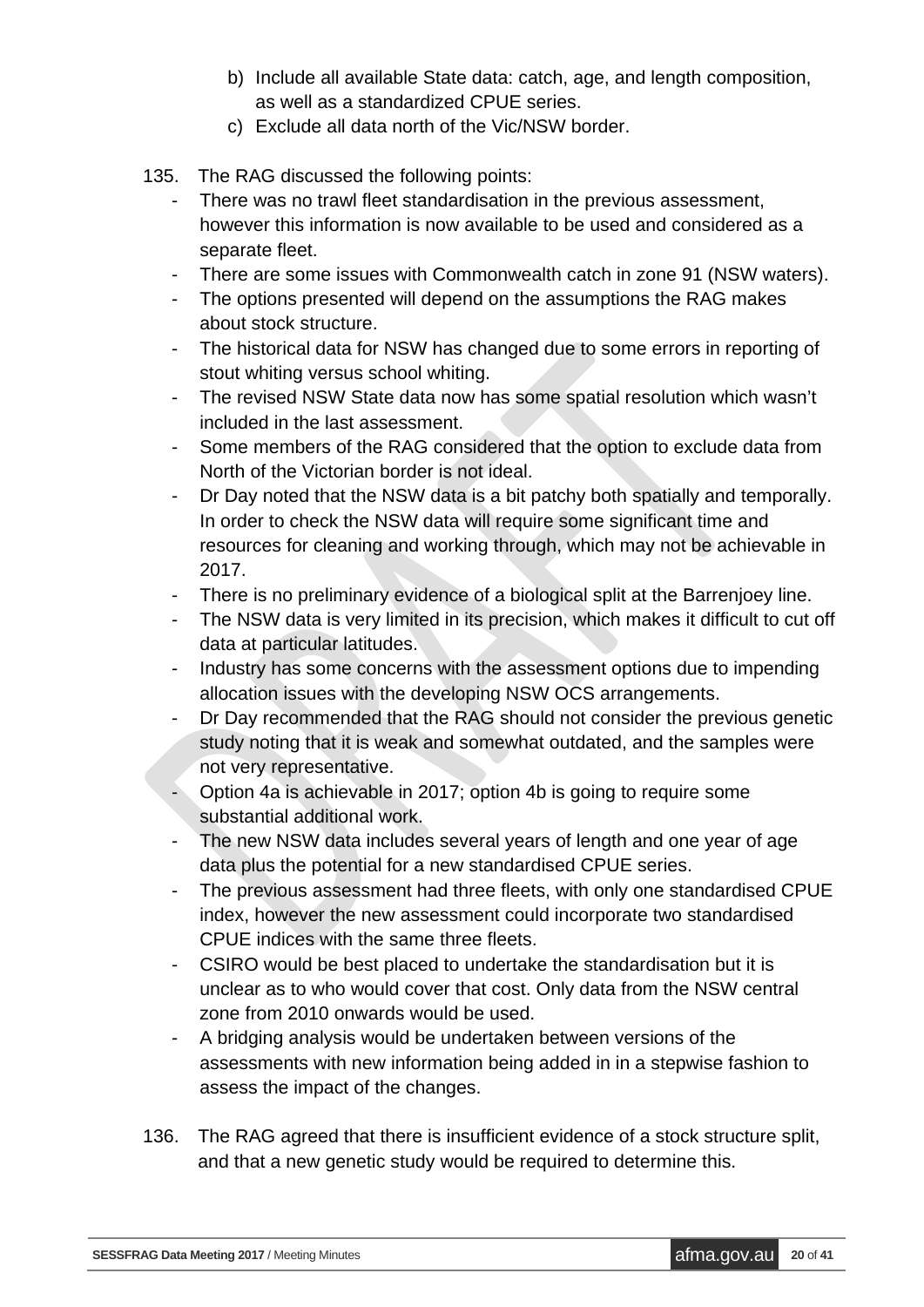137. The RAG recommended that the base case for the Eastern school whiting assessment should be determined by SERAG at their September meeting, and is dependent on the NSW data that is available.

## **2.7 State and recreational data for quota species**

- 138. Dr Thomson presented Information Paper 2 Catch Summary 2017 which attempts to collate all catch data from State, Commonwealth and recreational sources.
- 139. A new addition to this paper is in Table 37 which summarises recreational catch for quota species by State.
- 140. The RAG was concerned with how the State recreational data might be included into an assessment model, noting that the Harvest Strategy Policy stipulates that recreational catches should be included.
- 141. CSIRO proposed that it is worthwhile maintaining this recreational table as more data becomes available through the various States, with the suggestion to include a comments column to provide some qualitative information to support the data.
- 142. The RAG agreed to remove the data column that makes a comparison of the reported recreational catch relative to commercial catch as it may be misleading.
- 143. It was suggested that the discard rates of recreational should also be considered. CSIRO agreed to check whether the current recreational data table includes total catch or retained catch only.

**ACTION ITEM #14 –** CSIRO to check whether the current recreational data table 37 includes total catch or retained catch only as well as checking and adding the CVs

144. The RAG agreed that table 37 would be included in the catch paper each year, and be discussed at the relevant RAG if new data became available.

## **3 Other Business**

## **3.1 Upper slope dogfish project**

- 145. Mark Green and Franzis Althaus from CSIRO introduced themselves to the RAG and provided an overview of the new project on research to support the Upper-slope Dogfish Management Strategy (Agenda item paper 3.1).
- 146. The participants of the RAG agreed it would be best to hold the first workshop of the upper-slope dogfish project on the back of the SharkRAG meeting in November 2017.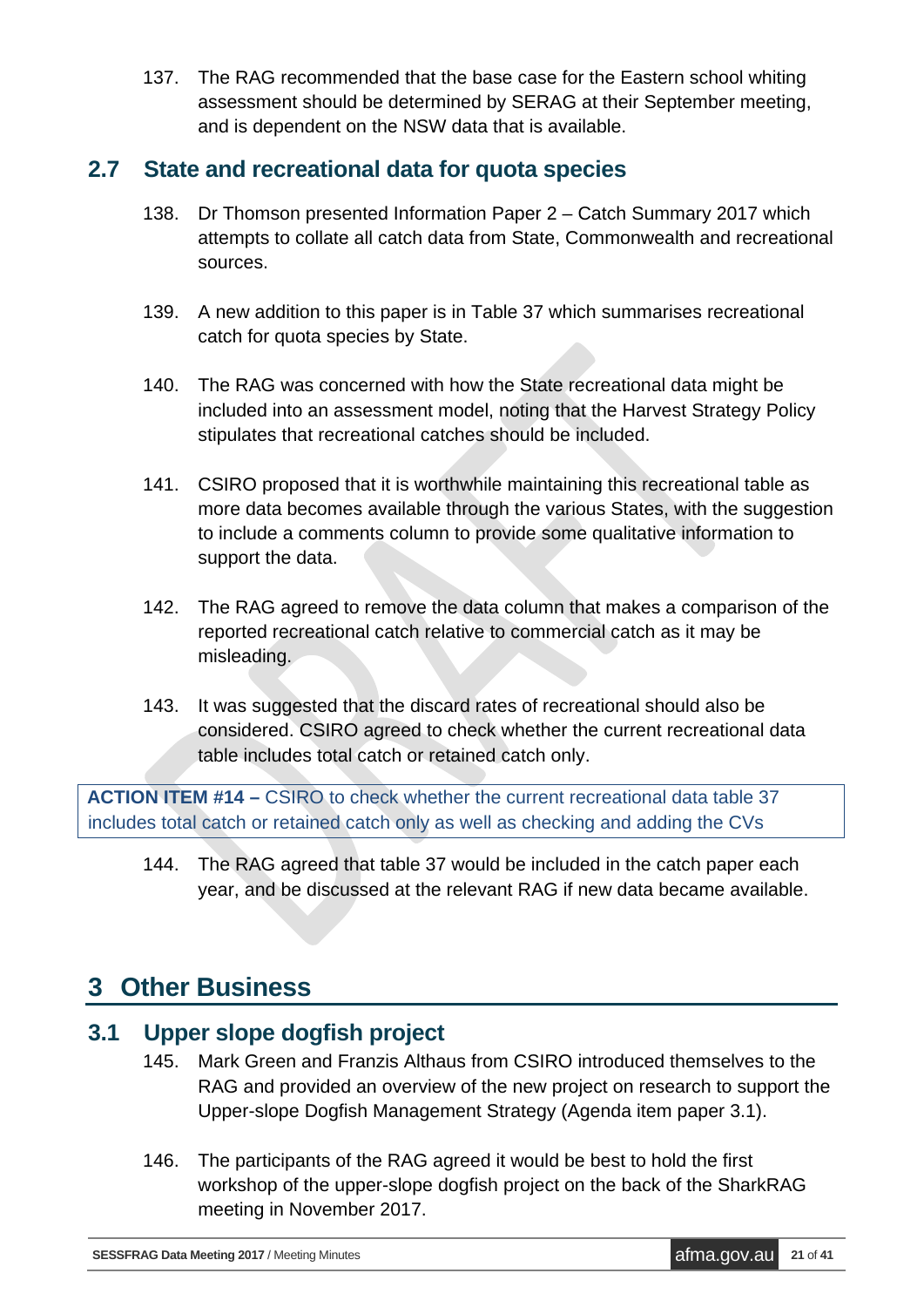**ACTION ITEM #15 –** AFMA to confirm the costing split for the upper slope dogfish project between South East Trawl and GHAT as outlined in Information Paper 3 on current research projects in the SESSF.

### **3.2 CSIRO Data Services**

- 147. Dr Thomson presented some information on how money is spent within the Data Services contract and provided an overview of the processes that are involved in data processing, cleaning and corrections.
- 148. The RAG noted some future work to be completed under the Data Services Contract:
	- merge discard report generation, coverage statistics, and selection of valid rates
	- document database processing
	- automate translation of State data into input files depending on the format that States continue to provide their data
	- improve communication with AFMA in terms of notification of new codes / tables in the database.
- 149. Dr Tuck thanked Dr Thomson and her team for the enormous amount of work that goes into the data processing and congratulated them on some very successful work.
- 150. AFMA informed the RAG about the developing ICT Strategy that will have some impacts on data processing and transfer. AFMA will ensure to keep CSIRO informed of any changes as they occur.

## **3.3 Data automation for Tier 4 stock assessments and CPUE standardisations**

- 151. Dr Haddon provided an overview of the new automation processes being used to produce the CPUE standardisations and Tier 4 assessments.
- 152. The new automation allows for more time to consider the results rather than spending time on producing the results and is a significant improvement to the RAG process.
- 153. Dr Haddon sought some clarification from the RAG on the following points:

#### *Oreo dory (mixed)*

154. The list of species included in the SESSF Management Arrangements Booklet for mixed oreo basket does not include oxeye dory, nor the generic oreo dory.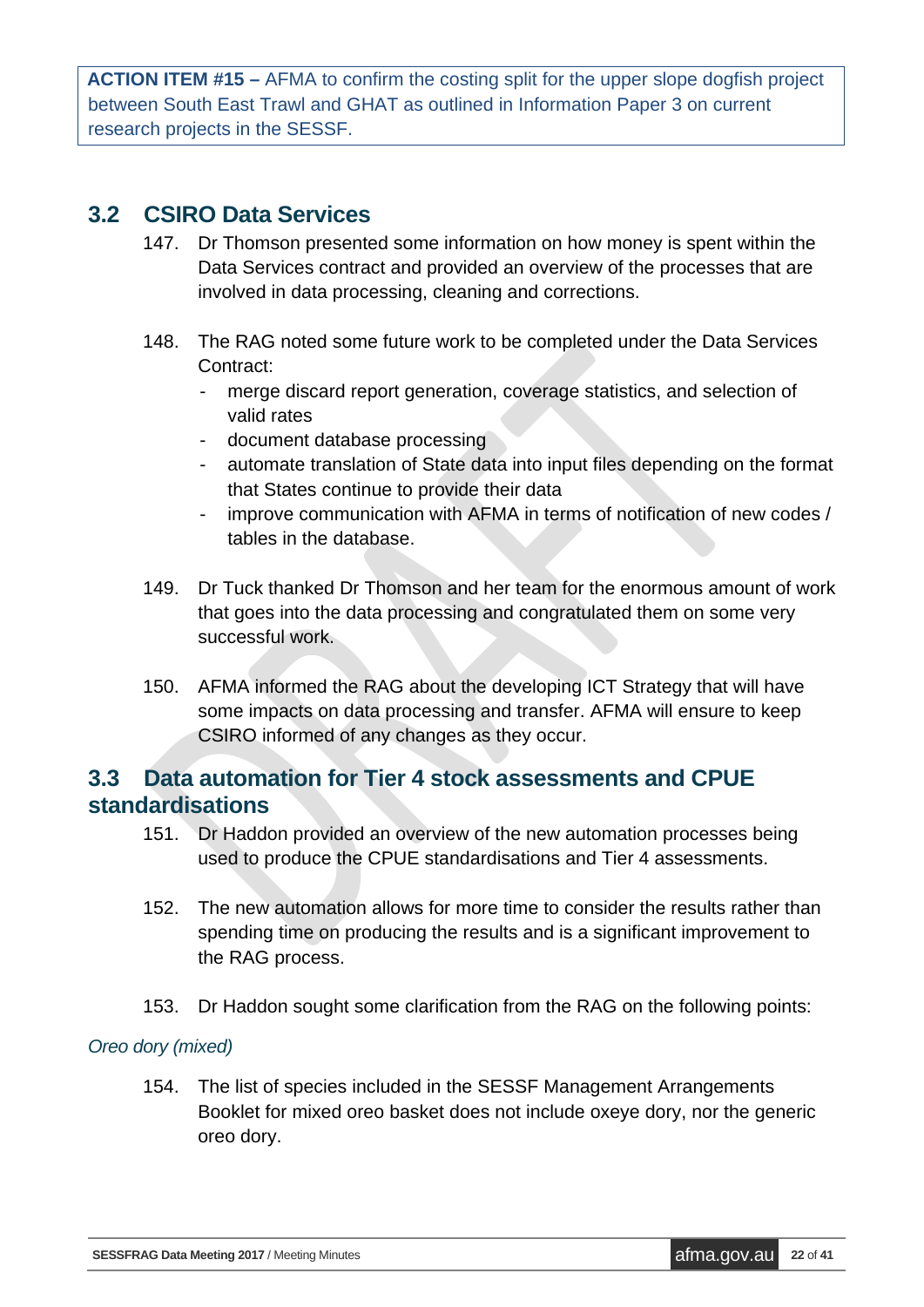155. AFMA noted that oxeye dory was not specified as being part of the quota basket. CSIRO will remove oxeye from the list included in the oreo dory (mixed) group.

**ACTION ITEM #16 -** AFMA to include the CAAB codes for each species, in the SESSF Management Arrangements Booklet for next year.

#### *Ocean Perch*

156. Dr Haddon questioned why inshore and offshore ocean perch are separated in the assessment by a 250m depth delineation. AFMA reconfirmed that they are two separate species and that industry do recognise the different species in their logbook recordings. E-logs require that species are recorded separately.

### **3.4 Current research projects in the SESSF**

- 157. AFMA provided a brief overview of Information Paper 3 Current research projects in the SESSF. This table was an outcome of a previous action item to collate basic information on all of the current projects underway in the SESSF, funded by both AFMA and FRDC.
- 158. The RAG recommended that as projects come to a close, a presentation on the outcomes of the project to be made to various RAGs.
- 159. AFMA will be responsible for tracking which projects are finishing up, and liaise with the principal investigator to arrange a presentation to the relevant RAG.

**ACTION ITEM #17 -** AFMA to add in the climate change project and other projects that are not currently listed in the table. RAG members are encouraged to send through any projects not already listed in the table to AFMA to be included.

## **4 Next Meeting**

160. The RAG agreed that the next SESSFRAG Meeting (chair's meeting) will be scheduled for the week of 12th of March 2018; provisional meeting dates Tuesday 14th and Wednesday 15th March, most likely in Canberra, at the AFMA office.

## **5 Close of Meeting**

161. The chair closed the 2017 SESSFRAG Data meeting on Tuesday 8 August at 1.45pm.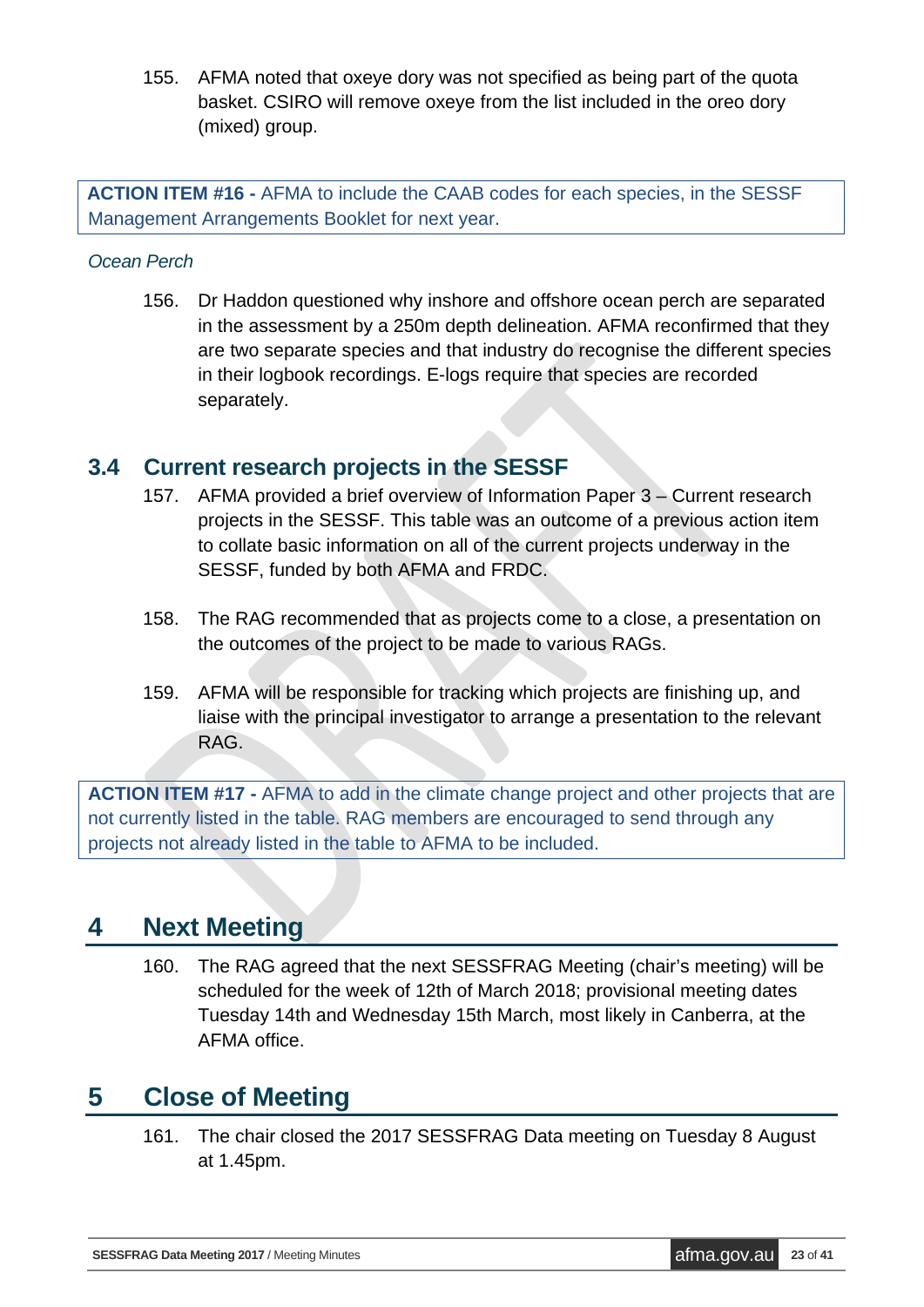# **Attachments**

- 1) List of declared conflicts of interest
- 2) Final adopted agenda
- 3) Status of previous action items
- 4) New action items as of end of meeting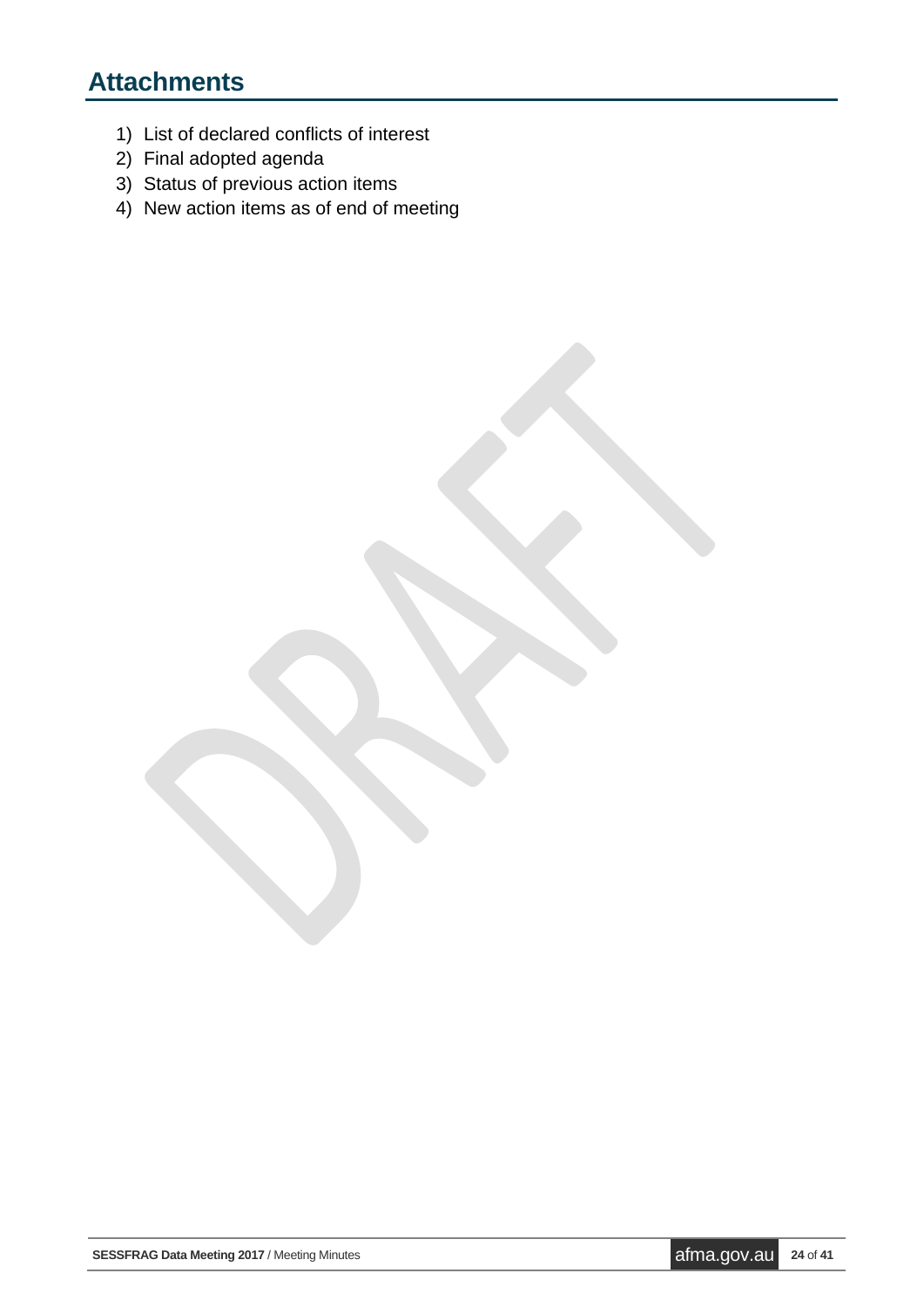# <span id="page-24-0"></span>**Declared Conflicts of Interest**

| <b>Member</b>              | <b>Declared Interest</b>                                                                                                                                                                                                                                                                                                                                                                                                                                                 |
|----------------------------|--------------------------------------------------------------------------------------------------------------------------------------------------------------------------------------------------------------------------------------------------------------------------------------------------------------------------------------------------------------------------------------------------------------------------------------------------------------------------|
| Dr Cathy Dichmont          | Proprietor of Cathy Dichmont Consulting.<br>Chair of TT RAG.<br>Leads a FRDC funded cross cutting project with some links to<br>SESSF.<br>Contracted by various State and Commonwealth agencies to<br>undertake various reviews and consultancies not related to<br>SESSF.<br>No pecuniary interest in the SESSF.                                                                                                                                                        |
| Mr George Day              | Employed by AFMA; Senior Manager of Demersal and Midwater<br>Fisheries.<br>No interest, pecuniary or otherwise.                                                                                                                                                                                                                                                                                                                                                          |
| Mr Lance Lloyd             | <b>GABRAG Chair. Member of GABMAC and SESSFRAG.</b><br>Director; Lloyd Environmental Pty Ltd.<br>Research Fellow; Federation University Australia                                                                                                                                                                                                                                                                                                                        |
| Mr Sandy Morison           | Director of Morison Aquatic Sciences.<br>Chair of SharkRAG, SERAG and the Tropical Rock Lobster<br>Working Group.<br>Scientific member on SEMAC.<br>Contracted by government departments, non-government<br>agencies and companies for a range of fishery related matters<br>including research and (by SCS Global Services) for MSC<br>assessments of AFMA managed and other Australian and<br>international fisheries.<br>No pecuniary or other interest in the SESSF. |
| Dr Sarah Jennings          | Economics member on SERAG.<br>Economics coordinator, FRDC Social Science and Economics<br>Research Program.<br>Member of AFMA Economics Working Group.<br>Independent economics consultant.<br>No pecuniary or other interest.                                                                                                                                                                                                                                           |
| Miss Georgia<br>Langdon    | Employed by AFMA, Executive Officer of SESSF RAG. No<br>interest, pecuniary or otherwise.                                                                                                                                                                                                                                                                                                                                                                                |
| <b>Invited Participant</b> | <b>Declared Interest</b>                                                                                                                                                                                                                                                                                                                                                                                                                                                 |
| Mr Simon Boag              | Executive Officer South East Trawl Fishing Industry Association<br>(SETFIA). Non-beneficiary Director of two fishing companies in<br>the SESSF.<br>Member Victorian Fisheries Advisory Council.<br>Industry member on SERAG.<br>SETFIA receives funding from various bodies to complete<br>projects.                                                                                                                                                                     |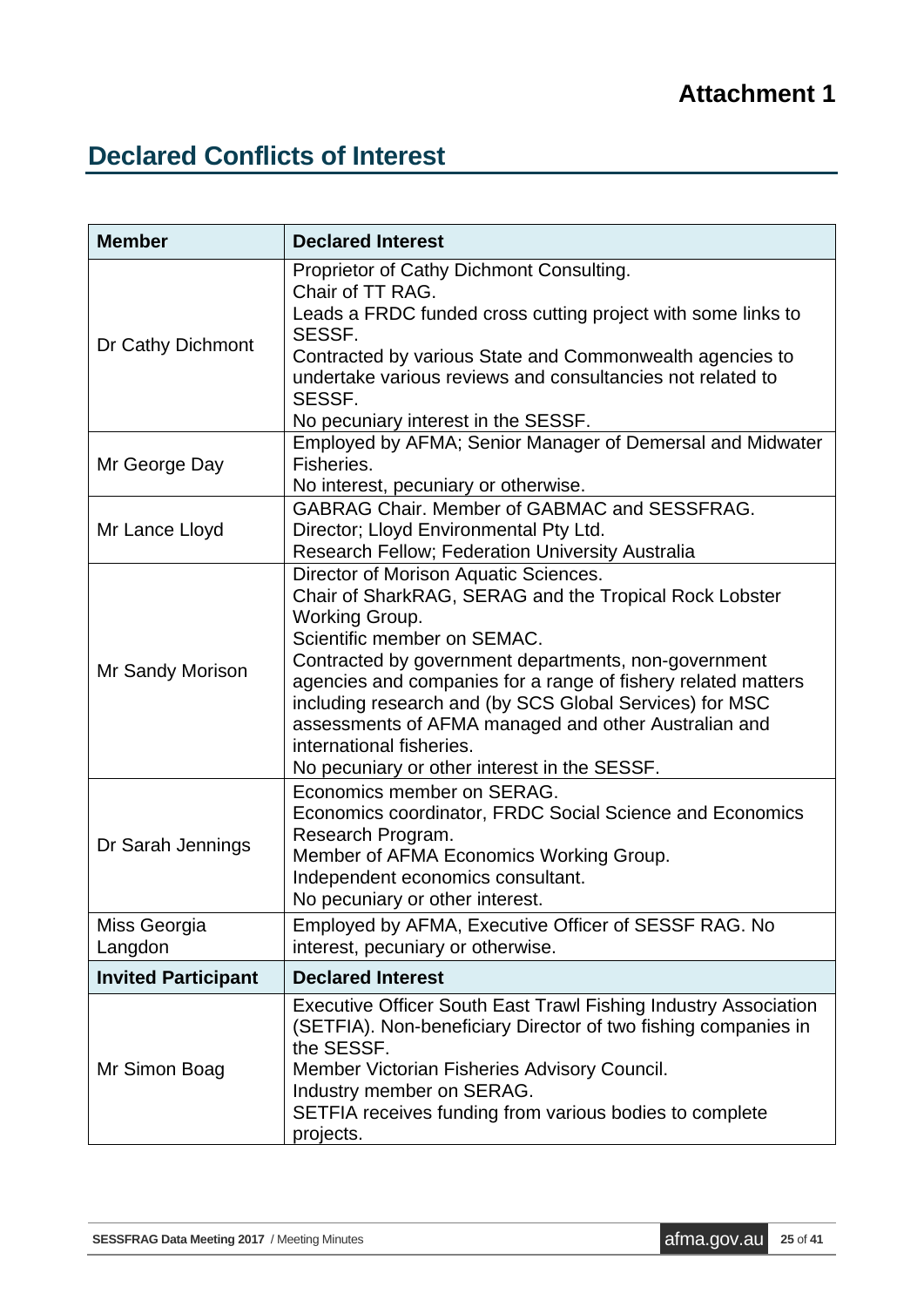|                                | Involved in the delivery of industry training courses through East<br>Gippsland TAFE. Undertakes contracts as an independent<br>consultant. On the Commonwealth Fisheries Association Board.                                                                                                                                                         |  |  |  |  |
|--------------------------------|------------------------------------------------------------------------------------------------------------------------------------------------------------------------------------------------------------------------------------------------------------------------------------------------------------------------------------------------------|--|--|--|--|
| Mr David Stone                 | <b>Executive officer of Sustainable Shark Fishing Incorporated</b>                                                                                                                                                                                                                                                                                   |  |  |  |  |
| Mr Christian Pyke              | Executive Officer of the Great Australian Bight Industry<br>Association                                                                                                                                                                                                                                                                              |  |  |  |  |
| Dr Geoff Tuck                  | Employed by CSIRO.<br>Involved in Stock assessments. Interest in obtaining funding for<br>future research. Principle investigator on the SESSF stock<br>assessment project and marine closures project.                                                                                                                                              |  |  |  |  |
| Dr Malcolm Haddon              | CSIRO stock assessment scientist actively involved in the<br>development of new methods and processes.<br>Actively making research proposals for obtaining funding for<br>research deemed of high priority by the RAGs and MACs.<br>Member of GAB RAG, Northern Prawn RAG and sub-Antarctic<br>RAG; also scientific member of the sub-Antarctic MAC. |  |  |  |  |
| Dr Robin Thomson               | CSIRO, Assessment scientist. Acquiring funding for research<br>purposes<br>PI on data services contract and close kin project for school<br>shark.                                                                                                                                                                                                   |  |  |  |  |
| Dr Rich Little                 | CSIRO, Assessment scientist. Acquiring funding for research<br>purposes                                                                                                                                                                                                                                                                              |  |  |  |  |
| Dr Miriana Sporcic             | CSIRO, Assessment scientist. Acquiring funding for research<br>purposes                                                                                                                                                                                                                                                                              |  |  |  |  |
| Dr Jemery Day                  | CSIRO, Assessment scientist. Acquiring funding for research<br>purposes                                                                                                                                                                                                                                                                              |  |  |  |  |
| Mr Claudio Castillo-<br>Jordan | CSIRO, Assessment scientist. Acquiring funding for research<br>purposes                                                                                                                                                                                                                                                                              |  |  |  |  |
|                                | <b>Director Fishwell Consulting Pty Ltd</b>                                                                                                                                                                                                                                                                                                          |  |  |  |  |
|                                | Involved in -Fishery Independent Survey (FIS) SESSF and GAB                                                                                                                                                                                                                                                                                          |  |  |  |  |
| Dr Ian Knuckey                 | Range of research interests in relation to South East fisheries<br>including the GABTF, SESSF and auto-longline sector. Agent for<br><b>Olfish Electronic Logbooks</b>                                                                                                                                                                               |  |  |  |  |
|                                | NPF RAG Chair, Scientific member on NORMAC Member on<br><b>Scallop MAC and SquidMAC</b>                                                                                                                                                                                                                                                              |  |  |  |  |
|                                | Provides research advice to various industry associations:<br>SETFIA, GABIA and SSIA                                                                                                                                                                                                                                                                 |  |  |  |  |
| Mr Kyne Krusic-golub           | Director - Fish Ageing Services                                                                                                                                                                                                                                                                                                                      |  |  |  |  |
| Mr Brodie Macdonald            | AFMA, Gillnet, Hook and Trap, High Seas and Norfolk Is<br>Manager. No interest, pecuniary or otherwise.                                                                                                                                                                                                                                              |  |  |  |  |
| Dr Brigid Kerrigan             | AFMA, Trawl Manager, Coral Sea Fishery Manager. No interest,<br>pecuniary or otherwise.                                                                                                                                                                                                                                                              |  |  |  |  |
| Mr Chris Burns                 | AFMA, Observer Coordinator. No interest, pecuniary or<br>otherwise.                                                                                                                                                                                                                                                                                  |  |  |  |  |
| <b>Mr Daniel Corrie</b>        | AFMA, no interest, pecuniary or otherwise.                                                                                                                                                                                                                                                                                                           |  |  |  |  |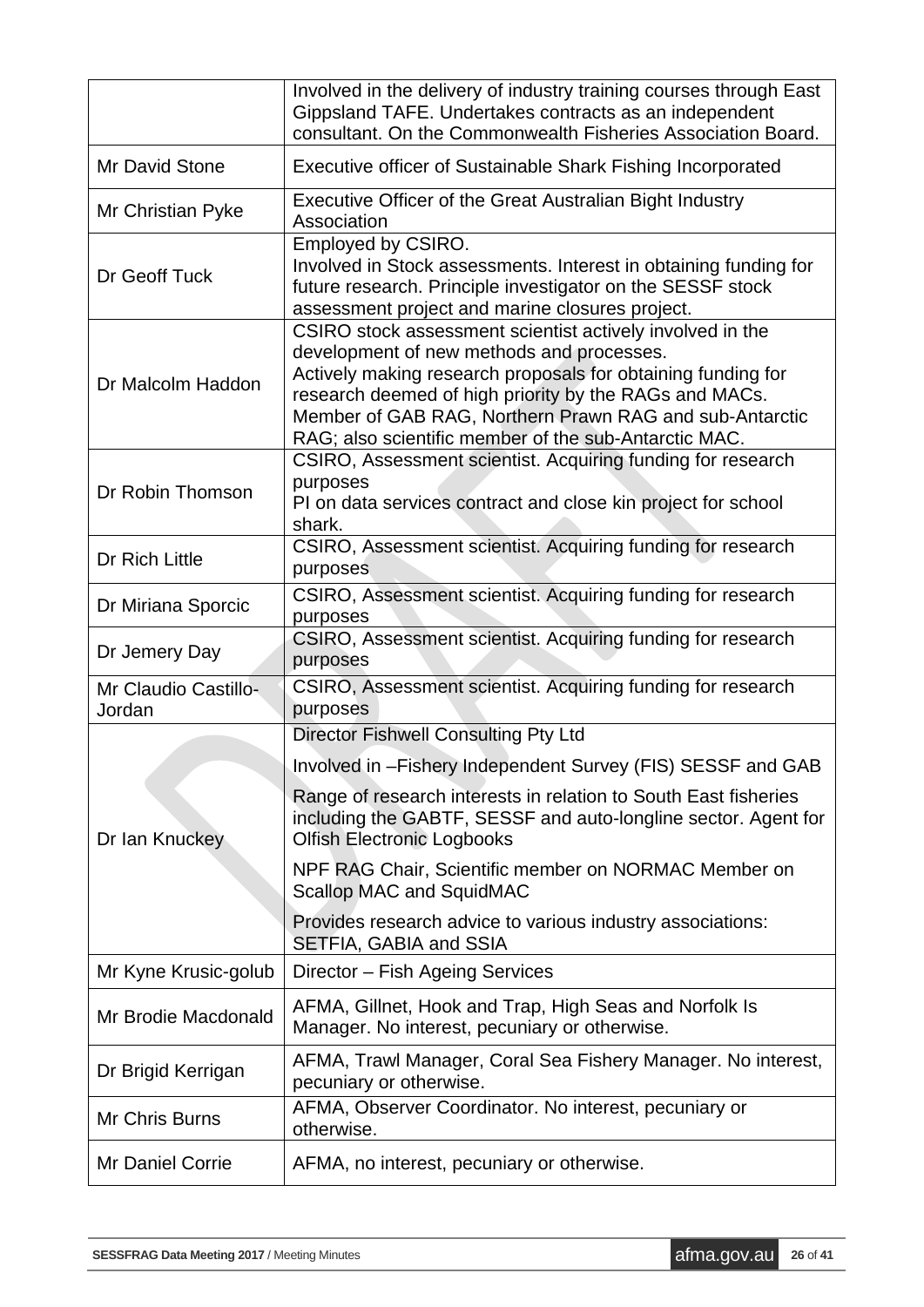## **Attachment 2**

# <span id="page-26-0"></span>**Adopted Agenda**

| Date                                                           |                                                                     | <b>Times</b>                                                                                                                                                                                                                                                                                                                                                    | Venue                         |                       |  |  |
|----------------------------------------------------------------|---------------------------------------------------------------------|-----------------------------------------------------------------------------------------------------------------------------------------------------------------------------------------------------------------------------------------------------------------------------------------------------------------------------------------------------------------|-------------------------------|-----------------------|--|--|
|                                                                | Monday 7 August                                                     | $9:00am - 5:00pm$                                                                                                                                                                                                                                                                                                                                               | Freycinet Room, CSIRO         |                       |  |  |
| Tuesday 8 August<br>$9:00am - 2:00pm$<br>Freycinet Room, CSIRO |                                                                     |                                                                                                                                                                                                                                                                                                                                                                 |                               |                       |  |  |
|                                                                | Morning tea $10:30$ am $-10:45$ am                                  | <b>Lunch</b> $12:30 \text{pm} - 1:00 \text{pm}$                                                                                                                                                                                                                                                                                                                 | Afternoon tea 3:15pm - 3:30pm |                       |  |  |
|                                                                |                                                                     |                                                                                                                                                                                                                                                                                                                                                                 |                               |                       |  |  |
| Agenda<br><b>Item</b>                                          |                                                                     | <b>Description</b>                                                                                                                                                                                                                                                                                                                                              | Presenter                     | <b>Allocated Time</b> |  |  |
|                                                                |                                                                     | <b>Monday 7 August</b>                                                                                                                                                                                                                                                                                                                                          |                               |                       |  |  |
| 1                                                              | <b>Preliminaries</b>                                                |                                                                                                                                                                                                                                                                                                                                                                 |                               |                       |  |  |
| 1.1                                                            | Welcome and apologies (paper)                                       |                                                                                                                                                                                                                                                                                                                                                                 | Chair                         | 5 minutes             |  |  |
|                                                                |                                                                     | The meeting will open at 9:00am on Monday, 7 August 2017. The Chair will welcome members to the 2017 Southern<br>and Eastern Scalefish and Shark Fishery Resource Assessment Group (SESSFRAG)                                                                                                                                                                   |                               |                       |  |  |
| 1.2                                                            | Declarations of Interest (paper)                                    |                                                                                                                                                                                                                                                                                                                                                                 | Chair                         | 5 minutes             |  |  |
|                                                                |                                                                     | The RAG members, invited participants and observers will declare their conflicts of interest to the rest of the meeting.<br>The RAG will then decide each person's level of participation with regards to each agenda item.                                                                                                                                     |                               |                       |  |  |
| 1.3                                                            | <b>Adoption of Agenda (paper)</b>                                   |                                                                                                                                                                                                                                                                                                                                                                 | Chair                         | 5 minutes             |  |  |
| meeting.                                                       |                                                                     | A provisional agenda was provided on Govdex on 22 June 2017. The RAG will formally adopt the agenda for the                                                                                                                                                                                                                                                     |                               |                       |  |  |
| 1.4                                                            | <b>Action Items (paper)</b>                                         |                                                                                                                                                                                                                                                                                                                                                                 | EO/Chair                      | 45 mins               |  |  |
| discussed.                                                     |                                                                     | It is assumed that the paper on action items will have been read prior to the meeting. The Executive Officer will briefly<br>present on the status of action items arising from previous meetings. Only action items that remain underway or<br>require additional RAG advice will be discussed. Action items that are deemed complete or redundant will not be |                               |                       |  |  |
| 2                                                              | Review of 2016 data                                                 |                                                                                                                                                                                                                                                                                                                                                                 |                               |                       |  |  |
| 2.1                                                            | <b>ISMP Report for 2016 (paper)</b>                                 |                                                                                                                                                                                                                                                                                                                                                                 | <b>Chris Burns</b>            | 30 minutes            |  |  |
|                                                                |                                                                     | The AFMA Observer Coordinator will present on the Integrated Scientific Monitoring Program for 2016.                                                                                                                                                                                                                                                            |                               |                       |  |  |
| 2.2                                                            |                                                                     | End of financial year report - Fish Ageing Services (paper)                                                                                                                                                                                                                                                                                                     | Kyne                          | 30 mins               |  |  |
|                                                                | Fish Ageing Services will present the End of Financial Year Report. |                                                                                                                                                                                                                                                                                                                                                                 |                               |                       |  |  |
| 2.3                                                            | Discard rate estimates update (paper)                               |                                                                                                                                                                                                                                                                                                                                                                 | <b>CSIRO</b>                  | 45 mins               |  |  |
|                                                                | CSIRO will present the SESSF ISMP discard report                    |                                                                                                                                                                                                                                                                                                                                                                 |                               |                       |  |  |
| 2.4                                                            |                                                                     | <b>MYTAC analysis (breakouts) and Data Summary (paper)</b>                                                                                                                                                                                                                                                                                                      | AFMA/CSIRO                    | 3.5 hours             |  |  |
|                                                                |                                                                     | The RAG is invited to accept the list of MYTAC species that were determined as requiring further evaluation using the<br>breakout decision tree as a priority. All other Tier 1, 3 and 4 species scheduled for assessment in 2017 will then<br>examined in the data summary. The RAG may decide on additional species that require examination under the data   |                               |                       |  |  |

*summary.*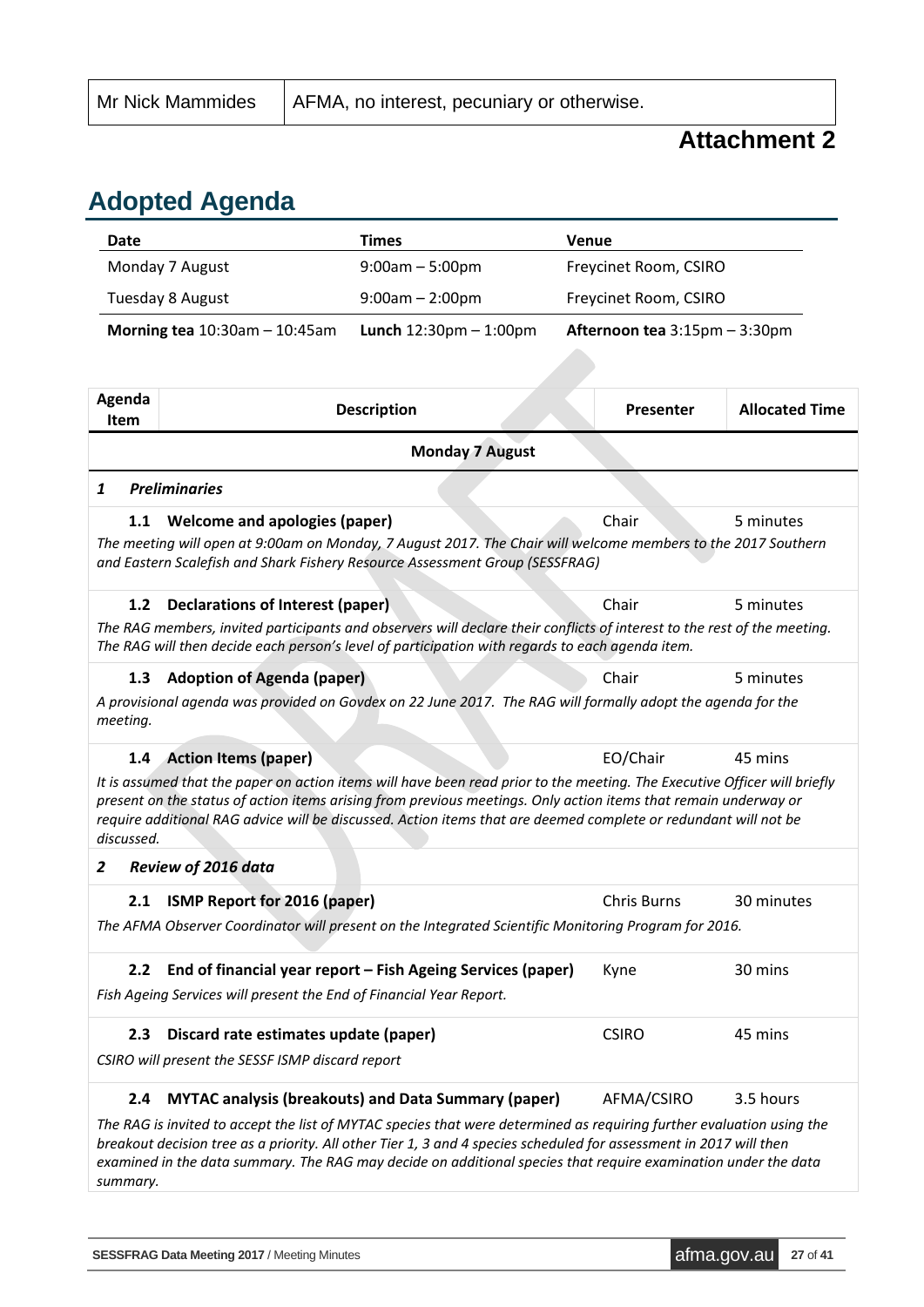| Agenda<br>Item | <b>Description</b>                                                                                                                                                                                                                                                                              | Presenter             | <b>Allocated Time</b> |  |  |  |  |  |  |
|----------------|-------------------------------------------------------------------------------------------------------------------------------------------------------------------------------------------------------------------------------------------------------------------------------------------------|-----------------------|-----------------------|--|--|--|--|--|--|
| 2.5            | Recommended changes to ISMP and SESSF Data Plan                                                                                                                                                                                                                                                 | All                   | 1 hour                |  |  |  |  |  |  |
|                | Based on the information provided in Agenda Items 2.1 - 2.4, the RAG is invited to provide supplementary information,<br>ask questions and provide comments on recommend any changes to ISMP targets and data collection requirements<br>(SESSF Data Plan).                                     |                       |                       |  |  |  |  |  |  |
|                | Any changes and updates will be documented in the SESSF Data Plan species appendices.                                                                                                                                                                                                           |                       |                       |  |  |  |  |  |  |
|                | <b>Tuesday 8 August</b>                                                                                                                                                                                                                                                                         |                       |                       |  |  |  |  |  |  |
| $\overline{2}$ | Review of 2016 data continued                                                                                                                                                                                                                                                                   |                       |                       |  |  |  |  |  |  |
| 2.6            | School whiting ageing data update                                                                                                                                                                                                                                                               | Jemery/Brigid/Kyne    | 30 mins               |  |  |  |  |  |  |
|                | CSIRO will present on updates to the school whiting ageing data. The RAG is invited to make a decision and<br>recommendation on which data to use for the Tier 1 assessment in 2017.                                                                                                            |                       |                       |  |  |  |  |  |  |
| 2.7            | State recreational data for quota species                                                                                                                                                                                                                                                       | <b>Robin Thomson</b>  | 30 mins               |  |  |  |  |  |  |
|                | This agenda item stems from an Action Item developed at the 2017 Chair's meeting. At this meeting, the RAG noted it<br>would be useful to go through all of the available recreational data from state surveys and how best to account for this<br>data in SESSF stock assessments.             |                       |                       |  |  |  |  |  |  |
| 3              | <b>Other Business</b>                                                                                                                                                                                                                                                                           |                       |                       |  |  |  |  |  |  |
| 3.1            | Upper slope dogfish project                                                                                                                                                                                                                                                                     | Mark Green            | 1 hour                |  |  |  |  |  |  |
|                | Mark Green from CSIRO will present on the AFMA/CSIRO project entitled 'Research to support the upper slope dogfish<br>management strategy: options for monitoring the recovery of Southern Dogfish and Harrisson's Dogfish'. Demersal<br>auto-line industry will be observing this agenda item. |                       |                       |  |  |  |  |  |  |
|                | 3.2 CSIRO Data Services update                                                                                                                                                                                                                                                                  | <b>Robin Thomson</b>  | 30 mins               |  |  |  |  |  |  |
| 3.3            | Data automation for Tier 4 assessments and CPUE<br>standardisation                                                                                                                                                                                                                              | <b>Malcolm Haddon</b> |                       |  |  |  |  |  |  |
| 3.4            | <b>Current research projects in the SESSF</b>                                                                                                                                                                                                                                                   | AFMA                  |                       |  |  |  |  |  |  |
| 4              | <b>Close of Meeting</b>                                                                                                                                                                                                                                                                         | Chair                 |                       |  |  |  |  |  |  |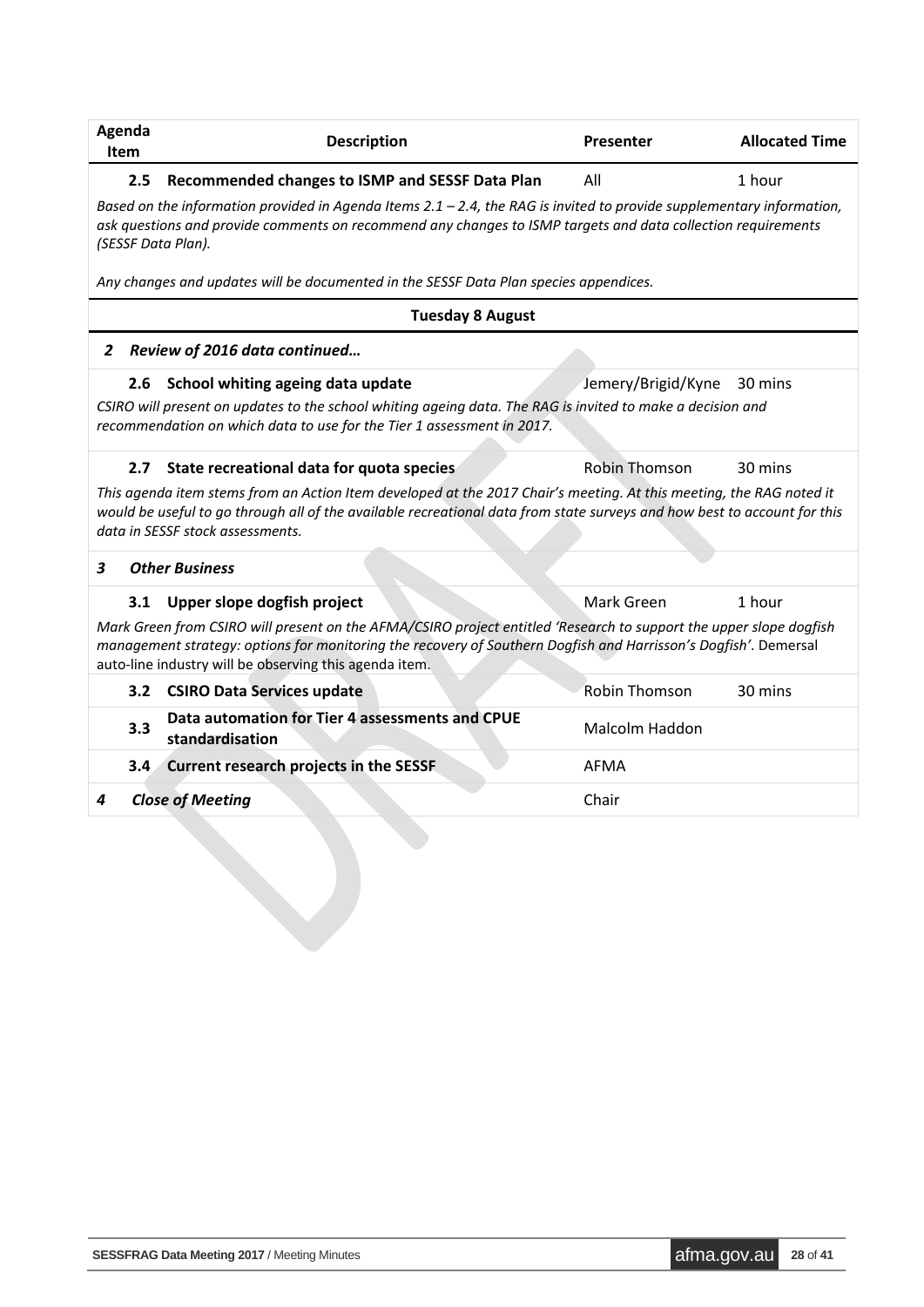## **Status of Previous Action Items**

|                | <b>ACTION ITEMS CARRIED OVER FROM PREVIOUS MEETINGS</b>             |                                                                                                                                                              |                                           |                  |                                                                                                                                                              |                                                                                                                                                           |                                                                                                                                                                                                                                                                                                                                                                                                                                                                                                                            |  |  |
|----------------|---------------------------------------------------------------------|--------------------------------------------------------------------------------------------------------------------------------------------------------------|-------------------------------------------|------------------|--------------------------------------------------------------------------------------------------------------------------------------------------------------|-----------------------------------------------------------------------------------------------------------------------------------------------------------|----------------------------------------------------------------------------------------------------------------------------------------------------------------------------------------------------------------------------------------------------------------------------------------------------------------------------------------------------------------------------------------------------------------------------------------------------------------------------------------------------------------------------|--|--|
| Prev<br>No.    | Agenda<br><b>Item/Meeting</b><br><b>Date</b>                        | <b>Action Item</b>                                                                                                                                           | <b>Agency/Perso</b><br>n                  | <b>Timeframe</b> | <b>Progress as of Data</b><br>Meeting 2016                                                                                                                   | <b>Progress as of Chairs</b><br>Meeting 2017                                                                                                              | Progress as of Data Meeting 2017                                                                                                                                                                                                                                                                                                                                                                                                                                                                                           |  |  |
| $\mathbf{1}$   | $7.2E -$<br>monitoring<br>update $- (11)$<br>Chairs meeting<br>2015 | AFMA to distribute<br>proposed protocols<br>for collecting<br>biologicals in the shark<br>sector and scalefish<br>auto-longline sector.                      | <b>AFMA</b><br><b>Brodie</b><br>Macdonald | After meeting    | Biological<br>collection targets<br>are incorporated in<br>the ISMP and SESSF<br>Data Plans.                                                                 | To be addressed in<br>the GHAT Data<br>working group                                                                                                      | Ongoing.<br>The GHAT Data Working Group in<br>March 2017 recommended the re-<br>introduction of AFMA observers<br>(commencing on 1 July 2017), pending<br>the development of an industry-led<br>data collection program. AFMA has<br>received a draft proposal from the<br>Southern Shark Industry Alliance for<br>an industry run program to collect<br>biological data in the shark gillnet and<br>shark longline sectors. Once finalised,<br>AFMA will consult with SESSFRAG,<br>SharkRAG and SEMAC on the<br>proposal. |  |  |
| $\overline{3}$ | ?<br>(11) then (23) in<br>Chairs meeting<br>2015 minutes            | CSIRO to provide<br>AFMA with advice<br>about the technical<br>and resourcing<br>requirements<br>associated with<br>expanding the Data<br>Summary to include | Dr Thomson,<br><b>CSIRO</b>               | Out of session   | <b>ABARES will</b><br>provide an analysis<br>of logbook<br>reported discards<br>compared to<br>observed (camera)<br>discards. Results<br>will be provided to | Redundant.<br>This action item is<br>somewhat<br>superseded by the<br>Research EOI on EM<br>estimation of<br>discards which CSIRO<br>has already provided | Redundant.<br><b>Fishwell Consulting have commenced</b><br>a project to<br>1) establish a process for obtaining<br>discard weight estimates from piece-<br>counts using electronic monitoring;<br>and<br>2) trial the use of EM cameras as a                                                                                                                                                                                                                                                                               |  |  |

<span id="page-28-0"></span>**SESSF Resource Assessment Group** / Data Meeting 2017 **and Secure 2018 afma.gov.au 29 of 41**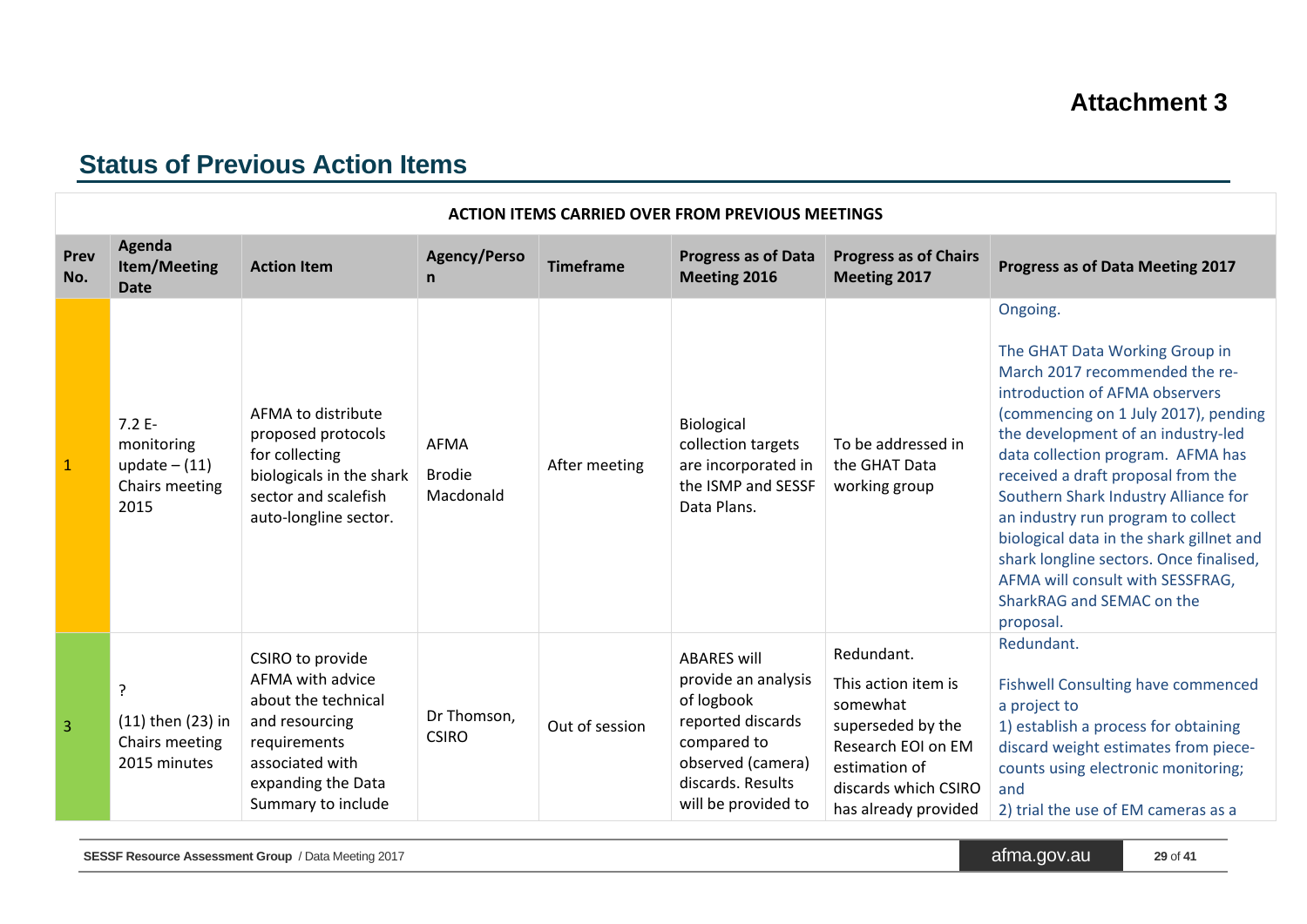|   |                                                                            | statistically robust<br>discard rate estimates<br>from logbook data                                                                                              |                  |                                    | CSIRO for advice.                                                                                                                                                      | comments on.<br>This action item<br>covers two areas:<br>logbooks validated<br>with EM data was<br>deferred to the<br>GHAT data working<br>group.<br>Discard rate<br>estimates from<br>logbook data needs<br>to be split into quota<br>and non-quota<br>species. | method for collecting length<br>frequency data on retained (and<br>discarded) shark species and make<br>recommendations for practical<br>implementation by AFMA and<br>industry.                                                       |
|---|----------------------------------------------------------------------------|------------------------------------------------------------------------------------------------------------------------------------------------------------------|------------------|------------------------------------|------------------------------------------------------------------------------------------------------------------------------------------------------------------------|------------------------------------------------------------------------------------------------------------------------------------------------------------------------------------------------------------------------------------------------------------------|----------------------------------------------------------------------------------------------------------------------------------------------------------------------------------------------------------------------------------------|
| 4 | (17) then (26) in<br>Chairs meeting<br>2015 minutes                        | Incorporate the ISMP<br>annual targets<br>(coverage,<br>measurements and<br>samples) and<br>performance against<br>those targets.                                | Dr Thomson       | Incorporate into<br>16/17 contract | Underway. Dr<br>Thomson and Dr<br><b>Upston are</b><br>considering ways<br>to show coverage<br>by gear type, either<br>through graphical<br>representation or<br>maps. | Underway.<br>Last year CSIRO<br>presented maps that<br>showed discards by<br>area and gear but<br>those did not have<br>sample size or<br>targets on them.<br>Robin will endeavour<br>to add those to the<br>maps for this year's<br>discard report.             | Complete.<br>Roy Deng has changed the code that<br>produces the maps so that number of<br>shots sampled, and total logbook<br>shots appear. The 2017 discard<br>calculations and updated maps are<br>available in the discards report. |
| 7 | 2.3 Data<br>summary, CPUE<br>Analysis and<br>trigger review /<br>Data 2015 | Noting that catches of<br>non-quota species are<br>not included in the<br>CPUE series, and they<br>can make up a<br>significant proportion<br>of total catch and | Robin<br>Thomson | 2016 Data<br>meeting               | Not yet funded.<br>This would require<br>accurate logbook<br>records for all<br>species. At present,<br>only the data for<br>the quota species                         | The RAG agreed that<br>the data summary<br>should include a<br>CPUE series for<br>quota, non-quota<br>and total retained<br>species.                                                                                                                             | Complete.<br>The data summary report now<br>contains a plot showing CPUE for<br>quota species, as well as another plot<br>showing CPUE for total retained.                                                                             |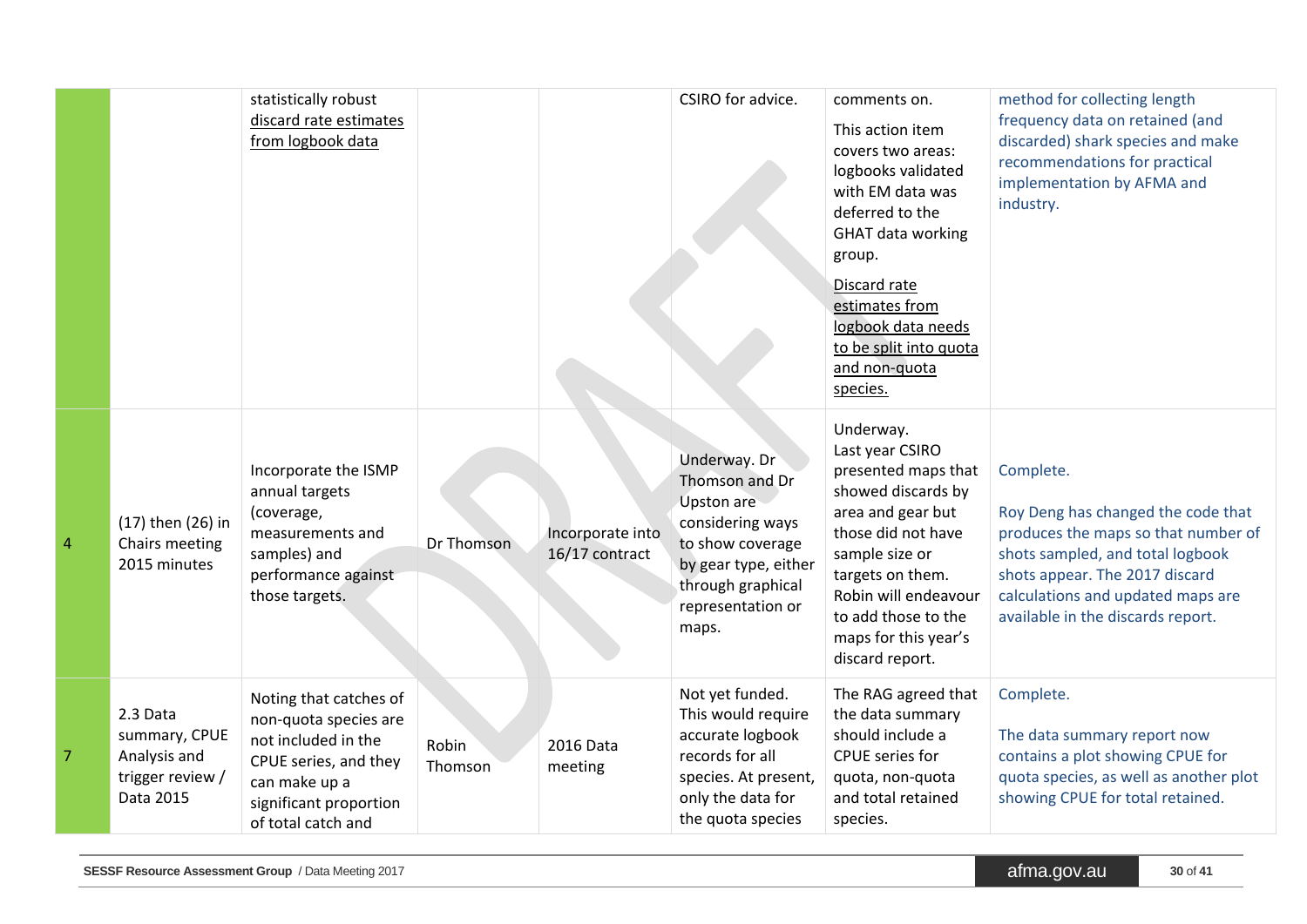|    |                                                                                                   | fishery GVP, Dr<br>Thomson to<br>investigate the effect<br>of including non-quota<br>species in the CPUE<br>series for inclusion in<br>next year's data<br>summary                                                                                       |                           |                      | and leatherjackets<br>is carefully<br>checked. Adding<br>many more species<br>would increase<br>checking time<br>tremendously.                                                                               | Robin agreed to have<br>this included by the<br>2017 Data Meeting.                               | Non-quota species has not been<br>included.<br>Need RAG advice whether the plot<br>that shows what proportion of the<br>catch is made up quota species could<br>stand in for the missing line (non-<br>quota species). |
|----|---------------------------------------------------------------------------------------------------|----------------------------------------------------------------------------------------------------------------------------------------------------------------------------------------------------------------------------------------------------------|---------------------------|----------------------|--------------------------------------------------------------------------------------------------------------------------------------------------------------------------------------------------------------|--------------------------------------------------------------------------------------------------|------------------------------------------------------------------------------------------------------------------------------------------------------------------------------------------------------------------------|
|    |                                                                                                   |                                                                                                                                                                                                                                                          |                           |                      | Is this still seen as a<br>priority for the<br>SESSFRAG?                                                                                                                                                     |                                                                                                  |                                                                                                                                                                                                                        |
| 9  | 2.3 Data<br>Summary, CPUE<br>analysis and<br>trigger review -<br>Bight redfish -<br>(7) Data 2015 | Bight redfish-bight<br>redfish are caught<br>across a number of<br>zones in the GAB<br>however data is only<br>reported for the GAB<br>fishery as a whole. The<br>RAG suggested that<br>the GAB reporting in<br>the Data Summary<br>uses the ISMP zones. | Robin<br>Thomson          | 2016 Data<br>meeting | Not yet funded.                                                                                                                                                                                              | Robin Thomson has<br>indicated she will<br>attempt this for the<br><b>August Data</b><br>Summary | Complete.<br>Robin has changed the code so that it<br>produces GAB zones, these are now<br>included in the Data Summary.                                                                                               |
| 26 | 3.2 SMARP<br>Update / March<br>2016                                                               | Provide the SMARP<br>draft options paper to<br>SESSFRAG for<br>comment prior to the<br><b>SMARP</b> reference<br>group meeting.                                                                                                                          | lan Knuckey<br>Dan Corrie | Once completed       | The reference<br>group meeting<br>coincided with the<br>end of tenure for<br><b>SESSFRAG</b><br>members.<br>SESSFRAG will be<br>asked for comment<br>on draft options<br>paper prior to final<br>submission. | Will be addressed at<br>Chair's meeting<br>agenda Item 3.1<br><b>SMARP</b>                       | Complete.<br>The final draft is currently being<br>reviewed by the SMARP project<br>steering committee.                                                                                                                |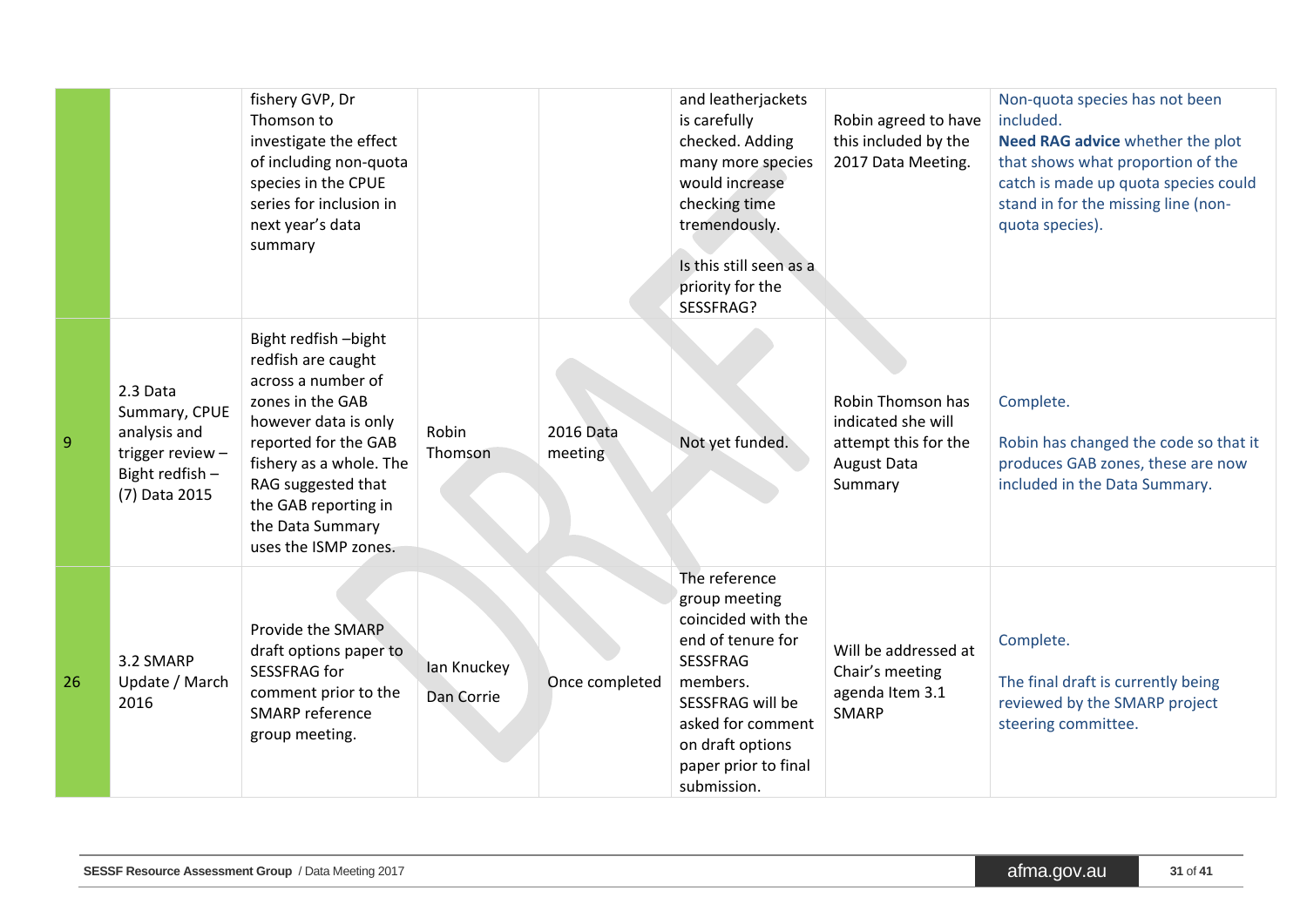|             | <b>ACTION ITEMS CARRIED OVER FROM DATA MEETING 2016</b>          |                                                                                                                                                                                                         |                               |                                                                                                                                                                                                                                                     |                                               |                                                                                                                                                                                                                      |                                                                                                                                                                                                                                                     |  |
|-------------|------------------------------------------------------------------|---------------------------------------------------------------------------------------------------------------------------------------------------------------------------------------------------------|-------------------------------|-----------------------------------------------------------------------------------------------------------------------------------------------------------------------------------------------------------------------------------------------------|-----------------------------------------------|----------------------------------------------------------------------------------------------------------------------------------------------------------------------------------------------------------------------|-----------------------------------------------------------------------------------------------------------------------------------------------------------------------------------------------------------------------------------------------------|--|
| Prev<br>No. | Agenda<br>Item/Meeting<br><b>Date</b>                            | <b>Action Item</b>                                                                                                                                                                                      | Agency/<br>Person             | <b>Timeframe</b>                                                                                                                                                                                                                                    | Progress as of<br><b>Data Meeting</b><br>2016 | <b>Progress as of Chairs</b><br>Meeting 2017                                                                                                                                                                         | Progress as of Data Meeting 2017                                                                                                                                                                                                                    |  |
| 3           | 2.1 Otolith<br>Collection,                                       | Dr Upston, Dr Krusic-<br>Golub and Mr<br>CSIRO/FAS/<br>Garvey to speak with<br>Dr Kloser about the<br>AFMA<br>addition eastern<br>Dr Upston<br>As soon as<br>orange roughy<br>Dr Krusic-<br>practicable | Dr Krusic-Golub to<br>update. | All otoliths and otolith data received by FAS.<br>They were aged and the data was passed on<br>to CSIRO and flagged as survey otoliths.<br>Confirmation from FAS that the 2012 and<br>2016 age data is available for SESSFRAG<br>Data Meeting 2017. |                                               |                                                                                                                                                                                                                      |                                                                                                                                                                                                                                                     |  |
|             | CTS/July 2016                                                    | survey age data to<br>the AFMA observer<br>database and flagged<br>as survey data.                                                                                                                      | Golub<br>Mr Garvey            |                                                                                                                                                                                                                                                     |                                               | AFMA to follow up.                                                                                                                                                                                                   | CSIRO have the data but it is not included in<br>the Data Summary report as the gear type is<br>"ST" for 'scientific trawl' and the Data<br>Summary uses commercial gears of FIS,<br>only. Could be remedied if required.                           |  |
| 5           | Agenda Item 2.2<br><b>Discard Rate</b><br>Estimates/July<br>2016 | Dr Upston to<br>consider adding a<br>column to Table 1 of<br>the ISMP discard<br>report to compare<br>actual vs planned<br>coverage statistics.                                                         | <b>CSIRO</b><br>Dr<br>Thomson | In time for 2016<br>Discard report                                                                                                                                                                                                                  |                                               | Robin will take over this<br>work in time for the<br>Data Meeting 2017.                                                                                                                                              | Complete.<br>This is the "Match" column which compares<br>actual against the 3 year average, not the<br>planned.                                                                                                                                    |  |
| 14          | 2.3 Pink<br>Ling/July 2016                                       | AFMA to request<br>that Patrick Cordue's<br>model be made<br>available for CSIRO<br>to repeat the CPUE<br>standardisation<br>process.                                                                   | <b>AFMA</b>                   | As soon as<br>practicable<br>Required for the<br>2017<br>standardisation<br>process                                                                                                                                                                 |                                               | The CPUE<br>standardisation process<br>is documented and<br>available.<br>Given the updated<br>process for addressing<br>'breakout rules' - the<br>exact CPUE<br>standardization process<br>is no longer required. A | Redundant.<br>Due to the intended new approach to<br>"breakout rules", the CPUE standardisation<br>process of the pink ling assessment is no<br>longer required as CPUE standardisations<br>are not required to conduct the 'breakout<br>analysis'. |  |

#### **SESSF Resource Assessment Group** / Data Meeting 2017 **and Secure 2017 and Secure 2017 afma.gov.au 32** of **41**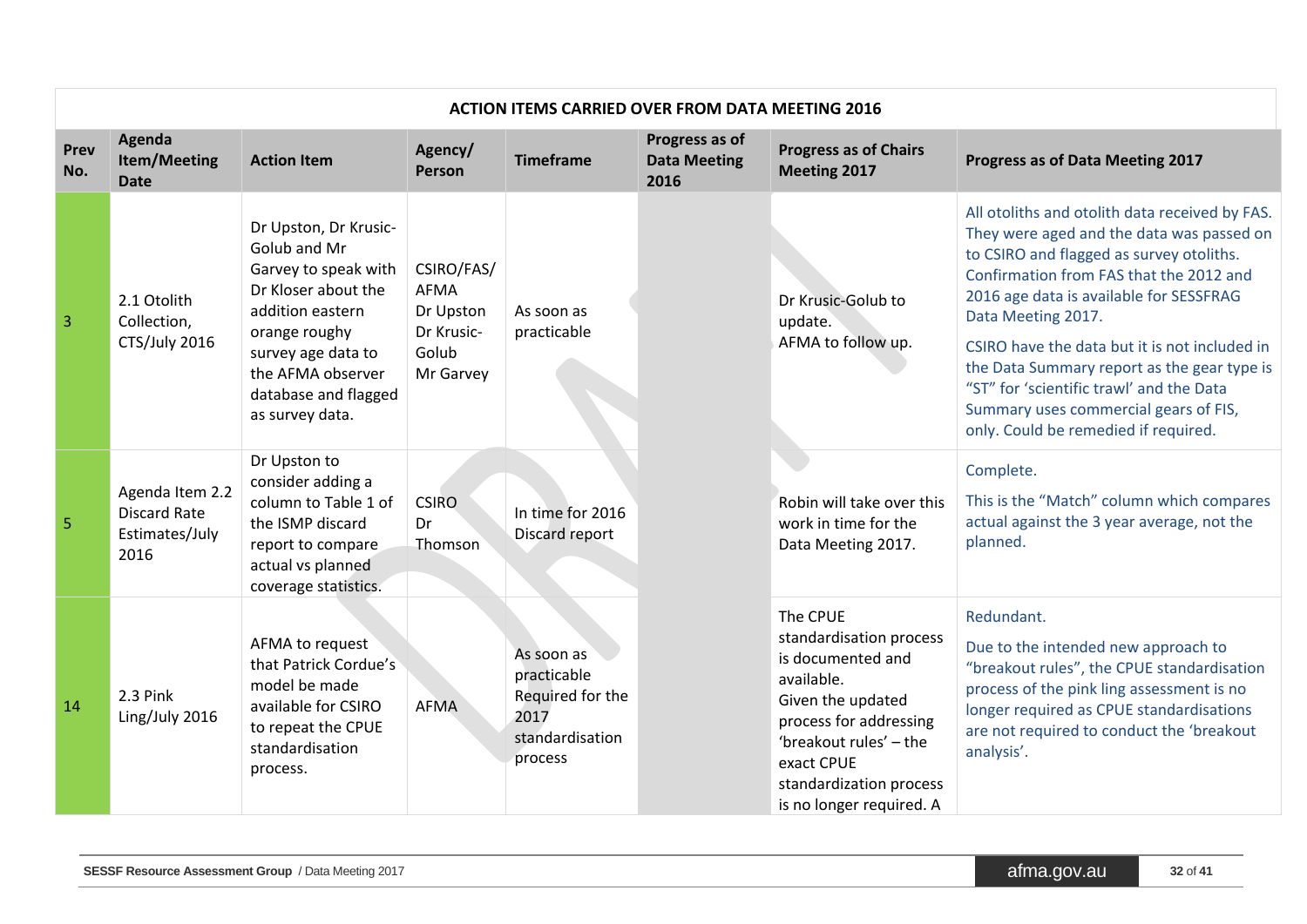|    |                                                                         |                                                                                                                                                                                                                                     |                                                                         |                                                  | simple review of fishery<br>indicators will be used<br>for Pink Ling.                                                                                                                                                                  |                                                                                                                                                                                                                                                                                                                               |
|----|-------------------------------------------------------------------------|-------------------------------------------------------------------------------------------------------------------------------------------------------------------------------------------------------------------------------------|-------------------------------------------------------------------------|--------------------------------------------------|----------------------------------------------------------------------------------------------------------------------------------------------------------------------------------------------------------------------------------------|-------------------------------------------------------------------------------------------------------------------------------------------------------------------------------------------------------------------------------------------------------------------------------------------------------------------------------|
| 26 | 2.7<br>Recommended<br>Changes to<br>ISMP-Blue<br>Warehou / July<br>2016 | Dr Thomson to<br>remove pre-1997<br>graphs from the data<br>summary document<br>as the page is<br>becoming crowded.                                                                                                                 | <b>CSIRO</b><br>Dr<br>Thomson                                           | For 2016 data<br>summary                         | Underway - to be ready<br>for Data Meeting in<br>August                                                                                                                                                                                | Complete.<br>This has been updated in the Data<br>Summary.                                                                                                                                                                                                                                                                    |
| 27 | 3.1 SESSF<br>Annual<br>Research Plan /<br><b>July 2016</b>              | CSIRO to detail the<br>cost and logistics<br>required to revisit<br>the SESSF FIS model-<br>based design using<br>historical data and<br>provide an overview<br>to AFMA for<br>inclusion in the<br>2017-18 annual<br>research plan. | <b>CSIRO</b><br>Dr<br>Thomson<br><b>Dr Upston</b><br>Miriana<br>Sporcic | Prior to<br>September 2016<br><b>ARC</b> meeting | <b>Comment from Miriana</b><br>Sporcic: An expression<br>of interest (EOI) is being<br>developed and will be<br>submitted through the<br>FRDC EOI process in<br>February.<br>This project is being<br>sent to ComRAC in April<br>2017. | Comment from Miriana Sporcic on 23 June<br>2017.<br>Complete.<br>A full proposal has been submitted (15<br>June) to FRDC for funding.                                                                                                                                                                                         |
| 28 | 3.1 SESSF<br>Annual<br>Research Plan /<br><b>July 2016</b>              | AFMA to update and<br>formalise the current<br>breakout rules and<br>review process for<br><b>SESSF MYTAC</b><br>species.                                                                                                           | <b>AFMA</b>                                                             | 2017 SESSFRAG<br>chairs' meeting<br>(March)      | Underway.<br>New Action Item #14 to<br>update the draft<br>framework for<br>addressing 'breakout<br>rules' using the draft<br>decision tree support<br>tool to undertake a<br>review of fishery<br>indicators.                         | Complete.<br>The new framework for monitoring MYTAC<br>species in the SESSF (previously known as<br>breakout rules) was presented to the AFMA<br>Commission at their June meeting.<br>Alternative variations to the new<br>framework and decision have since been<br>developed and will be discussed under<br>Agenda Item 2.4 |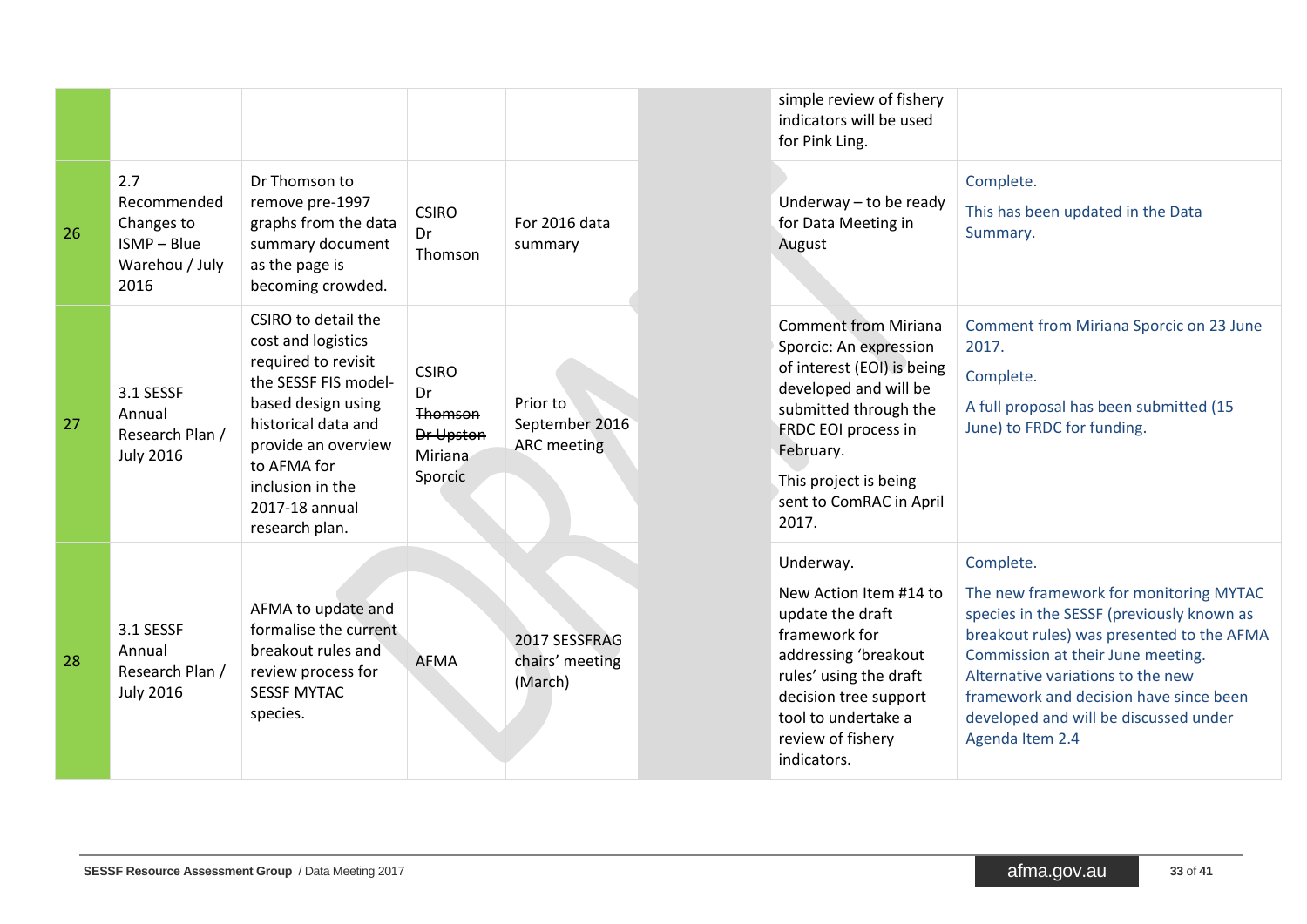|                | <b>ACTION ITEMS EMERGING FROM THE CHAIRS MEETING 2017</b> |                                                                                                                                                                                                                                                                                                                                |                                      |                                                  |                                                                                                                                                                                                                                                                                                                                                                                                                                                                                                                          |  |  |  |  |
|----------------|-----------------------------------------------------------|--------------------------------------------------------------------------------------------------------------------------------------------------------------------------------------------------------------------------------------------------------------------------------------------------------------------------------|--------------------------------------|--------------------------------------------------|--------------------------------------------------------------------------------------------------------------------------------------------------------------------------------------------------------------------------------------------------------------------------------------------------------------------------------------------------------------------------------------------------------------------------------------------------------------------------------------------------------------------------|--|--|--|--|
| No.            | <b>Agenda Item</b>                                        | <b>Action Item</b>                                                                                                                                                                                                                                                                                                             | <b>Agency/Person</b>                 | Timeframe                                        | <b>Status as of Data Meeting 2017</b>                                                                                                                                                                                                                                                                                                                                                                                                                                                                                    |  |  |  |  |
| $\mathbf{1}$   | 1.4<br>Chairs<br>Meeting<br>2017                          | (Stemmed from Previous Action Item No. 3)<br>AFMA to look at the cost of storing otoliths from<br>outside AFMA and how they may be stored.<br>Investigation into the best options for storing<br>otoliths and the costs involved. Need to ensure<br>the relevant meta data is stored as well.                                  | <b>AFMA</b>                          | As soon as<br>practicable.                       | Kyne Krusic-Golub has provided an outline on the<br>protocols for otolith data entry, storage and costs to<br>AFMA.<br>The RAG agreed that if the decision to age<br>unarchived otoliths was made, it would be done by<br>FAS.                                                                                                                                                                                                                                                                                           |  |  |  |  |
| $\overline{2}$ | 1.4<br>Chairs<br>Meeting<br>2017                          | (Stemmed from Previous Action Item No. 7)<br>AFMA to check historic raw trawl and Danish<br>seine physical records/logbooks for information<br>that has been recorded on mesh size. The<br>information is going to be collected in the Danish<br>seine flathead survey and can be used as<br>additional source of information. | <b>AFMA</b>                          | As soon as<br>practicable.                       | The AFMA data team informed AFMA Management<br>that there is insufficient information from the<br>logsheets.<br>The survey went ahead in July and the data has been<br>provided to CSIRO.                                                                                                                                                                                                                                                                                                                                |  |  |  |  |
| $\overline{3}$ | 1.4<br>Chairs<br>Meeting<br>2017                          | SERAG to start thinking about the pink ling<br>assessment for 2018 given the concerns with<br>CPUE indices.                                                                                                                                                                                                                    | Mr Sandy Morison<br>(Chair of SERAG) | <b>Before SERAG</b><br>1,2017.                   | SESSFRAG agreed this is a discussion for SERAG to<br>undertake at their first meeting in September.                                                                                                                                                                                                                                                                                                                                                                                                                      |  |  |  |  |
| $\overline{4}$ | 1.4<br>Chairs<br>Meeting<br>2017                          | Dr Jemery Day (CSIRO) to continue discussions<br>with NSW to better understand what data are<br>available before the data meeting, at which the<br>RAG will make a decision about the assessment<br>noting the plan is for a Tier 1 assessment in 2017.                                                                        | Dr Jemery Day<br>(CSIRO)             | <b>SESSFRAG</b><br>Data Meeting<br>2017 (August) | Comment from Jemery Day:<br>These discussions (with NSW Fisheries and others)<br>have been ongoing. I'm hoping to have some of the<br>NSW data available to show/discuss at the data<br>meeting - but that depends partly on NSW Fisheries<br>making the data available in an appropriate format.<br>Jemery to report on this to the data meeting in any<br>case.<br>The RAG agreed that the decision on a base case<br>assessment will be decided at SERAG and<br>determined by the NSW data that becomes<br>available. |  |  |  |  |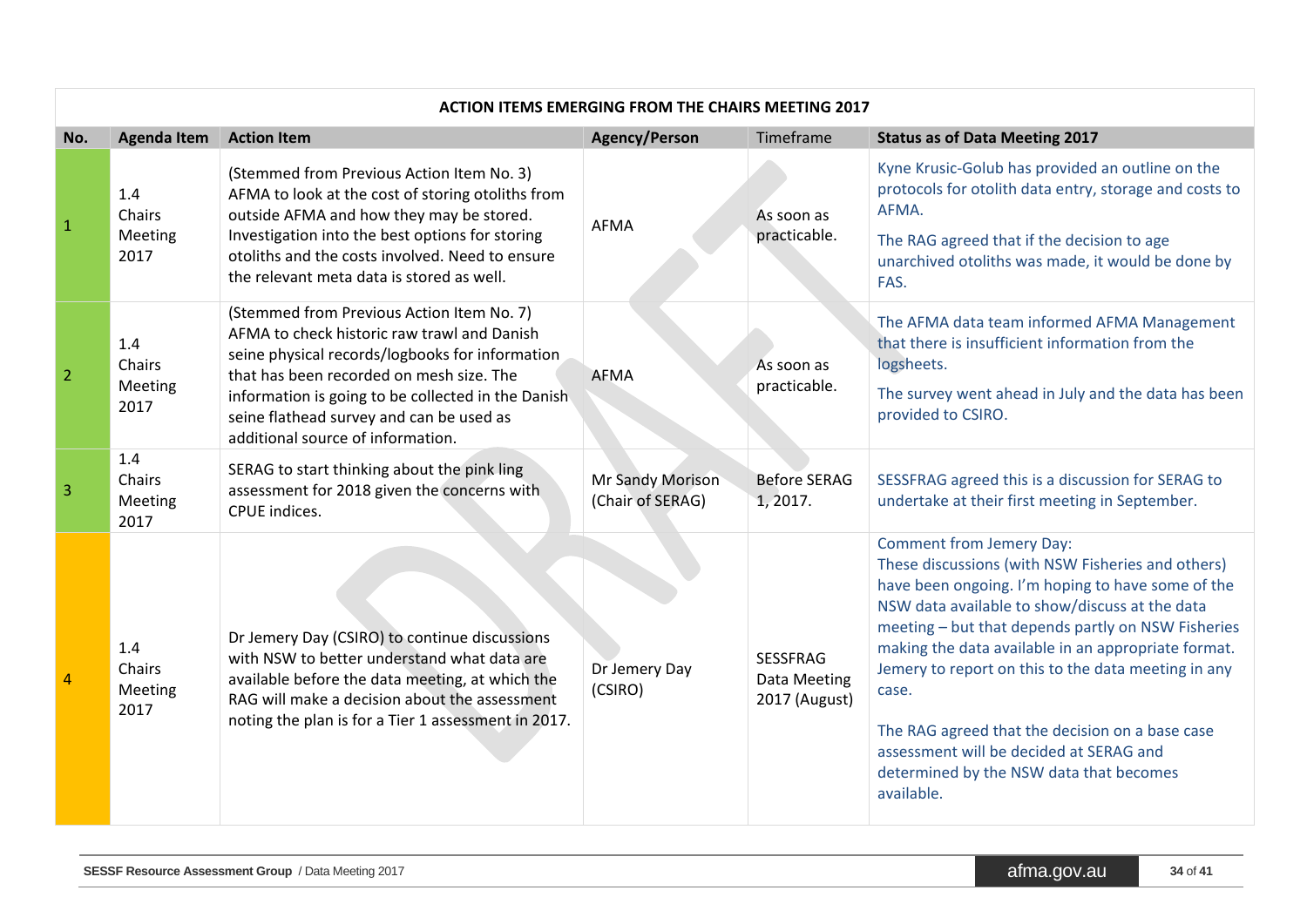| 5              | 1.4<br>Chairs<br>Meeting<br>2017 | Dr Geoff Tuck, Mr Sandy Morison, Dr Ian<br>Knuckey, Dr Brigid Kerrigan, Karina Hall and Dr<br>Jemery Day to have an inter-sessional phone<br>discussion to determine what school whiting data<br>will be presented to the SESSFRAG Data Meeting.                                                | Dr Geoff Tuck<br>(CSIRO)<br>Mr Sandy Morison<br>(SERAG Chair)<br>Dr Ian Knuckey<br>(Fishwell)<br>Dr Brigid Kerrigan<br>(AFMA)<br>Karina Hall (NSW<br>DPI)<br>Dr Jemery Day<br>(CSIRO) | Before the<br><b>SESSFRAG</b><br><b>Data Meeting</b><br>2017 (August) | Complete.<br>Phone call happened.<br>To be further discussed under the relevant agenda<br>item 2.6                                                                                                                                                                                                                                                                                                                                     |
|----------------|----------------------------------|-------------------------------------------------------------------------------------------------------------------------------------------------------------------------------------------------------------------------------------------------------------------------------------------------|---------------------------------------------------------------------------------------------------------------------------------------------------------------------------------------|-----------------------------------------------------------------------|----------------------------------------------------------------------------------------------------------------------------------------------------------------------------------------------------------------------------------------------------------------------------------------------------------------------------------------------------------------------------------------------------------------------------------------|
| 6              | 2.1<br>Chairs<br>Meeting<br>2017 | AFMA and Dr Robin Thomson (CSIRO), to check in<br>with Anthony Moore (ABARES) to look at ways of<br>dealing with quota species recreational data from<br>state surveys across the SESSF by the Data<br>Meeting August 2017. This topic is to be included<br>as an agenda item at next SESSFRAG. | <b>AFMA</b><br>Dr Robin Thomson<br>(CSIRO)                                                                                                                                            | By the<br><b>SESSFRAG</b><br>Data Meeting<br>2017 (August)            | Complete.<br>Anthony had nothing to offer, but Claudio Castillo-<br>Jordan is currently searching existing Rec Survey<br>reports for catches of quota species. These will be<br>incorporated in the "Catches and Discards" report<br>that presents total annual logbook and CDR catches<br>alongside total estimated discard tonnage. Rec<br>caches will form a new column in those tables.<br>* NOTE: this has a separate agenda item |
| $\overline{7}$ | 3.2<br>Chairs<br>Meeting<br>2017 | George Day to ensure Simons Boags' comments<br>on the albatross project are incorporated in the<br>information put to ComRAC.                                                                                                                                                                   | George Day (AFMA)                                                                                                                                                                     | By the<br>ComRAC<br>meeting in<br>April 2017                          | Complete.<br>Yvonne Zunic from the AFMA research team<br>confirmed that the comments were included.                                                                                                                                                                                                                                                                                                                                    |
| 8              | 3.2<br>Chairs<br>Meeting<br>2017 | Dr Robin Thompson (CSIRO) to talk to Dr Andre<br>Punt about providing for uncertainty outputs in<br>the school shark assessment and reporting this<br>back to SharkRAG in September.                                                                                                            | Dr Robin Thomson<br>(CSIRO)                                                                                                                                                           | SharkRAG<br>2017<br>(September)                                       | Robin has spoken with Andre and he is considering<br>it.                                                                                                                                                                                                                                                                                                                                                                               |
| 9              | 3.2<br>Chairs<br>Meeting<br>2017 | AFMA to look at potential management<br>responses depending on the different scenarios if<br>the school shark assessment results are accepted<br>as being above the limit reference point.                                                                                                      | AFMA                                                                                                                                                                                  | <b>Before SERAG</b><br>2017                                           | AFMA have had preliminary discussions on this.<br>Further discussions will occur at SharkRAG in early<br>2018.                                                                                                                                                                                                                                                                                                                         |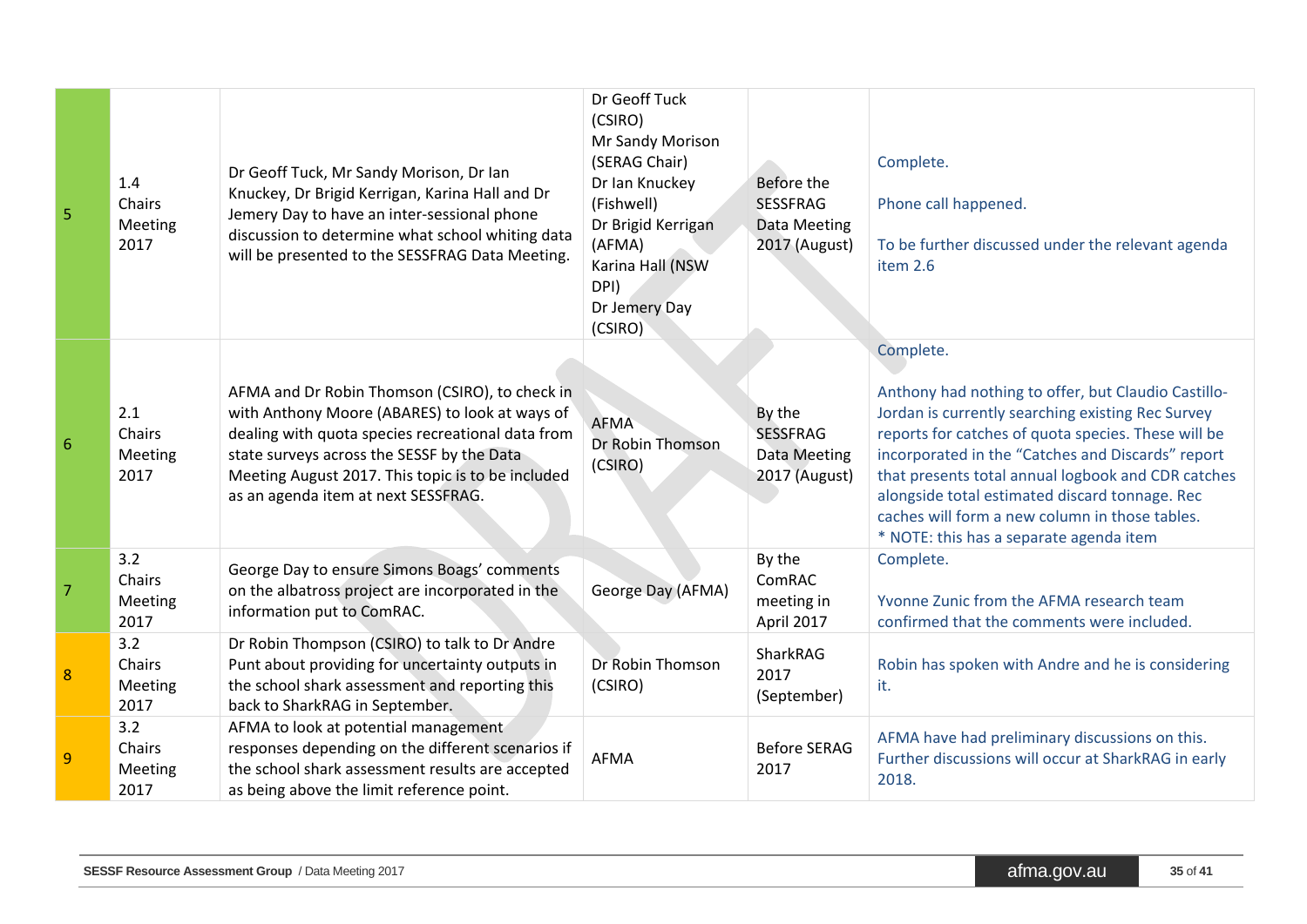| 10 | 3.2<br>Chairs<br>Meeting<br>2017 | AFMA to disseminate the document on catch and<br>management history that was produced some<br>years ago. The document is then to be updated<br>briefly at each RAG meeting as a living document<br>as per the Chairs' suggestion from Tropical Tuna<br>RAG.                                                                                                                             | <b>AFMA</b>                                        | By the<br><b>SESSFRAG</b><br>Data Meeting<br>2017 (August)            | Underway.<br>This was unable to be completed in time for the<br>Data Meeting as it has not been updated in several<br>years.<br>AFMA will endeavour to update in time for SERAG.               |
|----|----------------------------------|-----------------------------------------------------------------------------------------------------------------------------------------------------------------------------------------------------------------------------------------------------------------------------------------------------------------------------------------------------------------------------------------|----------------------------------------------------|-----------------------------------------------------------------------|------------------------------------------------------------------------------------------------------------------------------------------------------------------------------------------------|
| 11 | 3.2<br>Chairs<br>Meeting<br>2017 | AFMA to review assessments to do with updating<br>biology knowledge and other relevant comments<br>using T1 and T3 as a priority to identify biological<br>data gaps and prioritise species.                                                                                                                                                                                            | <b>AFMA</b>                                        | As soon as<br>practicable                                             | AFMA is proposing this becomes a part of the annual<br>review of the SESSF Data Plan.<br>Suggestion to add in a "data gaps" line item to each<br>species appendix.                             |
| 12 | 3.2<br>Chairs<br>Meeting<br>2017 | AFMA to speak to Kyne Krusic-Golub (Fish Aging<br>Services) about the availability of new aging data<br>for doing a Tier 3 assessment on both John dory<br>and Redfish; by the 2017 Data Meeting.                                                                                                                                                                                       | AFMA<br>Kyne Krusic-Golub<br>(Fish Aging Services) | Before the<br><b>SESSFRAG</b><br><b>Data Meeting</b><br>2017 (August) | See comments from Fish Ageing Services.<br>Need a decision from the RAG re: Redfish and John<br>Dory ageing and assessments.                                                                   |
| 13 | 3.2<br>Chairs<br>Meeting<br>2017 | AFMA to develop a living document discussion<br>for research and management that highlights<br>who is funding each project, what stage the<br>project is at, when it is due to finish and its key<br>objectives. The SESSFRAG EO is to send out the<br>document ahead of the meeting for members to<br>update. To be discussed briefly at each RAG<br>meeting.                          | AFMA SESSFRAG<br><b>Executive Officer</b>          | By the<br><b>SESSFRAG</b><br>Data Meeting<br>2017 (August)            | Complete.<br>AFMA Research Section have put this list together<br>(See Information Paper 3).<br>Suggestion to add as appendix to the SESSF Data<br>Plan and/or SESSF 5 Year Strategic Plan?    |
| 14 | 3.4<br>Chairs<br>Meeting<br>2017 | Dr Ian Knuckey to circulate the latest version of<br>the actual proposal draft and a template of the<br>papers that would be produced by the authors to<br>the RAG as soon as practicable. RAG members<br>are to provide comments on the structure of the<br>proposal and the papers, out of session. The<br>proposal is to be submitted to ComRAC in early<br>April for consideration. | Dr Ian Knuckey<br>(Fishwell Consulting)            | As soon as<br>practicable                                             | Underway.<br>The full proposal was submitted to ComRAC and was<br>circulated to members, however the project is yet to<br>go to contract and so the papers template is yet to<br>be developed. |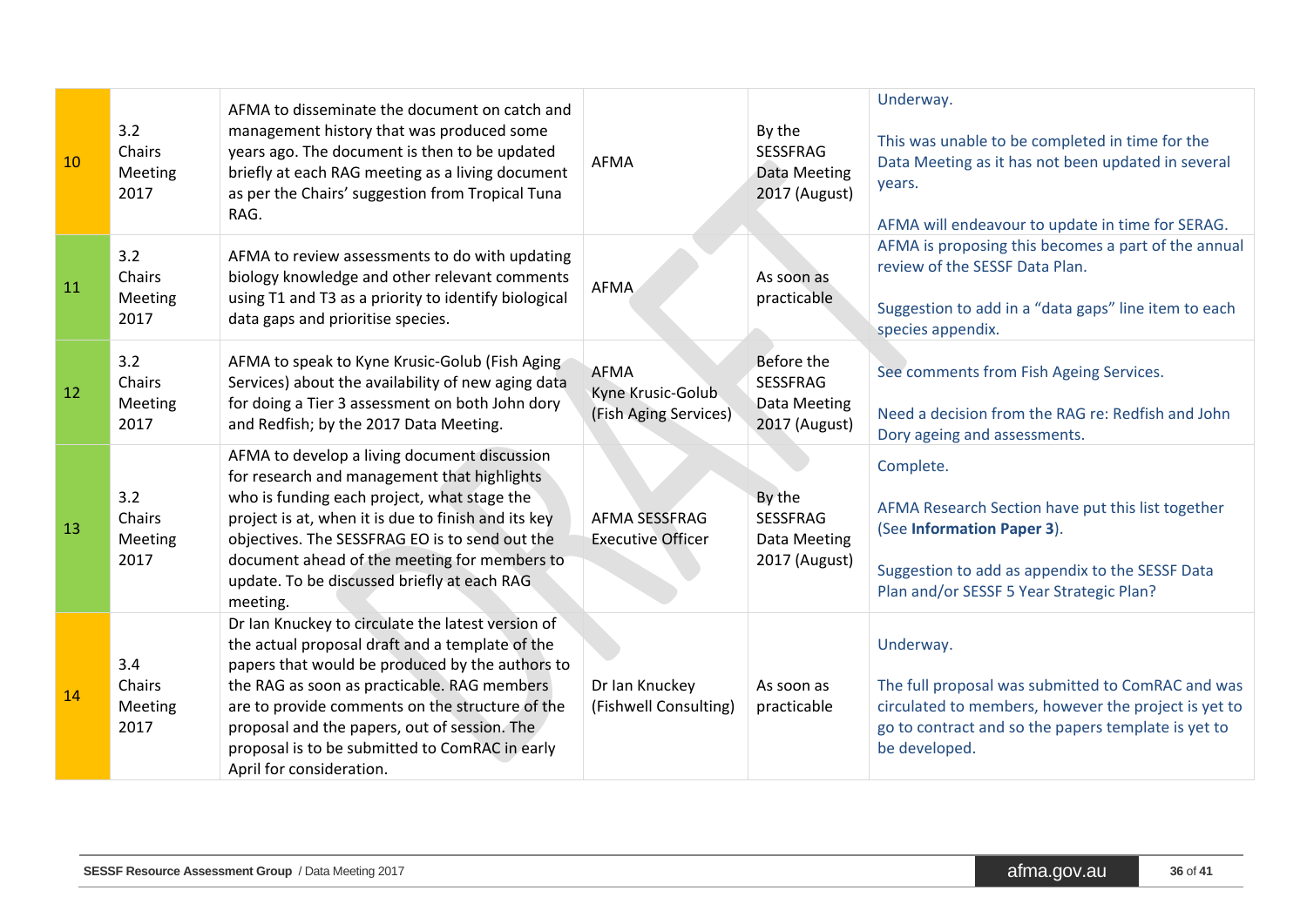| 15 | 5.1<br>Chairs<br>Meeting | AFMA to add the agreed draft decision tree to<br>the existing draft framework and send out to<br>SESSF RAG members out of session for<br>comments. The framework is then to be sent to | AFMA | By the next<br>Commission<br>meeting | Complete. The decision tree as developed at the<br>Chair's meeting is now an appendix to the draft<br>framework. |
|----|--------------------------|----------------------------------------------------------------------------------------------------------------------------------------------------------------------------------------|------|--------------------------------------|------------------------------------------------------------------------------------------------------------------|
|    | 2017                     | the Commission for initial comments before<br>sending to the individual RAGs.                                                                                                          |      |                                      | This did not get to go to members out of session<br>before going to the Commission.                              |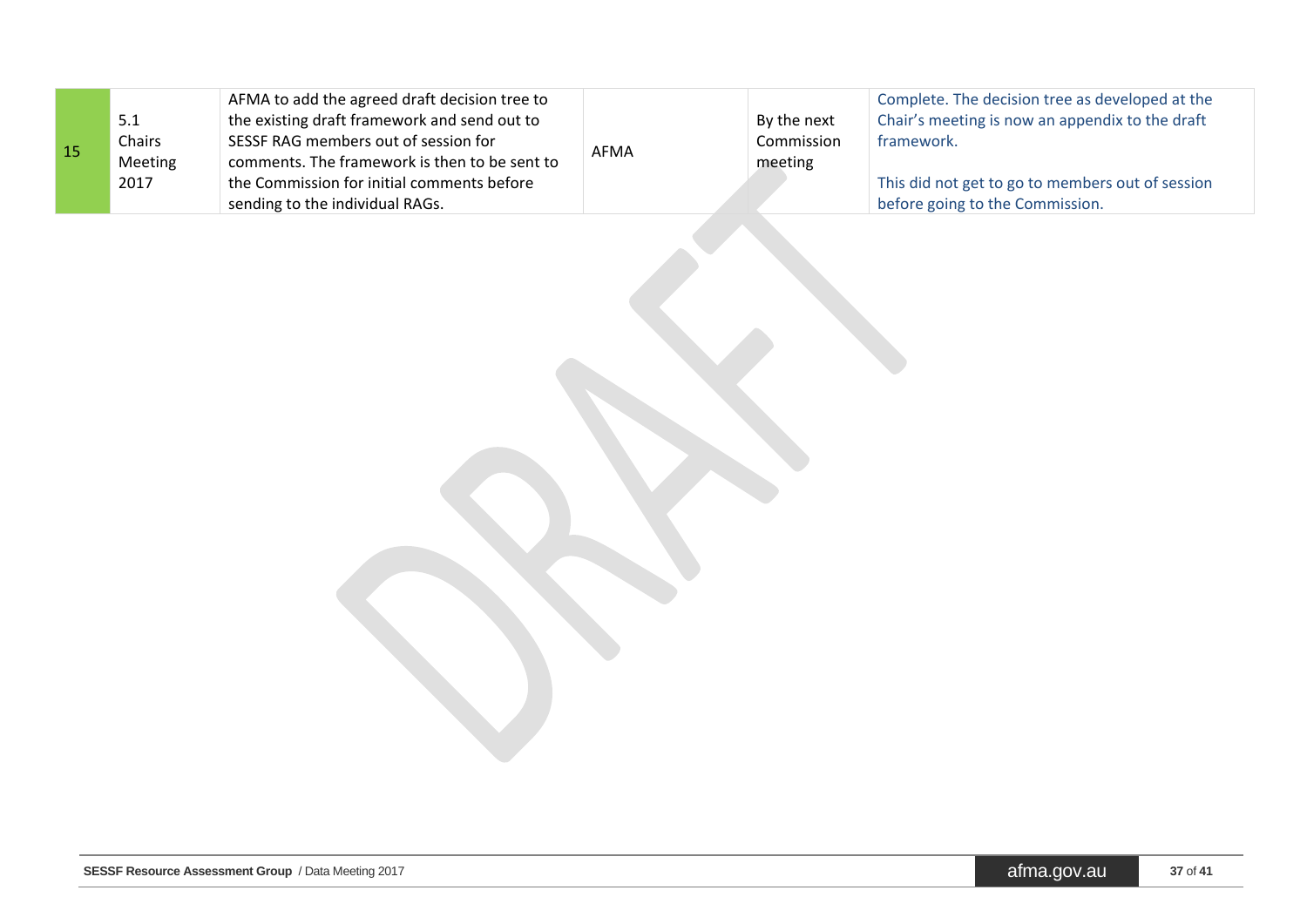# **New Action Items as of end of meeting**

<span id="page-37-0"></span>

| No. | <b>Agenda Item</b> | <b>Action Item</b>                                                                                                                                                                                                                                                                                                                                                 | <b>Agency/Person responsible</b>                      | <b>Timeframe</b>                                        |
|-----|--------------------|--------------------------------------------------------------------------------------------------------------------------------------------------------------------------------------------------------------------------------------------------------------------------------------------------------------------------------------------------------------------|-------------------------------------------------------|---------------------------------------------------------|
|     | 1.4                | Dr Thomson talks to Mr Burns (AFMA Observer Coordinator)<br>to ensure the strata within the ISMP are aligned with the strata<br>used by CSIRO to develop the discard estimates report, as<br>well as discuss the ISMP target calculations.                                                                                                                         | Robin Thomson (CSIRO)<br><b>AFMA Observer section</b> | As soon as practicable                                  |
| 2   | 1.4                | Dr Knuckey to provide an inventory of all otolith samples in<br>Fishwell Consulting's possession and to the stock assessment<br>people (the relevant RAGs). Each RAG is then to decide if the<br>data and samples are required to be transferred to Fish<br>Ageing Services to be archived and potentially processed if to<br>be used in future stock assessments. | lan Knuckey                                           | As soon as practicable                                  |
| 3   | 1.4                | Dr Little to provide a document on history management events<br>in the SESSF by Helen Webb/Tony Smith to provide to the<br>SESSFRAG Executive Officer to assist in developing the<br>SESSF timeline. AFMA is to also ask Parks Australia within<br>the Department of Environment for any information they may<br>have relevant to the history of the fishery.      | <b>Rich Little</b><br><b>AFMA</b>                     | By SERAG 1                                              |
|     | 2.1                | Mr Burns (AFMA Observer Coordinator) to include an update<br>for the current calendar year ISMP data for subsequent<br><b>SESSFRAG Data Meeting ISMP updates.</b>                                                                                                                                                                                                  | <b>AFMA Observer section</b>                          | By the next SESSFRAG<br>Chair's meeting (March<br>2018) |
| 5   | 2.1                | AFMA Observer team to report on ISMP actuals versus targets<br>on a quarterly basis, as opposed to annually, to the RAG using<br>a traffic light system where appropriate.                                                                                                                                                                                         | <b>AFMA Observer section</b>                          | By the next SESSFRAG<br>Data meeting 2018               |

| <b>SESSF Resource Assessment Group</b> / Data Meeting 2017 | afma.gov.au | 38 of 4 |
|------------------------------------------------------------|-------------|---------|
|------------------------------------------------------------|-------------|---------|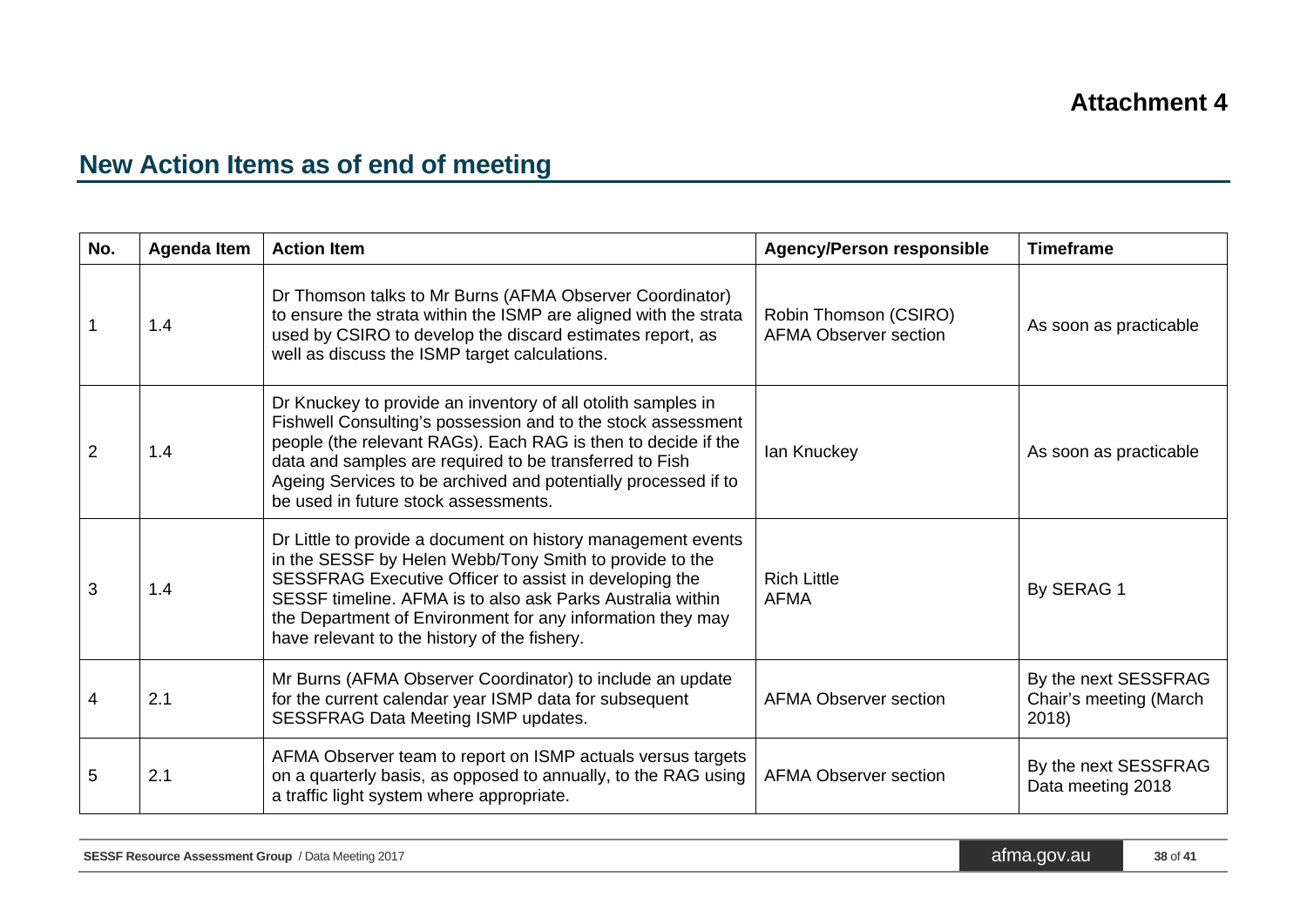| 6               | 2.1 | AFMA (GHAT Team) and SharkRAG to update the Data Plan<br>with the correct zoning for school and gummy shark to be<br>consistent with the on-board ISMP zones.                                                                                                                                                                                                                             | AFMA (GHAT Team)<br>Sandy Morison (SharkRAG)                                                                                          | As soon as practicable |
|-----------------|-----|-------------------------------------------------------------------------------------------------------------------------------------------------------------------------------------------------------------------------------------------------------------------------------------------------------------------------------------------------------------------------------------------|---------------------------------------------------------------------------------------------------------------------------------------|------------------------|
|                 | 2.3 | Dr Thompson to examine the two approaches for calculating<br>CV's in the Mike Bergh design and discern which one is more<br>appropriate for future discard estimate calculations.                                                                                                                                                                                                         | Robin Thomson (CSIRO)                                                                                                                 | As soon as practicable |
| 8               | 2.3 | Dr Thompson to develop a method for calculating discard<br>rates that ensures no result is a value greater than 1, and to<br>ensure the mathematics are adequately documented.                                                                                                                                                                                                            | Robin Thomson (CSIRO)                                                                                                                 | As soon as practicable |
| 9               | 2.3 | Dr Thomson to coordinate a small group (including Miriana<br>Sporcic, Ian Knuckey and Sandy Morison) to discuss the<br>statistics and calculations associated with discard rate<br>estimates, and to develop an options paper for SESSFRAG to<br>consider and discuss via teleconference. The teleconference<br>needs to occur before the first SERAG meeting in 2017 (20)<br>September). | Robin Thomson (CSIRO)<br>Miriana Sporcic (CSIRO)<br>Ian Knuckey (Fishwell<br>Consulting)<br>Sandy Morison (SERAG &<br>SharkRAG Chair) | Before SERAG 1 - 2017  |
| 10 <sup>1</sup> | 2.3 | SEMAC to review a change in gear size in the blue grenadier<br>fishery when there is evidence of a large amount of small<br>grenadier coming through the fishery, particularly in light of the<br>reworked discard calculations.                                                                                                                                                          | <b>SEMAC</b><br><b>AFMA</b>                                                                                                           | As soon as practicable |
| 11              | 2.5 | Fishwell Consulting to provide a list of the most caught<br>SMARP secondary species captured during the winter FIS for<br>SERAG 1 - 2018 to consider in conjunction with the updated<br>ERA results, to determine which species may require<br>additional targeted data collection.                                                                                                       | Ian Knuckey (Fishwell<br>Consulting)                                                                                                  | By SERAG 1 - 2017      |
| 12              | 2.5 | Mr Krusic-Golub (FAS) to provide some data on the inputs that<br>were originally used in the original simulation study for<br>Alfonsino. AFMA to look at the outputs from the original work.                                                                                                                                                                                              | Kyne Krusic-Golub (Fish Ageing<br>Services)<br><b>AFMA</b>                                                                            | As soon as practicable |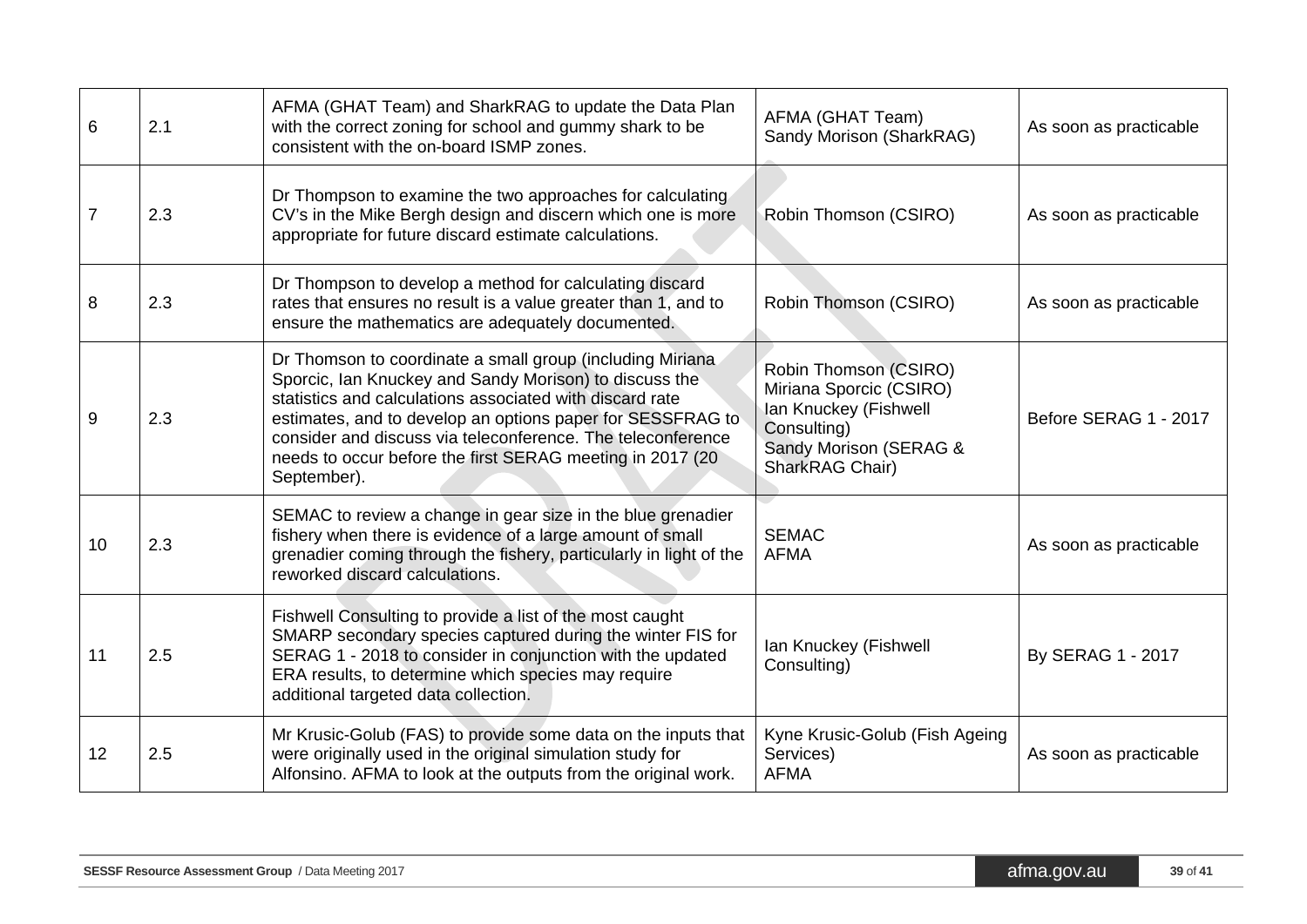| 13 | 2.5 | Mr Krusic-Golub (FAS) to provide a CV analysis of the age<br>and length data reports for all species to AFMA.                                                                                                                     | Kyne Krusic-Golub (Fish Ageing<br>Services)<br><b>AFMA</b> | As soon as practicable                                                           |
|----|-----|-----------------------------------------------------------------------------------------------------------------------------------------------------------------------------------------------------------------------------------|------------------------------------------------------------|----------------------------------------------------------------------------------|
| 14 | 2.7 | CSIRO to check whether the current recreational data table 37<br>includes total catch or retained catch only as well as checking<br>and adding the CVs                                                                            | Robin Thomson (CSIRO)<br>Claudio Castillo-Jordan           | As soon as practicable                                                           |
| 15 | 3.1 | AFMA to confirm the costing split for the Dogfish project<br>between South East trawl and Shark as outlined in Information<br>Paper 3 on current research projects in the SESSF.                                                  | <b>AFMA</b>                                                | As soon as practicable                                                           |
| 16 | 3.3 | AFMA to include the CAAB codes for each species, in the<br>SESSF Management Arrangements Booklet for next year.                                                                                                                   | <b>AFMA</b>                                                | For the next iteration of<br>the SESSF Management<br><b>Arrangements Booklet</b> |
| 17 | 3.4 | AFMA to add in the climate change project and other projects<br>that are not currently listed in the table. RAG members are<br>encouraged to send through any projects not already listed in<br>the table to AFMA to be included. | AFMA                                                       | As soon as practicable                                                           |